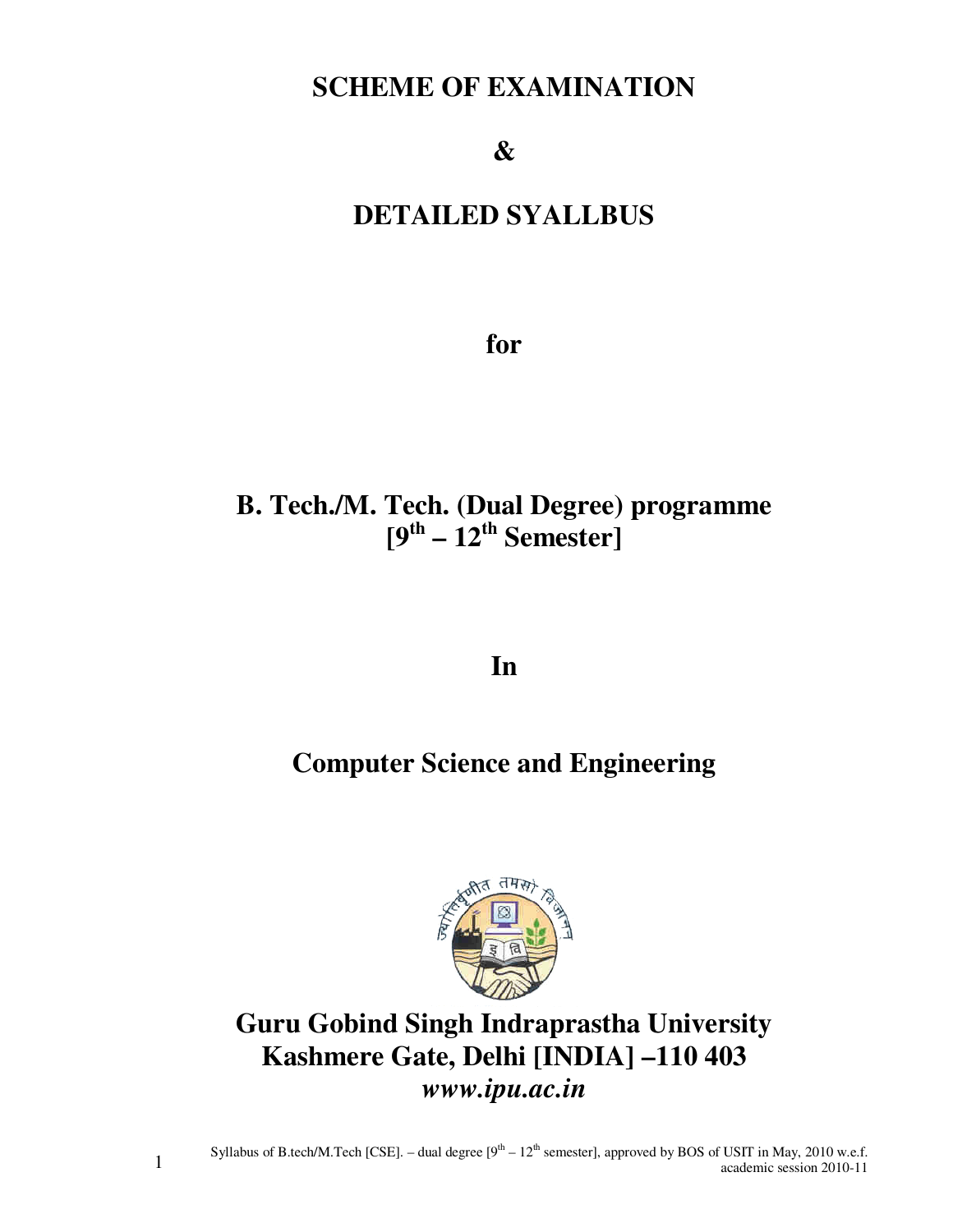# **Guru Gobind Singh Indraprastha University** Kashmere Gate, Delhi – 110 403 [INDIA] *www.ipu.ac.in* SCHEME OF EXAMINATION

# **Ninth Semester**

| <b>Course Code</b> | <b>Subject Name</b>                 | L                        | T/P               | <b>Credits</b> |
|--------------------|-------------------------------------|--------------------------|-------------------|----------------|
| IT-509             | <b>Information Security</b>         | $\overline{4}$           |                   | $\overline{4}$ |
| $IT-416$           | Mobile Computing                    | $\overline{4}$           |                   | $\overline{4}$ |
| <b>ITR-731</b>     | <b>Advanced Software Project</b>    | $\overline{4}$           |                   | $\overline{4}$ |
|                    | Management                          |                          |                   |                |
|                    | Elective-I                          | $\overline{4}$           | $\overline{a}$    | $\overline{4}$ |
|                    | Elective-II                         | $\overline{4}$           |                   | $\overline{4}$ |
|                    | <b>Practicals</b>                   |                          |                   |                |
| $IT-551$           | Information Security Lab.           |                          | $\overline{4}$    | $\overline{2}$ |
| $IT-553$           | Mobile computing . Lab              |                          | $\overline{4}$    | $\overline{2}$ |
| $IT-555$           | <b>Advanced Software Project</b>    |                          | $\overline{4}$    | $\overline{2}$ |
|                    | Management Lab                      |                          |                   |                |
|                    | <b>Total</b>                        | 20                       | 12                | 26             |
|                    | <b>List of Electives</b>            |                          |                   |                |
| $IT-501$           | <b>Intelligent Systems</b>          | $\overline{4}$           | $\overline{a}$    | $\overline{4}$ |
| $IT-503$           | <b>Optical Communication</b>        | 4                        |                   | $\overline{4}$ |
| $IT-505$           | Programming with AVR                | $\overline{4}$           |                   | $\overline{4}$ |
|                    | Microcontroller                     |                          |                   |                |
| IT-507             | Project Work                        | 4                        |                   | 4              |
| <b>ITR-705</b>     | Software Reusability                | $\overline{4}$           | $\qquad \qquad -$ | $\overline{4}$ |
| $IT-511$           | Network Management                  | $\overline{4}$           |                   | $\overline{4}$ |
| <b>ITR-721</b>     | <b>Satellite Communication</b>      | $\overline{4}$           |                   | $\overline{4}$ |
| <b>ITR-729</b>     | Information Storage & Management    | $\overline{4}$           | $\overline{a}$    | $\overline{4}$ |
| MS-235             | <b>Enterprise Resource Planning</b> | $\overline{\mathcal{A}}$ |                   | $\overline{4}$ |
| <b>BAEP-705</b>    | Nano Science & Engineering          | $\overline{4}$           |                   | $\overline{4}$ |
| <b>BAEP-707</b>    | Introduction to Quantum Information | $\overline{4}$           |                   | $\overline{4}$ |
|                    | and Computation                     |                          |                   |                |
| <b>HCS-607</b>     | Nonverbal Communication             | $\overline{\mathcal{A}}$ |                   | $\overline{4}$ |

*Note: A candidate can also choose an elective form the B. Tech. seventh semester, provided that he has not opted for it earlier.*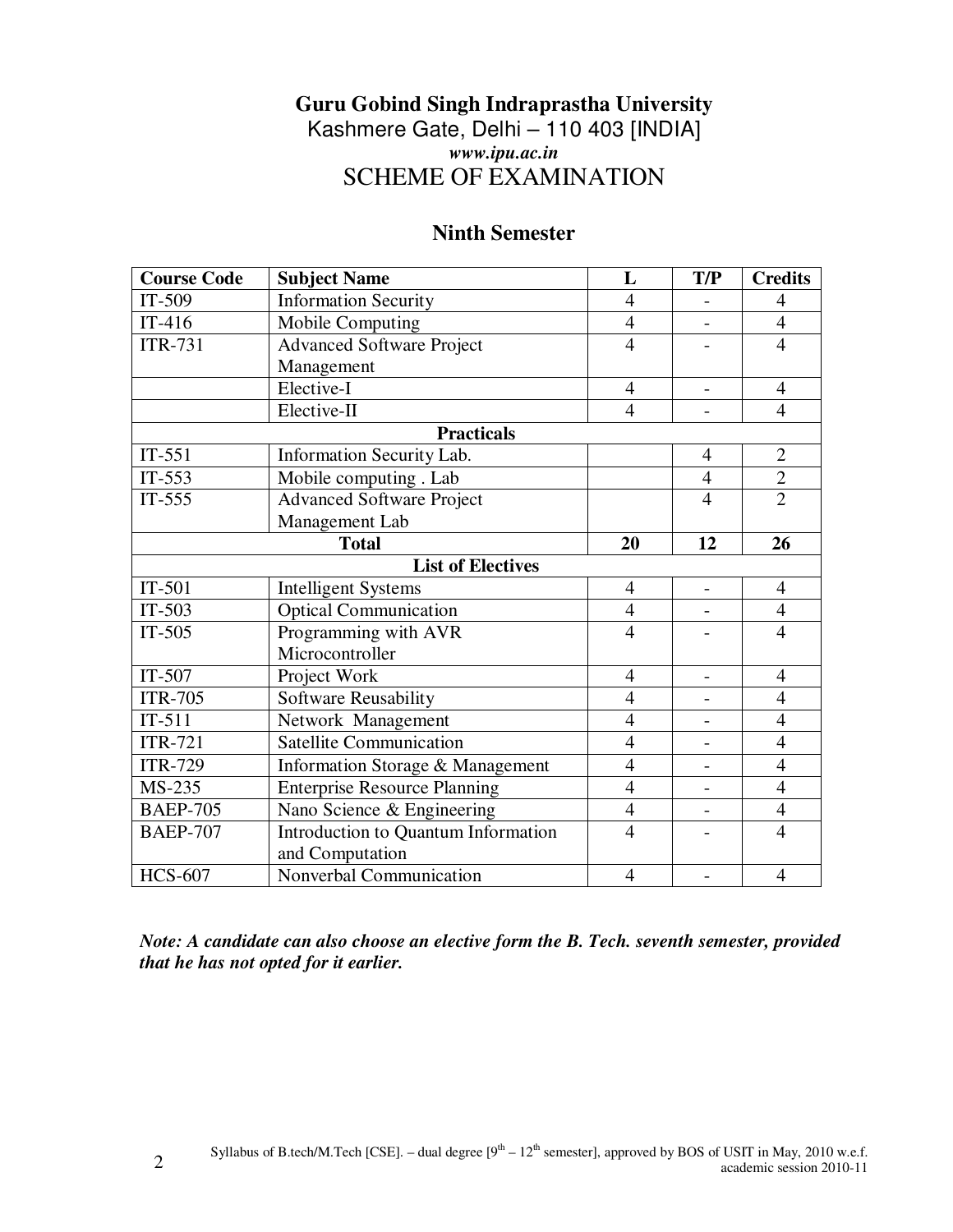# **Guru Gobind Singh Indraprastha University** Kashmere Gate, Delhi – 110 403 [INDIA] *www.ipu.ac.in* SCHEME OF EXAMINATION

# **Tenth Semester**

| <b>Course Code</b> | <b>Subject Name</b>                  | L              | T/P                      | <b>Credits</b> |
|--------------------|--------------------------------------|----------------|--------------------------|----------------|
| $IT-502$           | <b>Distributed DBMS</b>              | $\overline{4}$ |                          | $\overline{4}$ |
| <b>ITR-630</b>     | Enterprise computing in JAVA         | $\overline{4}$ |                          | $\overline{4}$ |
|                    | Elective-I                           | $\overline{4}$ |                          | $\overline{4}$ |
|                    | Elective-II                          | $\overline{4}$ |                          | $\overline{4}$ |
|                    | Elective-III                         | $\overline{4}$ |                          | $\overline{4}$ |
|                    | <b>Practicals</b>                    |                |                          |                |
| $IT-552$           | Advanced DBMS Lab.                   |                | $\overline{4}$           | $\overline{2}$ |
| IT-554             | Enterprise computing in JAVA Lab.    |                | $\overline{4}$           | $\overline{2}$ |
| $IT-556$           | Lab. Based on Elective Sujects       |                | $\overline{4}$           | $\overline{2}$ |
|                    | <b>Total</b>                         | 20             | 12                       | 26             |
|                    | <b>List of Electives</b>             |                |                          |                |
| $IT-504$           | <b>Advanced Semantic Web</b>         | $\overline{4}$ | $\overline{\phantom{a}}$ | $\overline{4}$ |
| IT-506             | <b>Service Oriented Architecture</b> | $\overline{4}$ |                          | $\overline{4}$ |
| <b>ITR-606</b>     | <b>Wireless Mobile Networks</b>      | $\overline{4}$ |                          | $\overline{4}$ |
| <b>ITR-608</b>     | <b>VLSI</b> Design                   | $\overline{4}$ | $\overline{\phantom{0}}$ | $\overline{4}$ |
| <b>ITR-612</b>     | Real Time Systems & Software         | $\overline{4}$ |                          | $\overline{4}$ |
| $IT-510$           | <b>Advanced Software Engineering</b> | $\overline{4}$ |                          | $\overline{4}$ |
| <b>ITR-618</b>     | Software Requirement & Estimation    | $\overline{4}$ |                          | $\overline{4}$ |
| <b>ITR-620</b>     | <b>Neural Networks</b>               | $\overline{4}$ |                          | $\overline{4}$ |
| <b>ITR-622</b>     | Network Programming                  | $\overline{4}$ |                          | $\overline{4}$ |
| <b>ITR-624</b>     | Fuzzy Logic & Design                 | $\overline{4}$ |                          | $\overline{4}$ |
| <b>ITR-626</b>     | Genetic Algorithms                   | $\overline{4}$ | $\overline{\phantom{0}}$ | $\overline{4}$ |
| <b>ITR-628</b>     | Information Theory & Coding          | $\overline{4}$ |                          | $\overline{4}$ |
| $IT-508$           | Project Work                         | $\overline{4}$ |                          | $\overline{4}$ |
| $IT-512$           | <b>High Performance Computing</b>    | $\overline{4}$ | $\overline{\phantom{0}}$ | $\overline{4}$ |
| <b>HCS-606</b>     | Interpersonal Communication &        | $\overline{4}$ |                          | $\overline{4}$ |
|                    | <b>Personality Development</b>       |                |                          |                |
| <b>HCS-702</b>     | <b>Research Methodology</b>          | $\overline{4}$ |                          | $\overline{4}$ |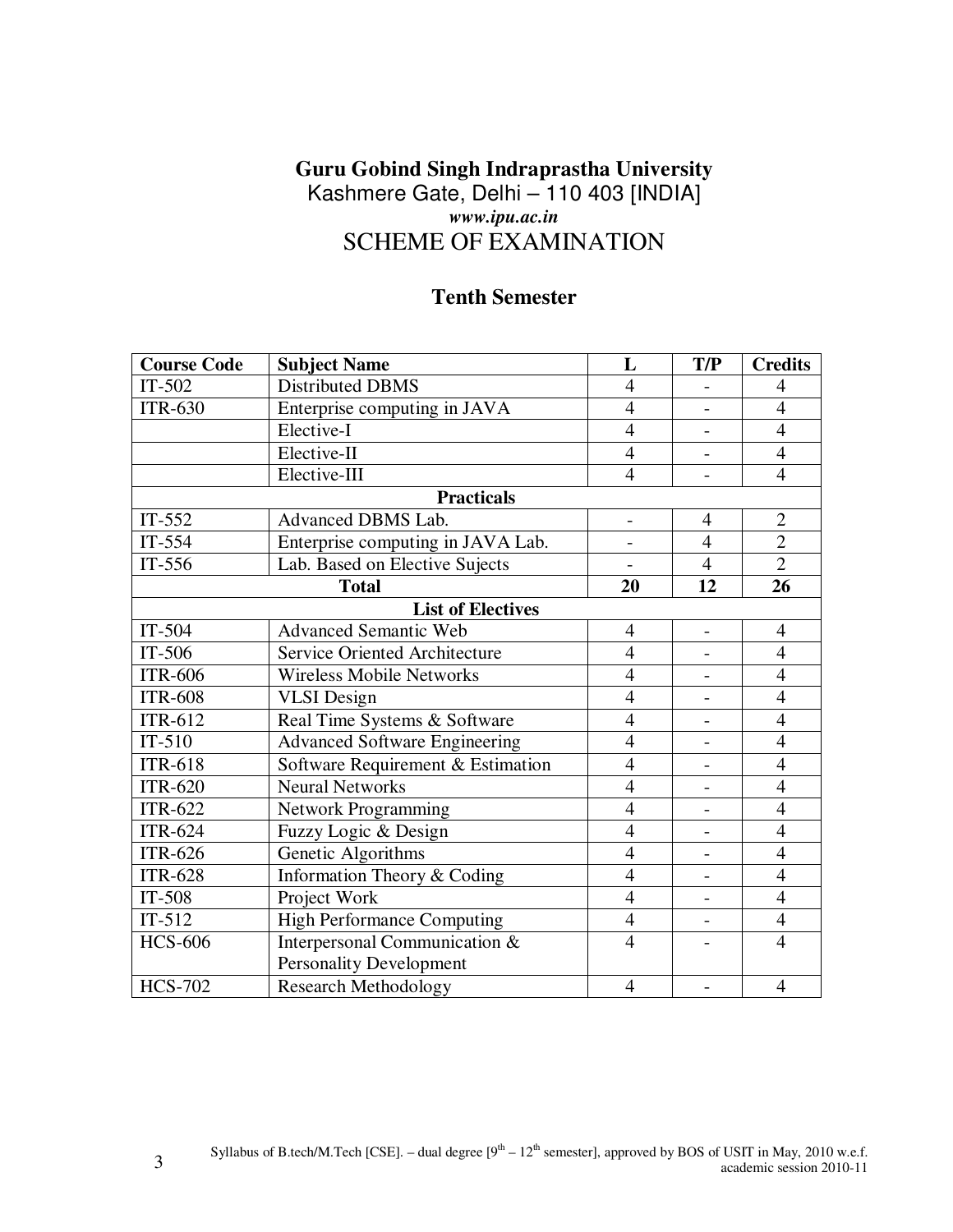# **Guru Gobind Singh Indraprastha University**

# Kashmere Gate, Delhi - 110 403 [INDIA] *www.ipu.ac.in* SCHEME OF EXAMINATION

# **Eleventh Semester**

| <b>Course Code</b> | <b>Subject Name</b>              | T/P | Credits |
|--------------------|----------------------------------|-----|---------|
| $IT-951$           | Dissertation Work -1 (Survey and |     | 20      |
|                    | formulation of the Problem)      |     |         |
| $IT-953*$          | Seminar & Progress Work          |     | 08      |
| <b>Total</b>       |                                  |     | 28      |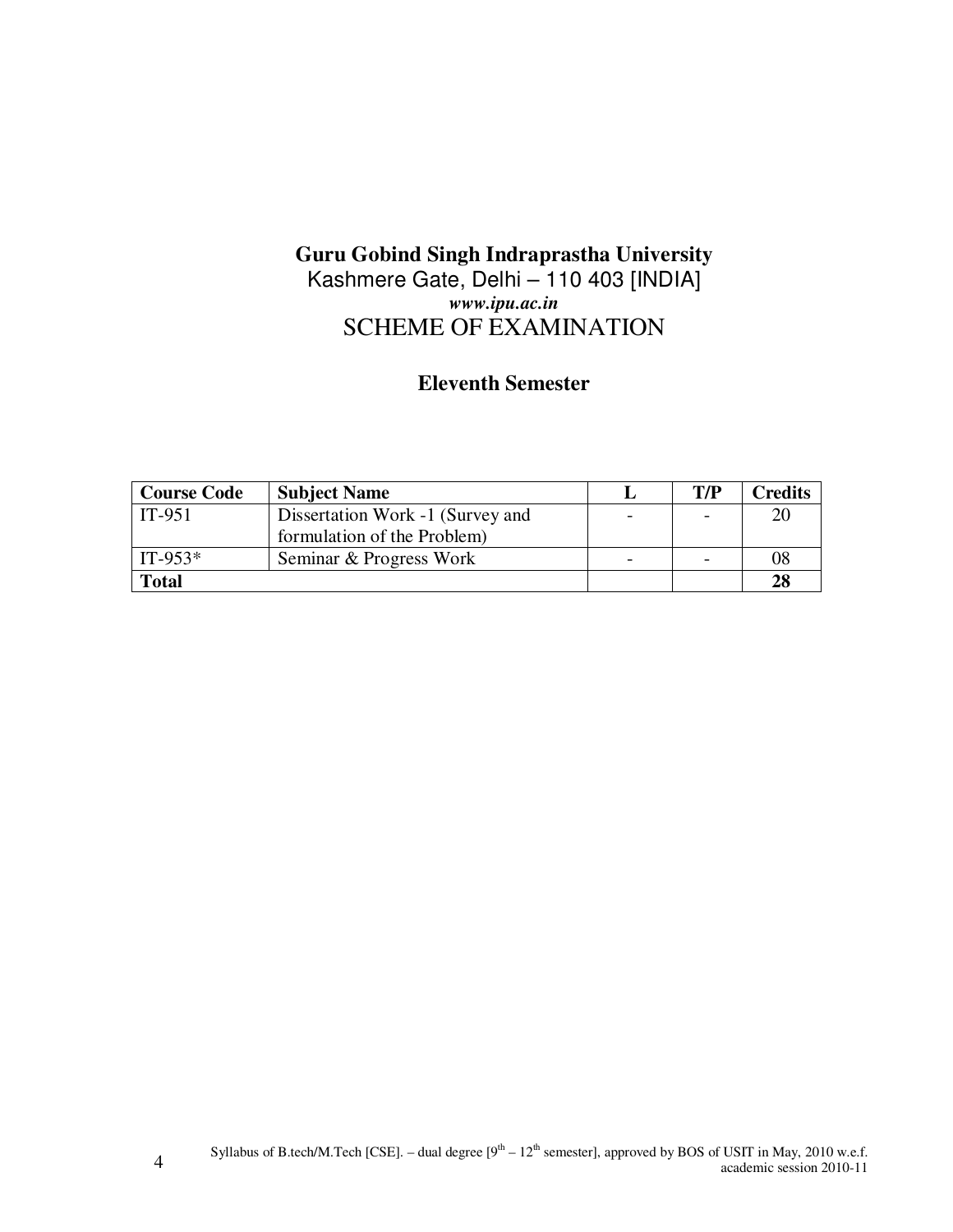# **Guru Gobind Singh Indraprastha University** Kashmere Gate, Delhi – 110 403 [INDIA] *www.ipu.ac.in* SCHEME OF EXAMINATION

# **Twelfth Semester**

| <b>Course Code</b> | <b>Subject Name</b> |   | T/P                      | $C$ redits |
|--------------------|---------------------|---|--------------------------|------------|
| IT-952             | Dissertation        | - | $\overline{\phantom{0}}$ | 24         |
| $IT-956*$          | Comprehensive Viva  | - | $\overline{\phantom{0}}$ | 04         |
| <b>Total</b>       |                     |   |                          | 28         |

**Note: 1. '\*' marked papers are NUES papers** 

- **2. Total number of credits in B. Tech./M. Tech. (Dual Degree)=210/108**
- **3. Minimum Number of credits to be earned for the award of the degree of M. Tech. (Dual Degree) = 300.**
- **4. Minimum number of credits to be earned by the students directly admitted to the M. Tech. programme through lateral entry = 100**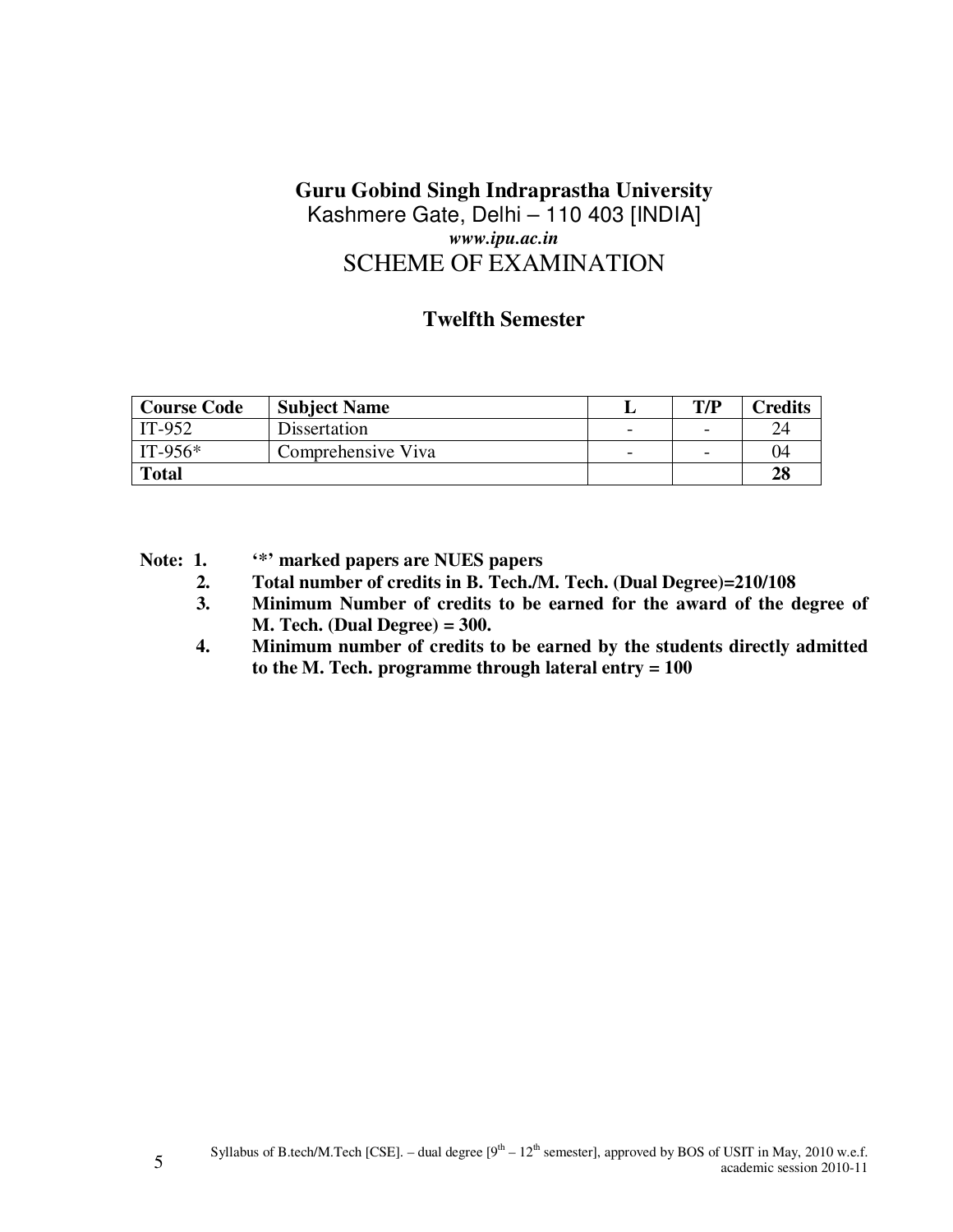| IT-509 | <b>Information Security</b> | T/P |  |
|--------|-----------------------------|-----|--|
|        |                             |     |  |
|        |                             |     |  |

**INSTRUCTIONS TO PAPER SETTERS:** Maximum Marks : 60 **1. Question No. 1 should be compulsory and cover the entire syllabus. This question should have objective or short ans wer type questions. It should be of 20 marks.** 

**2. Apart from Question No. 1, rest of the paper shall consist of four units as per the syllabus. Every unit should have two questions. However, student may be asked to attempt only 1 question from each unit. Each question should be 10 marks**

# **Unit-1**

#### **Introduction**

Security goals, Classical security Techniques and Information Security Concepts. Confidentiality and Security, Security Policy and Operations Life Cycle, Security System Development and Operations

### **Security Threats**

The Attack Process. Attacker Types. Vulnerability Types. Attack Results. Attack Taxonomy. Threats to Security: Physical security, Biometric systems, monitoring controls, and Data security and intrusion and detection systems.

# **Unit-2**

# **Cryptography**

Conventional techniques, Modern techniques, DES, DES chaining, Triple DES, RSA algorithm, Key management. Message Authentication and Hash Algorithm, Authentication requirements and functions secure Hash Algorithm, Message digest algorithm, digital signatures. AES Algorithms.

# **Unit-3**

**Network Security:** Security at the application, transport and Network Layers Security issues with E-mail, PGP and S/MIME., SSL and TSL and IPSec

# **Unit-4**

**VPN:** VPN Basics. Types of IPsec VPNs. IPsec Modes of Operation and Security Options. Topology Considerations. Design Considerations. Site-to-Site Deployment Examples.

### **Secure Network Design**

Analysis of Organizational Security requirements, Design of the security architecture, Protocol Capabilities, Tool Capabilities. Secure Management Design Options., Firewalls, Trusted systems, IT act and cyber laws.

#### **Text Books:**

1. William Stalling "Cryptography and Network Security" Fourth Ed., Prentice Hall, 2006 2. B A Forouzan "Cryptography and Network Security" TMH, 2008

#### **Reference Books:**

- 1. Charles P. Pfleeger, Shari Lawrence Pfleeger, "Security in Computing" 3rd Edition, Prentice Hall, 2003
- 2. Jeff Crume "Inside Internet Security" Addison Wesley, 2003
- 3**.** Sean Convery, " Network Security Architectures, Published by Cisco Press, First Ed. 2004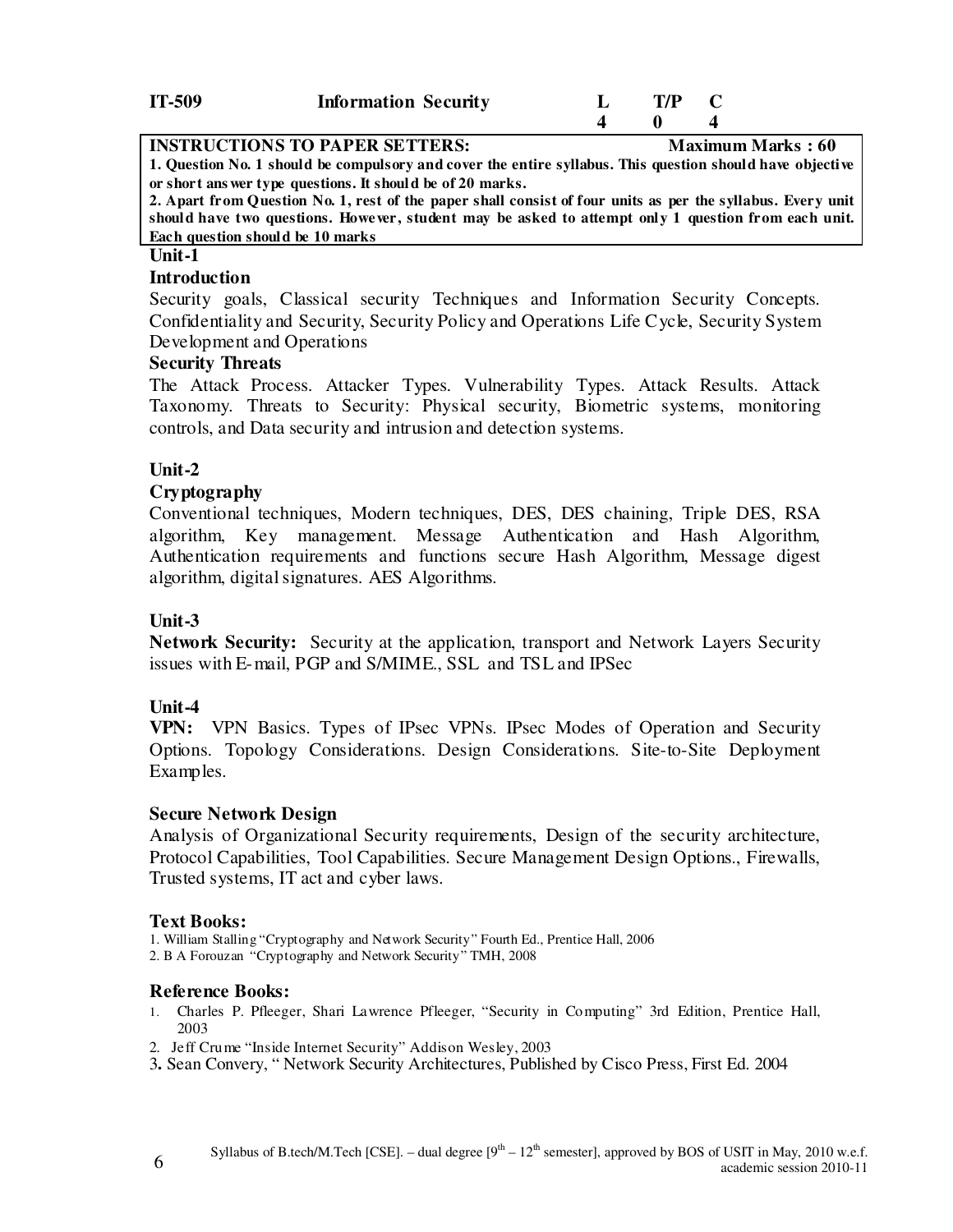#### **INSTRUCTIONS TO PAPER SETTERS:** Maximum Marks : 60

1. Question No. 1 should be compulsory and cover the entire syllabus. This question should have objective or short answer type questions. It should be of 20 marks.

2. Apart from Question No. 1, rest of the paper shall consist of four units as per the syllabus. Every unit should have two questions. However, student may be asked to attempt only 1 question from each unit. Each question should be 10 marks

#### **UNIT – I**

Introduction to Personal Communications Services (PCS): PCS Architecture, Mobility management, Networks signalling.

Global System for Mobile Communication (GSM) system overview: GSM Architecture, Mobility management, Network signalling, Performance Analysis: Admission control and handoffs

#### **UNIT – II**

2.5/3G Mobile Wireless systems: packet switched Data

Introduction, 3G CDMA cellular standards, Wideband Code Division Multiple Access (W-CDMA), and CDMA 2000, Quality of services in 3G. 2.5/3G TDMA: General Packet Radio Services (GRPS) and EDGE.

#### **UNIT – III**

Access Scheduling techniques in cellular systems

Slotted Aloha access, integrated access: voice and data, scheduling in packet based cellular systems. Mobile Data Communication: WLANs (Wireless LANs) IEEE 802.11 standard, Mobile IP.

#### **UNIT – IV**

Wireless Application Protocol (WAP): The Mobile Internet standard, WAP Gateway and Protocols, wireless mark up Languages (WML).

Wireless Local Loop(WLL): Introduction to WLL Architecture, wireless Local Loop Technologies.

Global Mobile Satellite Systems; case studies of the IRIDIUM and GLOBALSTAR systems.

#### **TEXT BOOKS:**

- 1. Yi-Bing and Imrich Chlamtac, "Wireless and Mobile Networks Architectures", John Wiley & Sons, 2001.
- 2. Raj Pandya, "Mobile and Personal Communication Systems and Services", PHI, 2001

3. Mischa Schwartz, "Mobile Wireless Communications", Cambridge University Press, UK, 2005. **REFERENCES:** 

- 1. Mark Ciampa, "Guide to Designing and Implementing wireless LANs", Thomson learning, Vikas Publishing House, 2001.
- 2. Ray Rischpater, "Wireless Web Development", Springer Publishing, 2000.
- 3. Sandeep Singhal, "The Wireless Application Protocol", Pearson Education Asia, 2000.
- 4. P. Stavronlakis, "Third Generation Mobile Telecommunication systems", Springer Publishers, 2001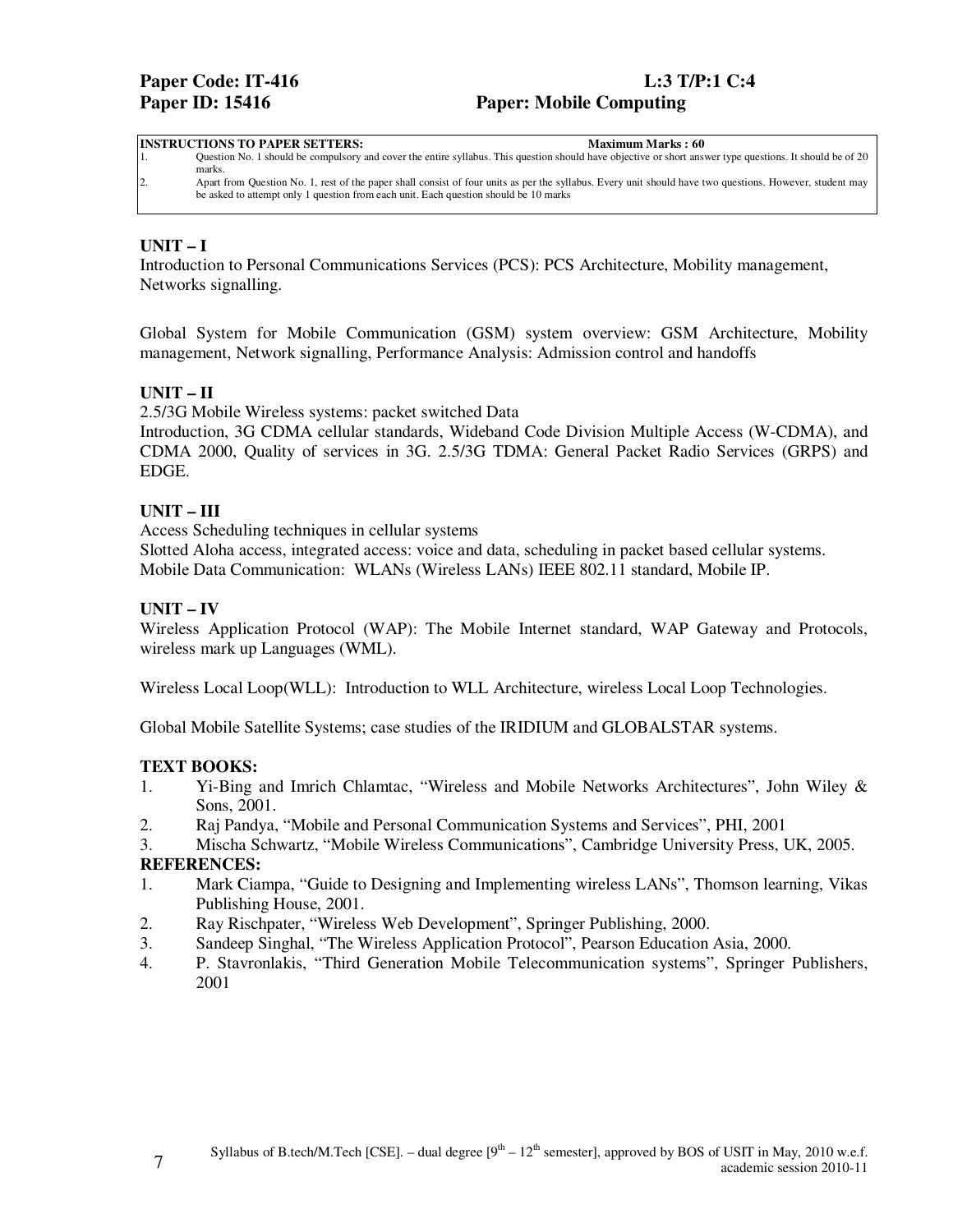### **ITR – 731 Advanced Software Project Management L T/P C 4 0 4**

| <b>INSTRUCTIONS TO PAPER SETTERS:</b>                                                                       | <b>Maximum Marks: 60</b> |
|-------------------------------------------------------------------------------------------------------------|--------------------------|
| 1. Question No. 1 should be compulsory and cover the entire syllabus. This question should have objective   |                          |
| or short answer type questions. It should be of 20 marks.                                                   |                          |
| 2. Apart from Question No. 1, rest of the paper shall consist of four units as per the syllabus. Every unit |                          |
| should have two questions. However, student may be asked to attempt only 1 question from each unit.         |                          |
| Each question should be 10 marks                                                                            |                          |

#### **Unit-1**

Introduction to Software Project Management:

Software development as a project; Stakeholders in software project; Software product, process, resources, quality, and cost; Objectives, issues, and problems relating to software projects.

#### Overview of Project Planning:

Steps in project planning; Defining scope and objectives; work breakdown structure; Deliverables and other products; time, cost, and resource estimation; Alternatives in planning

#### Project Evaluation:

Strategic assessment; Technical assessment; Cost-benefit analysis; Cash flow forecasting; Costbenefit evaluation techniques; Break-even analysis; Risk evaluation

Selection of Appropriate Project Approach:

Choosing development technology and methodology; choice of process model; Rapid application development; Waterfall model; V-process model; Spiral model; Prototyping,; Incremental delivery.

### **Unit-2**

#### Software Effort Estimation

Problem in software estimation; Effort estimation techniques; Expert judgement; Estimation by analogy; Delphi technique; Algorithmic methods; Top-down and bottom-up estimation; Function point analysis; Object points; COCOMO model.

Activity Planning

Network planning model; Activity-on-arrow network; Precedence network; Forward pass; Backward pass; Critical path; Slack and float.

#### Risk Analysis and Management

Nature and categories of risk in software development; risk Identification; Risk assessment; Risk mitigation, monitoring, and management; Evaluating schedule risk using PERT.

#### **Unit-3**

#### Recourse Allocation

Nature of project resources; Identifying resource requirement of activities; Allocating and scheduling resources; cost of resources; Standard, planned, and actual cost; Cost variance; timecost trade-off.

Project Tracking and Control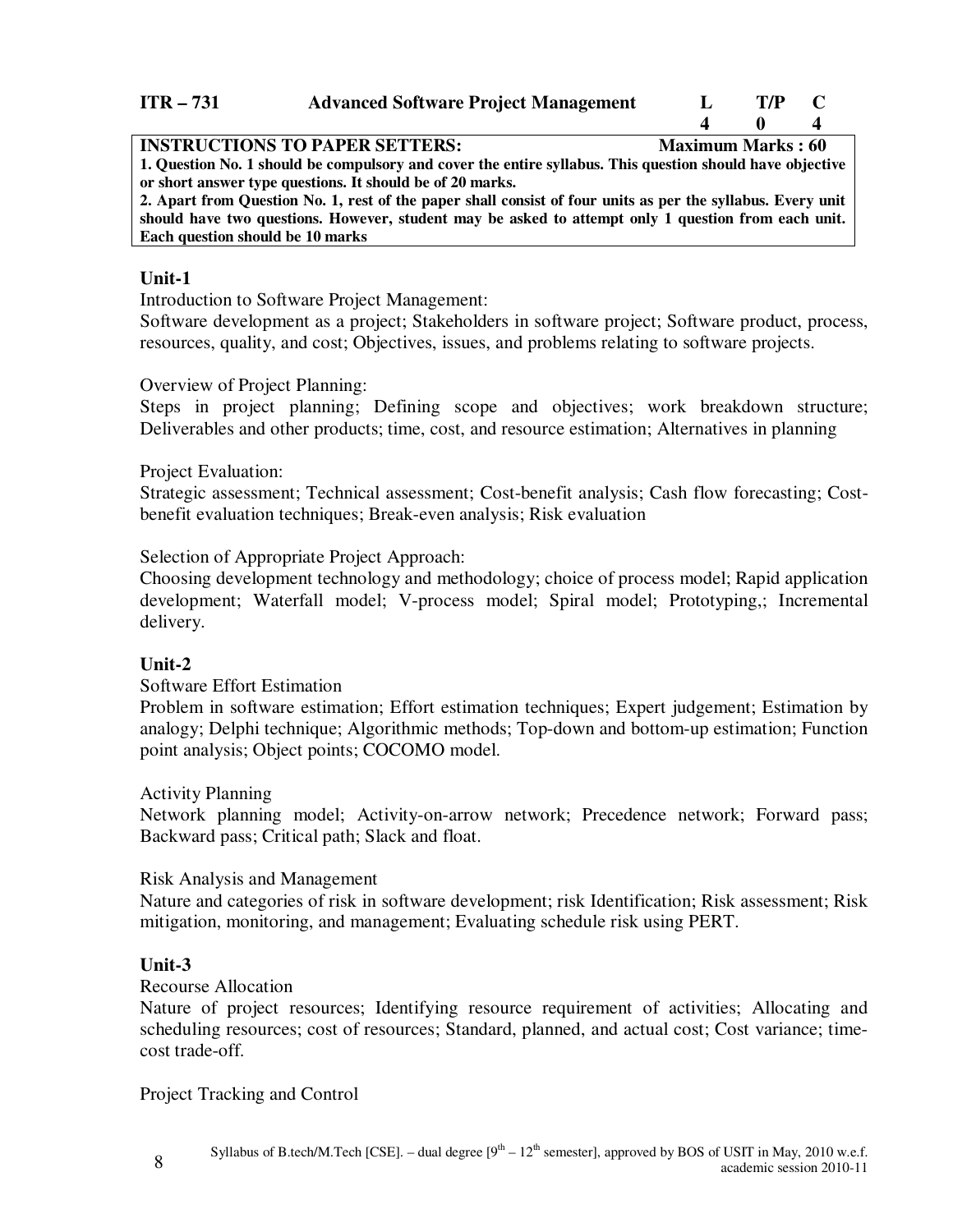Measurement of physical and financial progress; Earned value analysis; Status reports; Milestone reports; Change control.

Contact Management

Outsourcing of products and services; Types of contracts; Stages in contract placement; Terms of contract; Contract monitoring; Acceptance testing

# **Unit-4**

Managing People and Organizing Teams

Organizational behaviour; Recruitment and placement; Motivation; Group behaviour; Individual and group decision making; Leadership and leadership styles; forms of organizational structures.

Software Quality Assurance

Planning for quality; Product versus process quality management; Procedural and quantitative approaches; Defect analysis and prevention; Statistical process control; Pareto analysis; Causal analysis; Quality standards; ISO 9000; Capability Maturity Model; Quality audit.

#### Configuration Management

Configuration management process; Software configuration items; Version control; change control; Configuration audit; Status reporting.

### **Text:**

- 1. Bob Hughes and Mike Cotterell, "Software Project Management", Third Edition 2002, McGraw-Hill
- 2. Pankaj Jalote, "Software Project Management in Practice", 2002, Pearson Education Asia.

### **Reference:**

- 1. Roger S. Pressman, "Software Engineering: A practitioner's Approach", Fifth Edition 2001 McGraw-Hill
- 2. Robert T. Futrell, Donald F. Shafer, and Linda I.. Shafer, "Quality Software Project Management" 2002, Pearson Education Asia.
- 3. Ramesh Gopalaswamy, "Managing Global Software Projects", 2003, Tata McGraw-Hill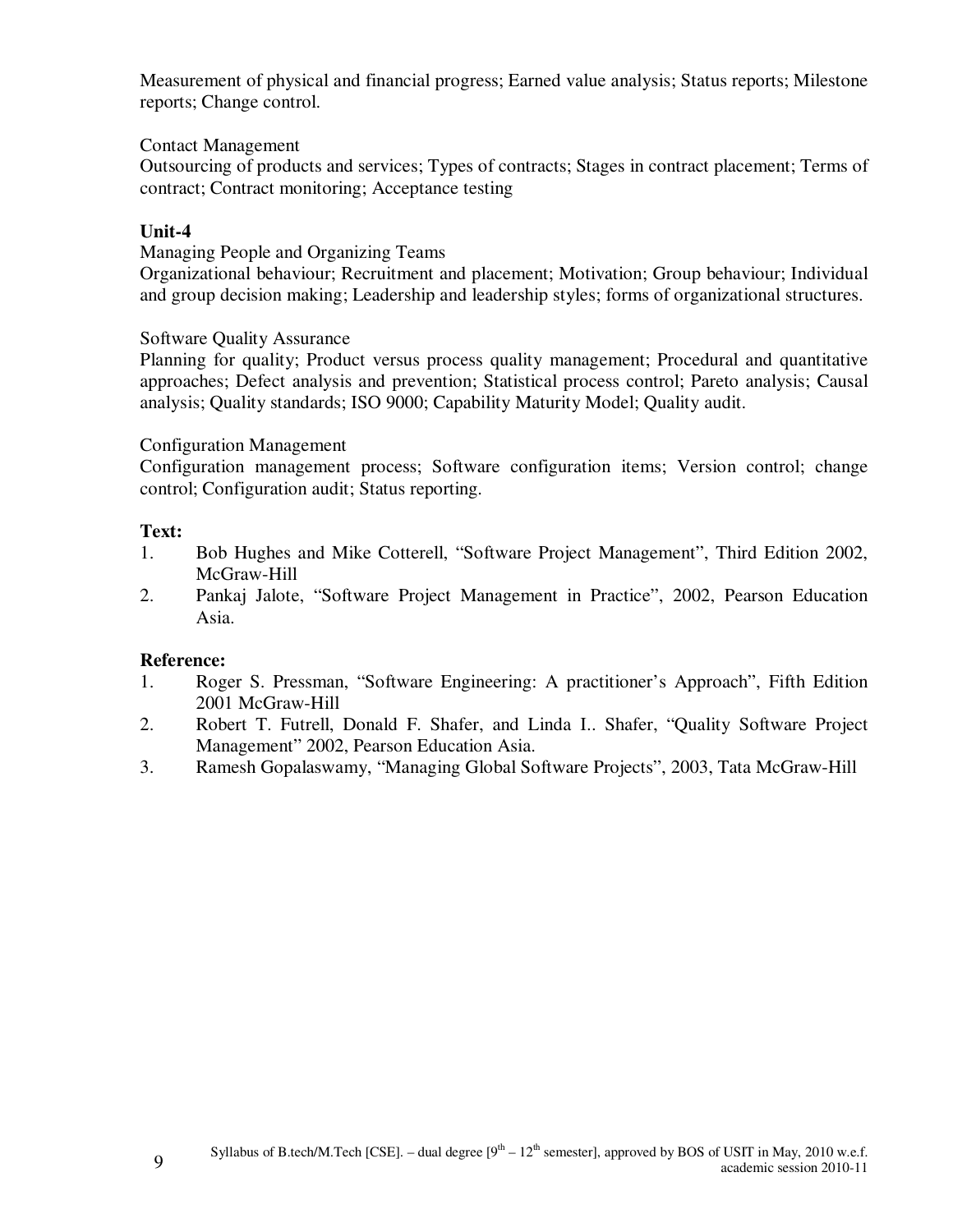| <b>IT-501</b> | <b>Intelligent Systems</b>              |  | T/D |  |
|---------------|-----------------------------------------|--|-----|--|
|               |                                         |  |     |  |
|               | <b>IMARDILARIAMA RA BI BED ARREFINA</b> |  |     |  |

**INSTRUCTIONS TO PAPER SETTERS:** Maximum Marks : 60 **1. Question No. 1 should be compulsory and cover the entire syllabus. This question should have objective or short answer type questions. It should be of 20 marks.** 

**2. Apart from Question No. 1, rest of the paper shall consist of four units as per the syllabus. Every unit should have two questions. However, student may be asked to attempt only 1 question from each unit. Each question should be 10 marks**

#### **Unit-1**

 Data, information and knowledge. Model of an intelligent system. Models of knowledge representations: Representation and reasoning in logic. Semantic representations: semantic networks, frames; Frame/ script systems; Conceptual dependency and conceptual graphs.

#### **Unit-2**

Ontologies. Knowledge based systems: Software architecture of a knowledge-based system, Rule-based programming and production systems, Rule chaining and inference control, Inference: reasoning about knowledge, Temporal reasoning, Inference under uncertainty: Bayesian techniques, Fuzzy reasoning, Case-based reasoning.

#### **Unit-3**

Intelligent agents, the agent metaphor and attributes of agent hood, Agent theory and languages, Inter-agent communication, Ontological issues. Alternatives to the symbolic approach:

#### **Unit-4**

Planning, intelligent interfaces, user-modeling, Practical implications of choosing and applying AI solutions. Knowledge representation and the Web, Semantic Web

### **Text Books**

- 1. Russel, S., Norvig, P.: Artificial Intelligence, a Modern Approach, Pearson Education
- 2. Mitchel, T.: Machine Learning. McGraw Hill
- 3. G. Weiss, *Multiagent Systems*, MIT Press, 1999.
- 4. M. Wooldridge, *An Introduction to MultiAgent Systems*, J. Wiley & Sons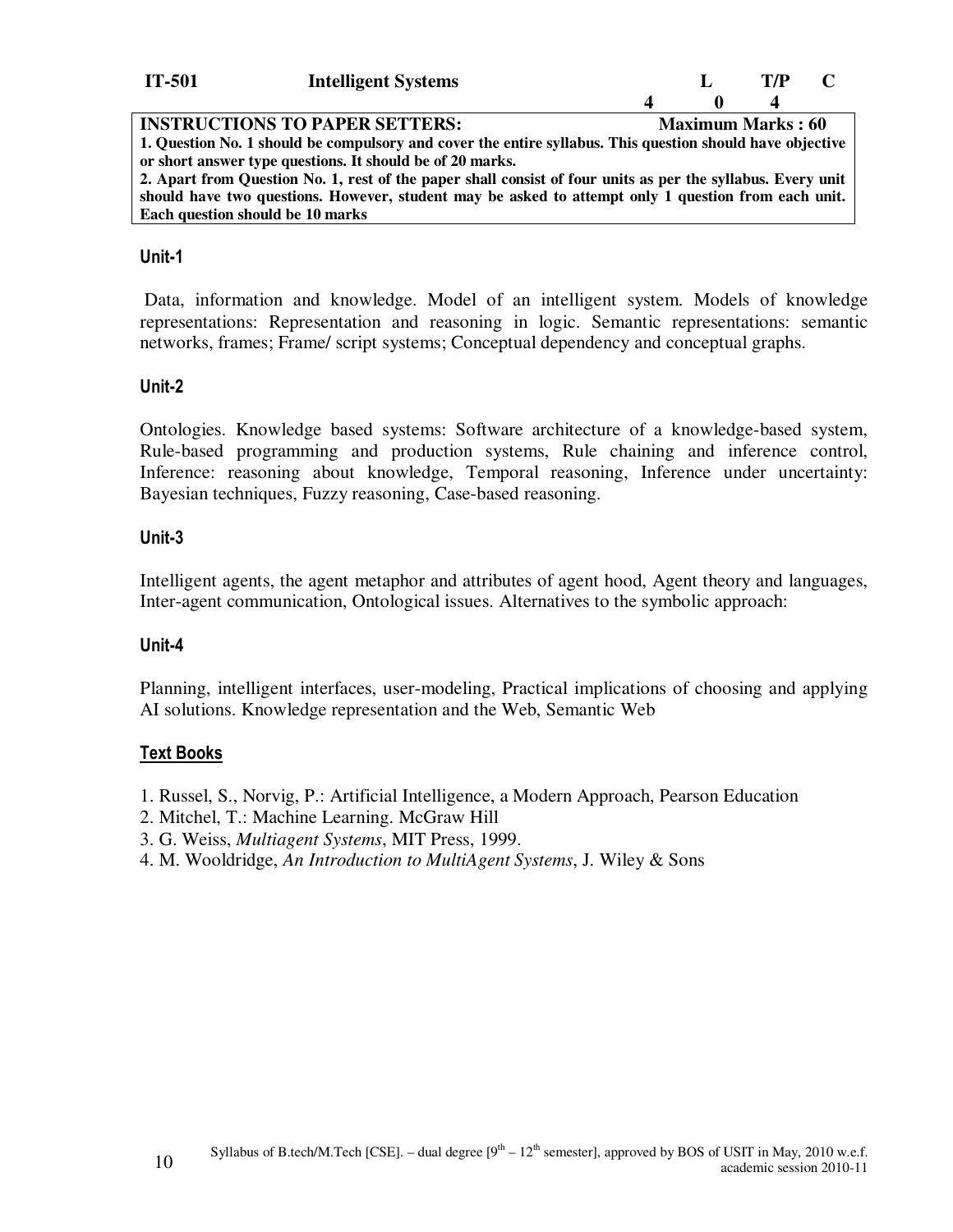| IT-503 | <b>Optical Communication</b> | T/P |  |
|--------|------------------------------|-----|--|
|        |                              |     |  |

| <b>IT-503</b> | <b>Optical Communication</b> | $T/P$ $C$                           |  |
|---------------|------------------------------|-------------------------------------|--|
|               |                              | $\begin{matrix} 0 & 4 \end{matrix}$ |  |

#### **INSTRUCTIONS TO PAPER SETTERS:** Maximum Marks : 60

**1. Question No. 1 should be compulsory and cover the entire syllabus. This question should have objective or short answer type questions. It should be of 20 marks.** 

**2. Apart from Question No. 1, rest of the paper shall consist of four units as per the syllabus. Every unit should have two questions. However, student may be asked to attempt only 1 question from each unit. Each question should be 10 marks**

#### **Unit-1**

**Introduction:** concepts of information, general communication systems, evolution of optical fiber communication systems, advantages, disadvantages of optical fiber, communication systems.

**Wave propagation in dielectric waveguide:** snell's law, internal reflection, dielectric slab wave guide, numerical aperture, propagation of model & rays. step-index fibers, graded index fibers.

#### **Unit-2**

**Attenuation in optics fibers:** Fiber attenuation, connectors &splices, bending loses, Absorption, scattering, very low loss materials, plastic & polymer-clad-silica fibers.

**Wave propagation in fibers:** wave propagation in step index & graded index fiber, fiber dispersion, single mode fibers, multimode fibers, dispersion shifted fiber, dispersion flattened fiber, polarization.

#### **Unit-3**

**Optical sources & detectors:** principles of light emitting diodes (LED's) , design of LED's for optical fiber communications, semiconductor LASER for optical fiber communication system ,principles of semiconductor photodiode detectors, PIN photodiode, Avalance photodiode detectors.

**Optical fiber communication system:** telecommunication, local distribution series, computer networks local data transmission & telemetry, digital optical fiber communication system, first & second generation system, future system.

#### **Unit-4**

**Advanced multiplexing strategies:** Optical TDM, subscriber multiplexing (SCM), WDM

**Optical networking:** data communication networks, network topologies, MAC protocols, Network Architecture- SONET/TDH, optical transport network, optical access network, optical premise network.

#### **Refence Books** :

- 1. Senior J., optical fiber communications, principles & practice, PHI.
- 2. Keiser G., optical fiber communications, Mcgraw-hill.
- 3. Gowar J., optical communication systems, PHI.
- 4. William B. Jones jr., Introduction to optical fiber communication systems,Holt, Rinehrt and Winston,Inc.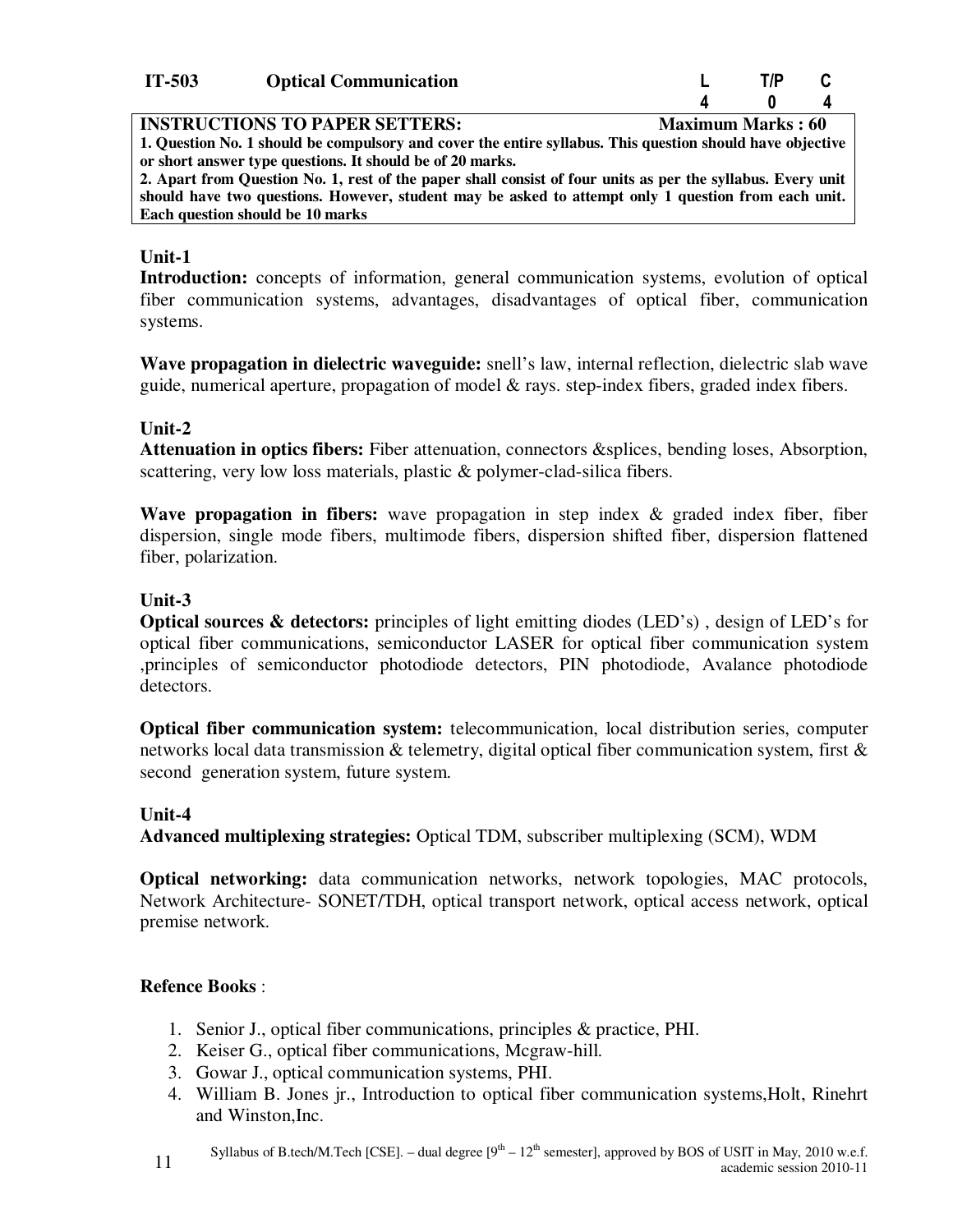| IT-505 | <b>Programming with AVR microcontroller</b> |  |  |  | T/P | $\blacksquare$ |                          |
|--------|---------------------------------------------|--|--|--|-----|----------------|--------------------------|
|        | <b>INSTRUCTIONS TO PAPER SETTERS:</b>       |  |  |  |     |                | <b>Maximum Marks: 60</b> |
|        |                                             |  |  |  |     |                | .                        |

**1. Question No. 1 should be compulsory and cover the entire syllabus. This question should have objective or short answer type questions. It should be of 20 marks.** 

**2. Apart from Question No. 1, rest of the paper shall consist of four units as per the syllabus. Every unit should have two questions. However, student may be asked to attempt only 1 question from each unit. Each question should be 10 marks**

### **Unit-1**

Microcontroller architecture, The AVR RISC Microcontroller Architecture: AVR family architecture, Register File, Memory access and instruction Execution, I/O Memory, I/O Ports.

### **Unit-2**

AVR Instruction Set: Program and data addressing modes, Arithmetic & Logic Instruction, Program Control Instruction, Data Transfer Instruction

AVR Hardware Design Issues: Power source, Operating clock sources, Reset circuit

# **Unit-3**

Hardware & Software Interfacing with AVR: Lights & switches, Stack operation in AVR Processors, Implementing Combinational Logic, Connecting the AVR to the PC serial port, Expanding I/O, Interfacing analog to Digital converters and DAC, Interfacing with LED/LCD displays, Stepper motor interface with AVR.

# **Unit-4**

Communication links for the AVR Processor: RS-232 Link, RS-422/423 link, SPI and microwave bus, IrDA Data link, CAN

AVR System Development tool: Code assembler, Code simulator, Evaluation boards, AVR emulator, Device Programmer

# **TEXT BOOKS:**

1. Dhananjay V. Gadre, "Programming and Customizing the AVR Microcontroller", TMH 2003.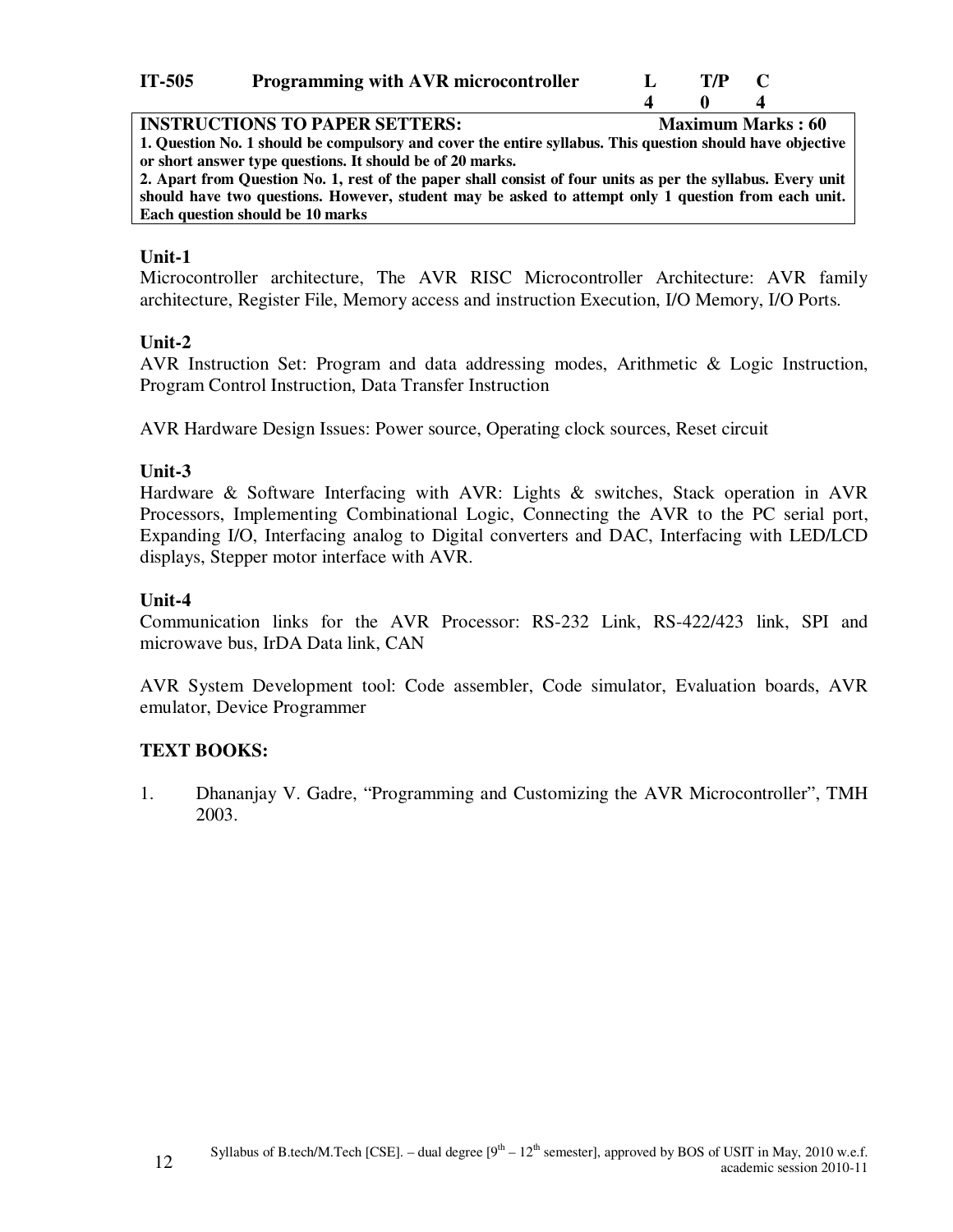| P                       | C |
|-------------------------|---|
| $\overline{\mathbf{4}}$ | 4 |

The student will submit a synopsis at the beginning of the semester for approval to the school project committee in a specified format. The student will have to present the progress of the work through seminars and progress report. A report must be submitted to the school for evaluation purpose at the end of the semester in a specified format.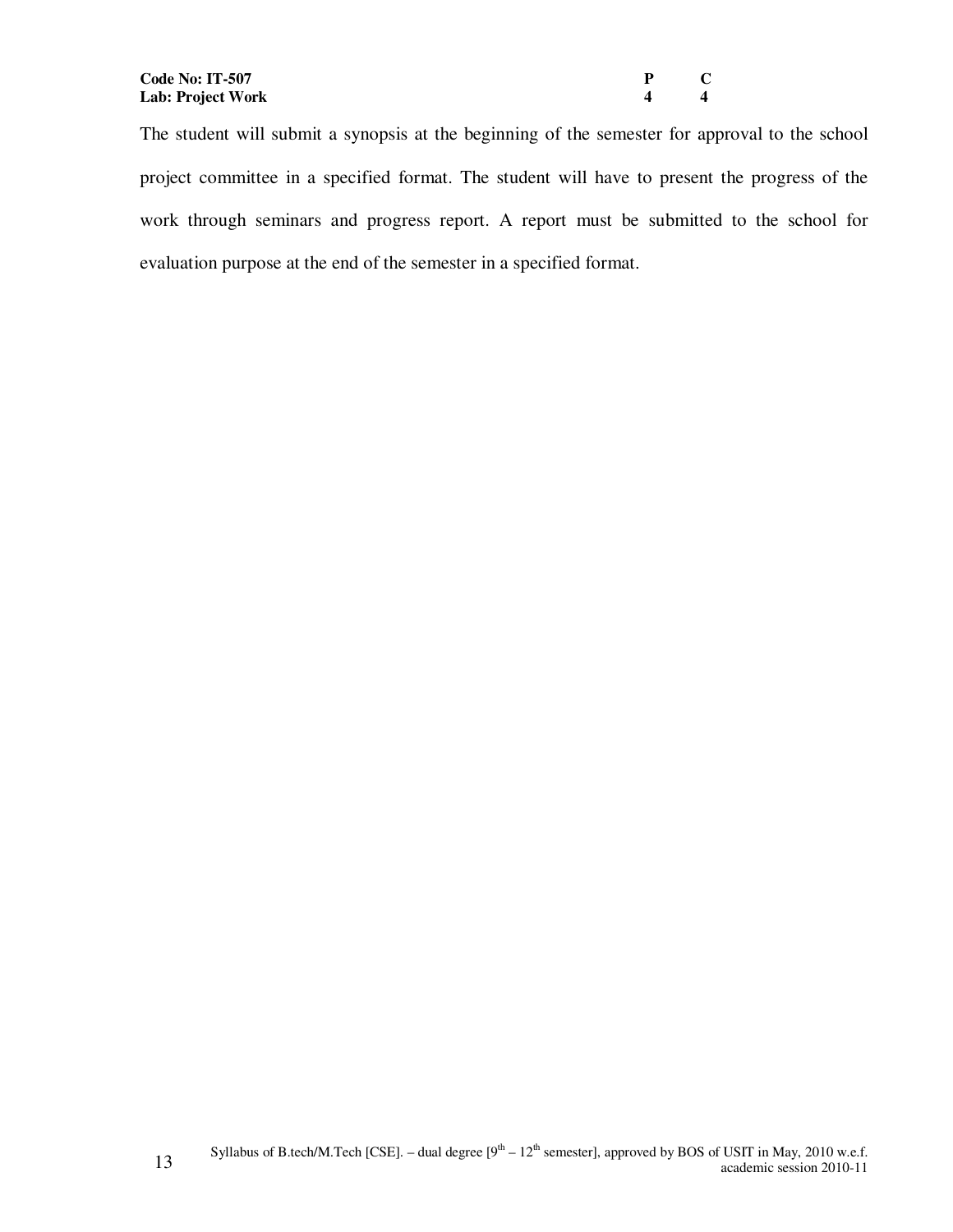| <b>ITR-705</b>                        | <b>Software Reusability</b> |                    | $T/P$ $C$      |                          |
|---------------------------------------|-----------------------------|--------------------|----------------|--------------------------|
|                                       |                             | $\mathbf{\Lambda}$ | $\blacksquare$ |                          |
| <b>INSTRUCTIONS TO PAPER SETTERS:</b> |                             |                    |                | <b>Maximum Marks: 60</b> |

**1. Question No. 1 should be compulsory and cover the entire syllabus. This question should have objective or short answer type questions. It should be of 20 marks.** 

**2. Apart from Question No. 1, rest of the paper shall consist of four units as per the syllabus. Every unit should have two questions. However, student may be asked to attempt only 1 question from each unit. Each question should be 10 marks**

#### **Unit-1**

Introduction: Software Reuse success factors

Architecture Style: Object-oriented software engineering, application & component systems, use case components, object components, layered architecture.

### **Unit-2**

Reuse processes: Object oriented business engineering, applying business engineering to define processes & organization, application family engineering, component system engineering, application system engineering

# **Unit-3**

Organizing a reuse business: Its transaction, Management, working

Component based software development: component definition, component metamodel, component engineering vs application engineering

### **Unit-4**

Component based and Model driven development using UML: Component specification, context

realization, component realization

### **Text Books:**

1. Ivan Jacobson, Griss Jacobson, Patrick Johnsson, "Software Reuse: Architecture, Process and Organization for business Success, ACM press books, 1997

### **Reference Books:**

- 2. Joffrey S. Poutin, "Measuring Software Reuse: Principles Practices, Economic Models", Addison Wesley, 2001
- 3. Hans-Gerhard Gross, "Component based Software testing with UML", Springer-Verlag, Berlin, 2005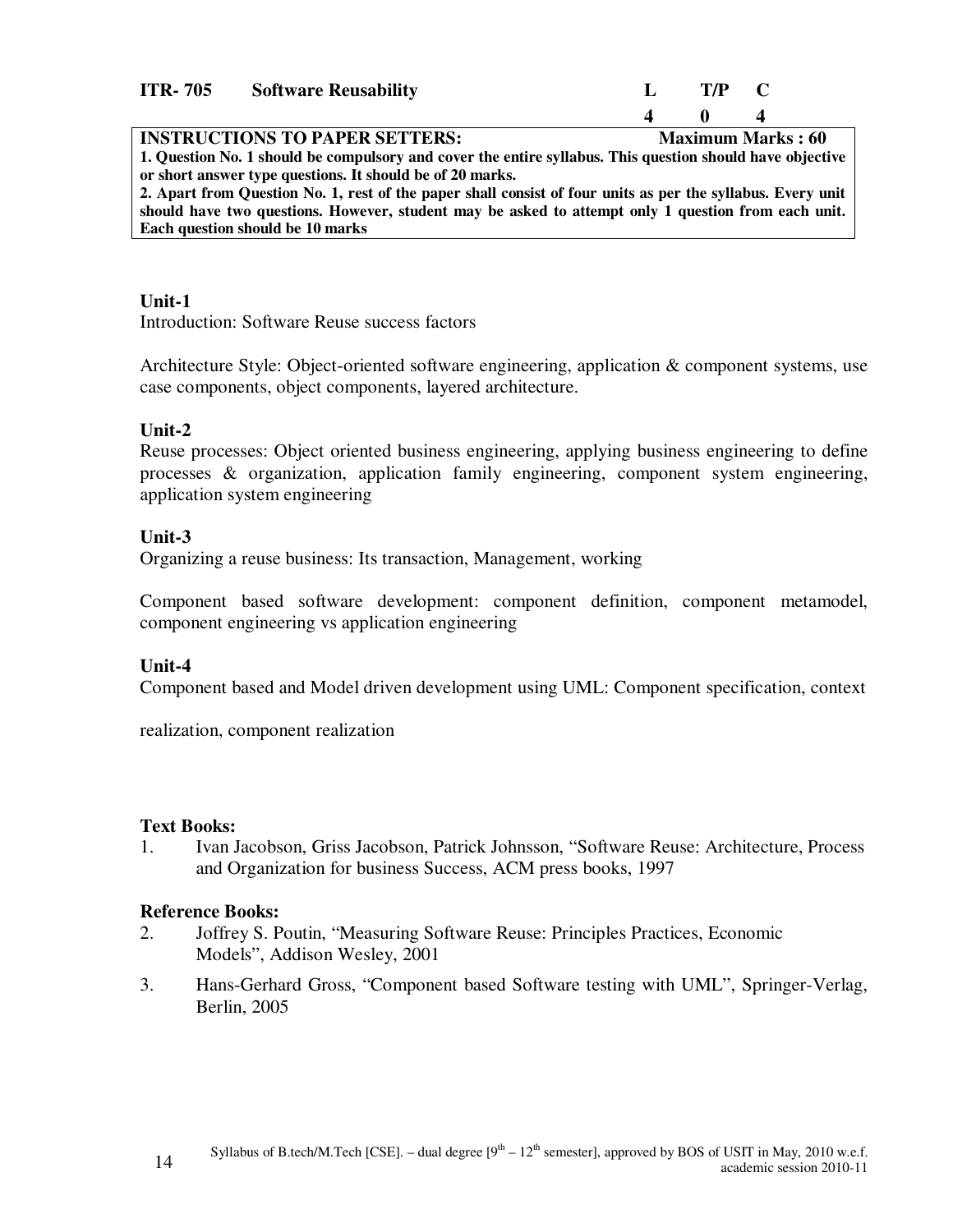| IT-511 | <b>Network Management</b> | $L$ T/P C |  |
|--------|---------------------------|-----------|--|
|        |                           |           |  |

# **UNIT-I**

Data communications and Network Management Overview : Analogy of Telephone Network Management, Communications protocols and Standards, Case Histories of Networking and Management, Challenges of Information Technology Managers, Network Management: Goals, Organization, and Functions, Network and System Management, Network Management System Platform, Current Status and future of Network Management.

# **UNIT-II**

SNMPV1 Network Management : Organization and Information and Information Models. Managed network: Case Histories and Examples, The History of SNMP Management, The SNMP Model, The Organization Model, System Overview, The Information Model.

SNMPv1 Network Management : Communication and Functional Models. The SNMP Communication Model, Functional model

SNMP Management: SNMPv2 : Major Changes in SNMPv2, SNMPv2 System Architecture, SNMPv2 Structure of Management Information, The SNMPv2 Management Information Base, SNMPv2 Protocol, Compatibility With SNMPv1

SNMP Management: RMON : What is Remote Monitoring? , RMON SMI and MIB, RMON1, RMON2, ATM Remote Monitoring, A Case Study of Internet Traffic Using RMON

### **UNIT-III**

Telecommunications Management Network : Why TMN?, Operations Systems, TMN Conceptual Model, TMN Standards, TMN Architecture, TMN Management Service Architecture, An Integrated View of TMN, Implementation Issues.

### **UNIT-VII**

Network Management Tools and Systems : Network Management Tools, Network Statistics Measurement Systems, History of Enterprise Management, Network Management systems, Commercial

Network management Systems, System Management, Enterprise Management Solutions.

Web-Based Management : NMS with Web Interface and Web-Based Management, Web Interface to SNMP Management, Embedded Web-Based Management, Desktop management Interface, Web-Based Enterprise Management, WBEM: Windows Management Instrumentation, Java management Extensions, Management of a Storage Area Network: , Future Directions

### TEXT BOOK :

1. Network Management, Principles and Practice, Mani Subrahmanian, Pearson Education.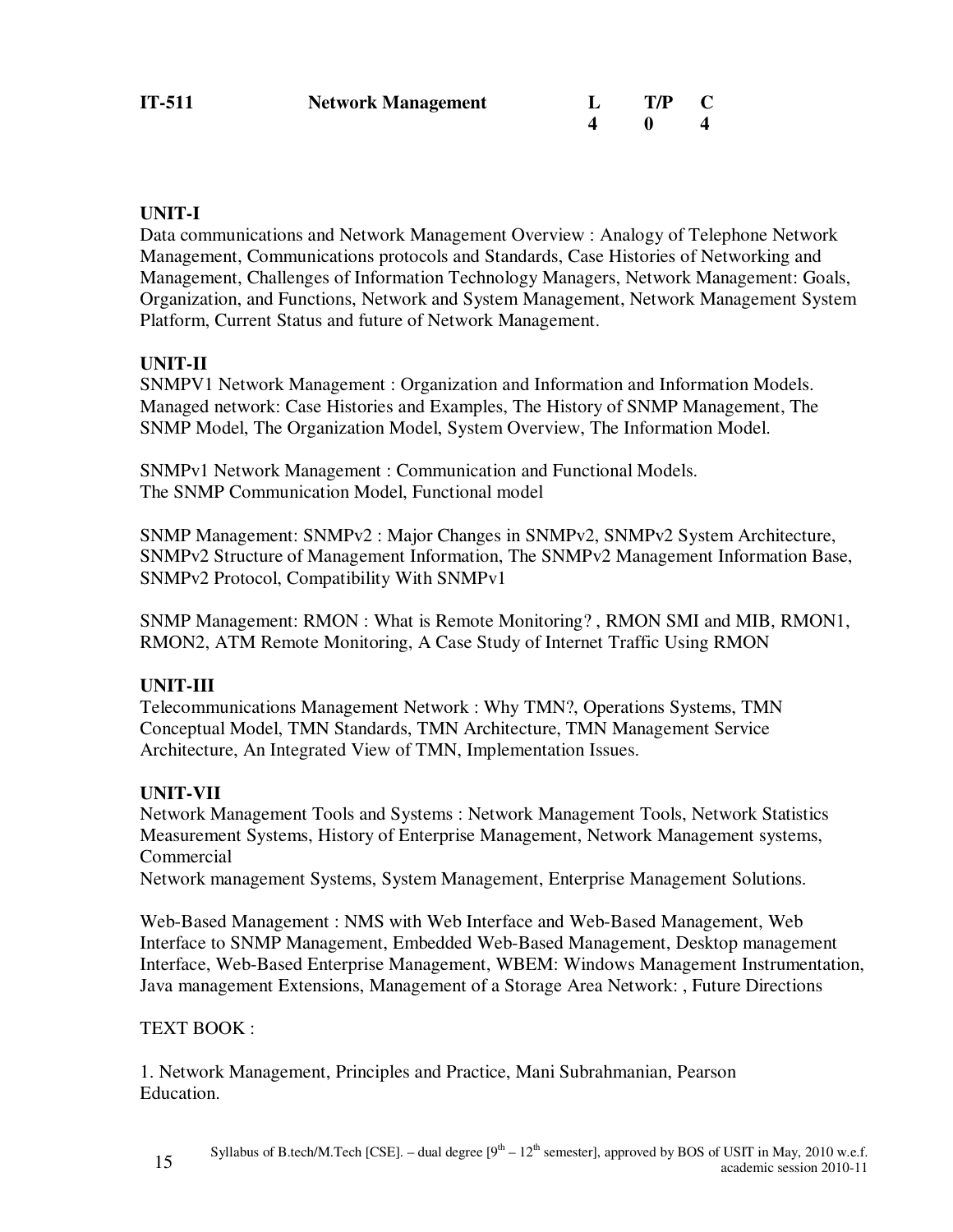REFERENCES :

- 1. Network management, Morris, Pearson Education.
- 2. Principles of Network System Administration, Mark Burges, Wiley Dreamtech.
- 3. Distributed Network Management, Paul, John Wiley.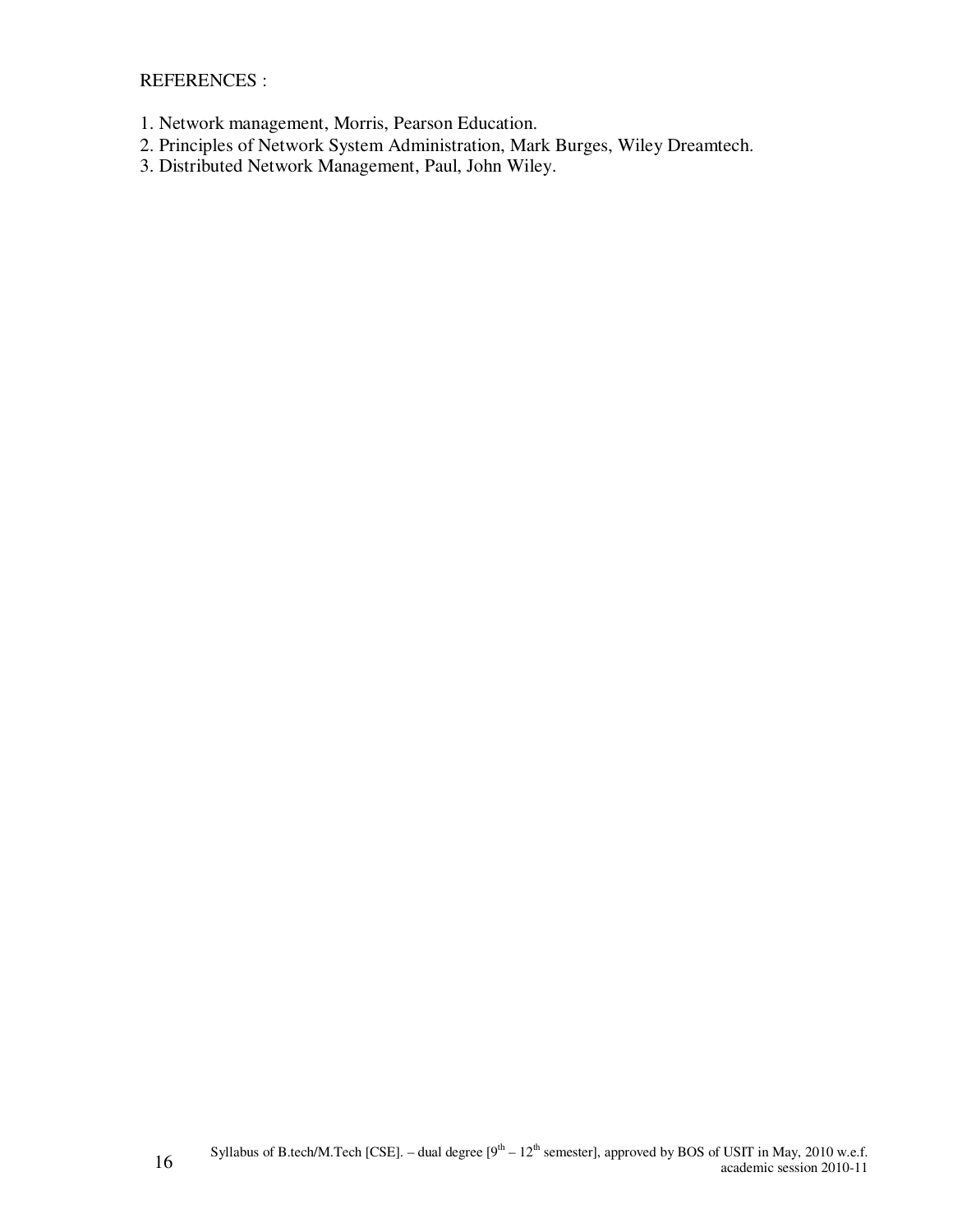| ITR – 721 Satellite Communication | $T/P$ $T$ |  |
|-----------------------------------|-----------|--|
|                                   |           |  |

#### **INSTRUCTIONS TO PAPER SETTERS:** Maximum Marks : 60

**1. Question No. 1 should be compulsory and cover the entire syllabus. This question should have objective or short answer type questions. It should be of 20 marks.** 

**2. Apart from Question No. 1, rest of the paper shall consist of four units as per the syllabus. Every unit should have two questions. However, student may be asked to attempt only 1 question from each unit. Each question should be 10 marks**

#### **Unit-1**

Introduction:

Origin and brief history of satellite communications, An overview of satellite system engineering, satellite frequency bands for communication.

#### Orbital theory:

Orbital mechanics, locating the satellite in the orbit w.r.t. earth look angle determination. Azimuth & elevation calculations.

### **Unit-2**

Spacecraft systems:

Attitude and orbit control system, telemetry , tracking and command (TT&C), communications subsystems, transponders, spacecraft antennas.

Satellite link design:

Basic transmission theory, noise figure and noise temperature, C/N ratio, satellite down link design, satellite uplink design.

### **Unit-3**

Modulation, Multiplexing, Multiple access Techniques:

Analog telephone transmission, Fm theory, FM Detector theory, analog TV transmission, S/N ratio Calculation for satellite TV linking, Digital transmission, baseband and bandpass transmission of digital data, BPSK, QPSK , FDM, TDM, Access techniques : FDMA, TDMA, CDMA.

### **Unit-4**

Encoding & FEC for Digital satellite links: Channel capacity, error detection coding, linear block, binary cyclic codes, convolution codes.

Satellite Systems:

Satellite Earth station Technology,satellite mobile communication, VSAT technology, Direct Broadcast by satellite (DBS).

### **Reference Books:**

- 1. Timothy Pratt , Charles W. Bostian, "Satellite communication", John Wiley &sons publication, 2003
- 2. J.J. Spilker, "Digital Communication by satellite , PHI Publication, 1997
- 3. J. Martin, "Communication satellite systems", PHI publication, 2001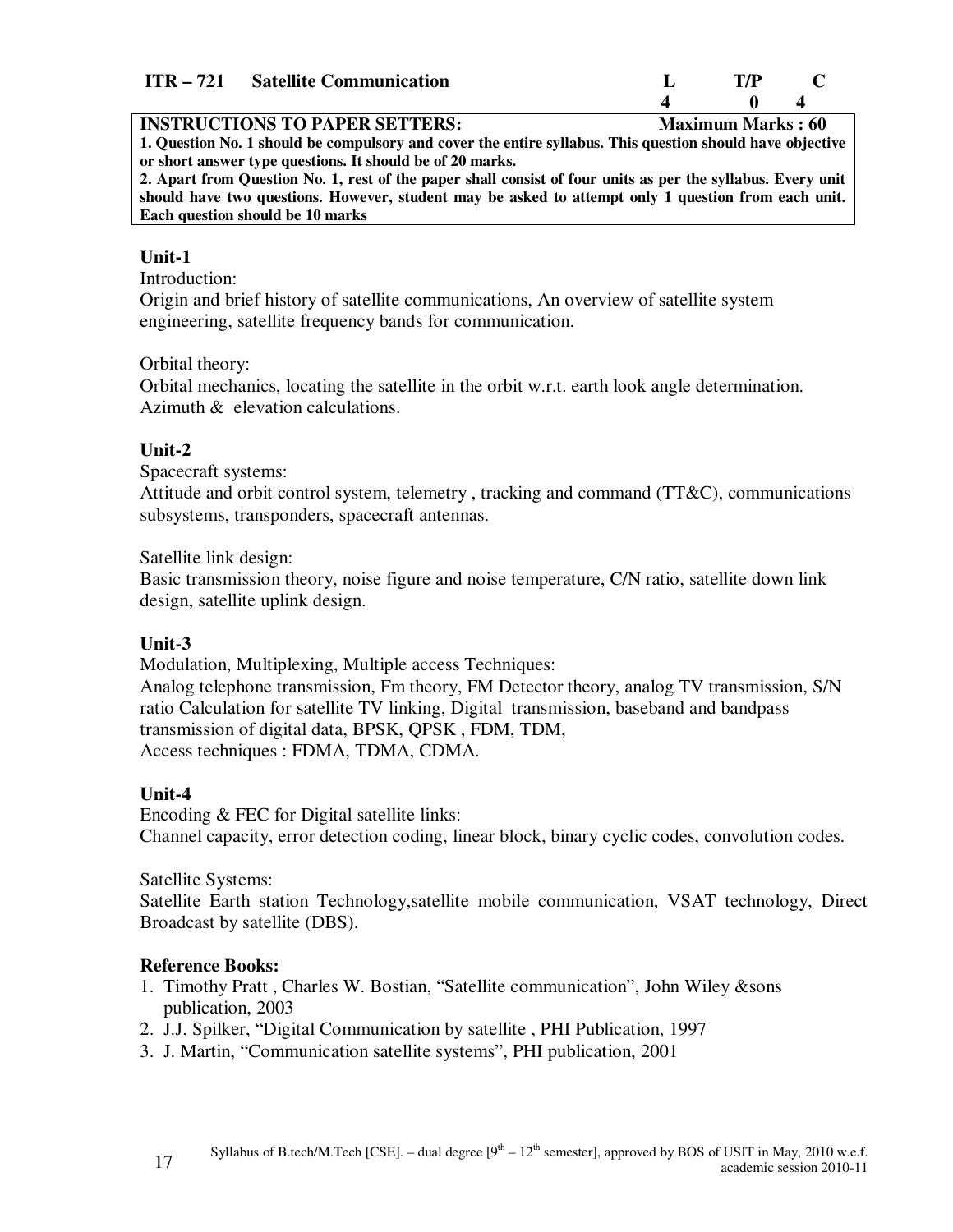| ITR – 729 | <b>Information Storage &amp; Management</b> | $T/P$ C |  |
|-----------|---------------------------------------------|---------|--|
|           |                                             |         |  |

| <b>INSTRUCTIONS TO PAPER SETTERS:</b>                                                                       | <b>Maximum Marks: 60</b> |
|-------------------------------------------------------------------------------------------------------------|--------------------------|
| 1. Question No. 1 should be compulsory and cover the entire syllabus. This question should have objective   |                          |
| or short answer type questions. It should be of 20 marks.                                                   |                          |
| 2. Apart from Question No. 1, rest of the paper shall consist of four units as per the syllabus. Every unit |                          |
| should have two questions. However, student may be asked to attempt only 1 question from each unit.         |                          |
| Each question should be 10 marks                                                                            |                          |
|                                                                                                             |                          |

Complexity of Information Management: Proliferation of Data, Data Center Evolution, Managing Complexity, I/O and the five pillars of technology, Storage Infrastructure, Evolution of Storage

#### **Unit-2**

Storage Systems Architecture: Modern Storage Systems, Storage Systems, Intelligent Disk Subsystems , Physical Disks , Back End ,Cache ,Front End , Host Environment

Introduction to Networked Storage: Storage Networking Overview, Direct Attached Storage, Storage Area Networks, Case study – Applying SAN concepts, Network Attached Storage, Case study – Applying NAS concepts, IP SAN, CAS, Hybrid Network Storage Based Solutions/ Emerging Technologies, Case study – Applying SAN, NAS, IP SAN concepts

#### **Unit-3**

Introduction to Information Availability: Business Continuity Overview, Data Availability, Business Continuity – Local, Case study – Applying local information availability strategies, Business Continuity – Remote, Case study – Applying remote information availability strategies, Disaster Recovery

#### **Unit-4**

Managing and Monitoring: Monitoring in the Data Center, Case study – Monitoring exercise, Management in the Data Center, Case study – Managing exercise

Case Studies must be supported by laboratory

#### **Text Book:**

- 1. Marc Farley Osborne, "Building Storage Networks", Tata McGrawHill, 2001
- 2. Robert Spalding, "Storage Networks: The Complete Reference", Tata Mcgraw Hill, 2003
- 3. NIIT, "Introduction to Information Security Risk Management" , Prentice-Hall of India, 2000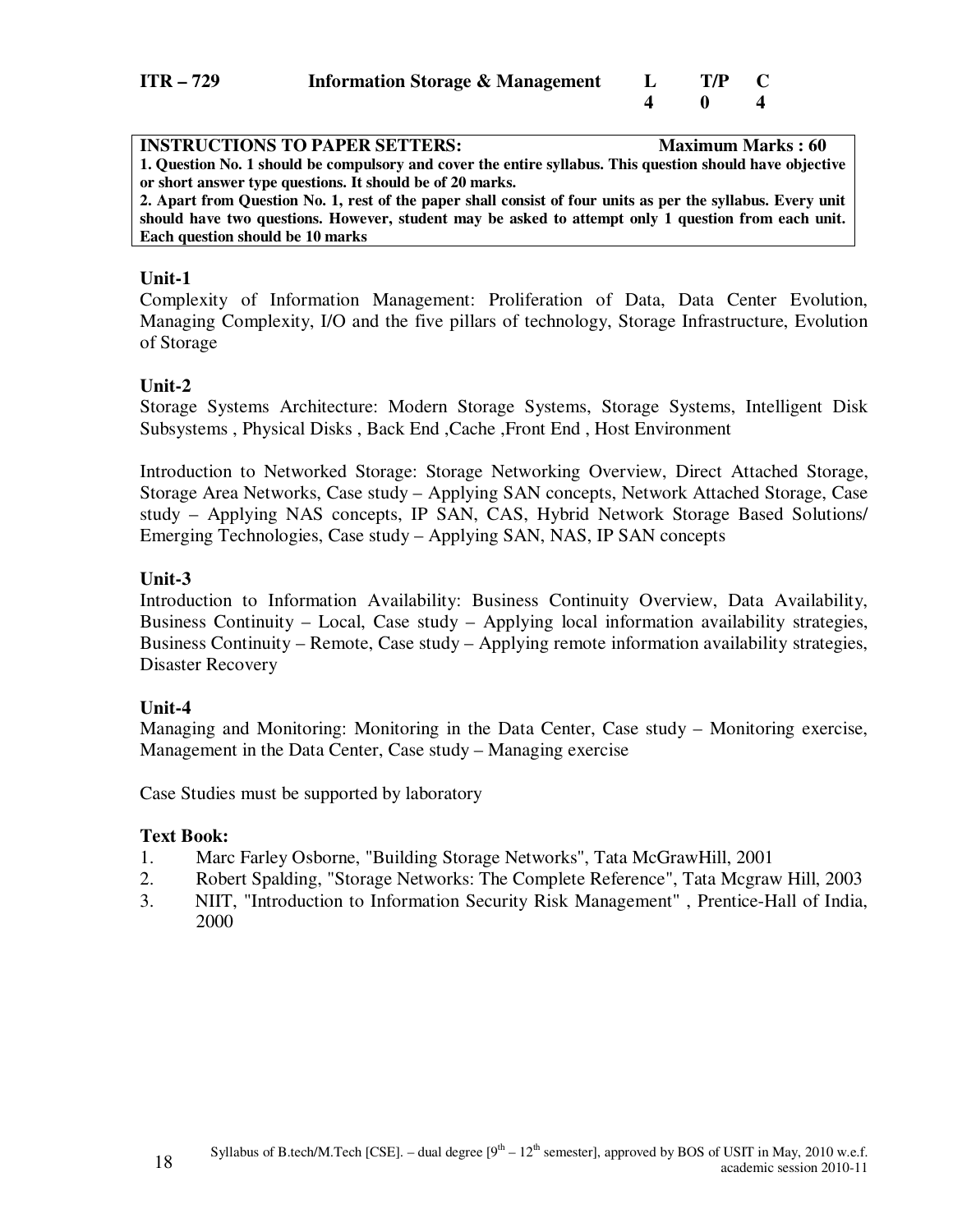| <b>MS-235</b> | <b>Enterprise Resource Planning</b> | T/P |  |
|---------------|-------------------------------------|-----|--|
|               |                                     |     |  |
|               |                                     |     |  |

**INSTRUCTIONS TO PAPER SETTERS:** Maximum Marks : 60 **1. Question No. 1 should be compulsory and cover the entire syllabus. This question should have objective or short answer type questions. It should be of 20 marks.** 

**2. Apart from Question No. 1, rest of the paper shall consist of four units as per the syllabus. Every unit should have two questions. However, student may be asked to attempt only 1 question from each unit. Each question should be 10 marks**

**Objectives:** This course aims at providing overall knowledge regarding the concepts and structure of ERP systems and imparts necessary managerial skills for ERP implementation in a business enterprise.

#### **Course Contents:**

#### **Unit-1**

**ERP: Enterprise Perspective:** An Overview, Features of ERP, MIS Integration, ERP drivers, Trends in ERP, ERP in India. (8 Hours)

### **Unit-2**

**ERP: System Perspective:** Management Information System, Operations Support System, DSS, Transaction Processing System, Network Structure of ERP System, ERP Work flow, Process modeling for ERP Systems, Communication in ERP Systems, OLTP, (On Line Transaction Processing), OLAP (On Line Analytical Processing), Enterprise Integration Application Tools for

ERP. (12 Hours)

### **Unit-3**

**ERP: Resource Management Perspective:** Business Modules in ERP Packages, Finance, Production, Human Resource, Plant Maintenance, Materials Management, Quality Management, Sales and Distribution, Resource Management, Business Process Reengineering, Relationship between ERP & BPR, ERP Implementation Life Cycle, Implementation methodology, ERP Project Management & Monitoring.

(12 Hours)

### **Unit-4**

**ERP: Key Issues:** ERP and E-Commerce, ERP Culture, ERP and CRM, ERP and SCM, ERP Selection Issues, ERP in Public Sector Enterprises, Pre and Post Implementation Issues, ERP Vendors, Key ERP Consultants in India, Future Directions in ERP. (10 Hours)

### **Text Books:**

- 1. Alexis, Leon (Ist Edition, 2000). ERP Demystified. Tata McGraw Hill.
- 2. Garg, V.K. and Venket, Krishna, N.K., (Ist edition, 1997). ERP Concepts and Practices, PHI Publications.
- 3. Sadagopan, S. (Ist Edition, 1999). ERP: A Managerial perspective. Tata McGraw Hill.

### **Reference Books:**

- 1. Langenalter, A. Gary (1st Edition, 2000). Enterprise Resources Planning and Beyond. St. Lucie Press, USA.
- 2. Imhoff, C. Loftis Lisa & Geiger, G. Jonathan (Ist Edition, 2001). Building the Customer Centric Enterprise. John Wiley & Sons.
- 3. Shankar, Ravi & Jaiswal, S. (Ist Edition, 1999). Enterprise Resource Planning. Galgotia Publications.
- 4. Diwan, Parag & Sharma, Sunil (Ist Edition, 1999). Enterprise Resource Planning: A Manager's Guide. Excel Books.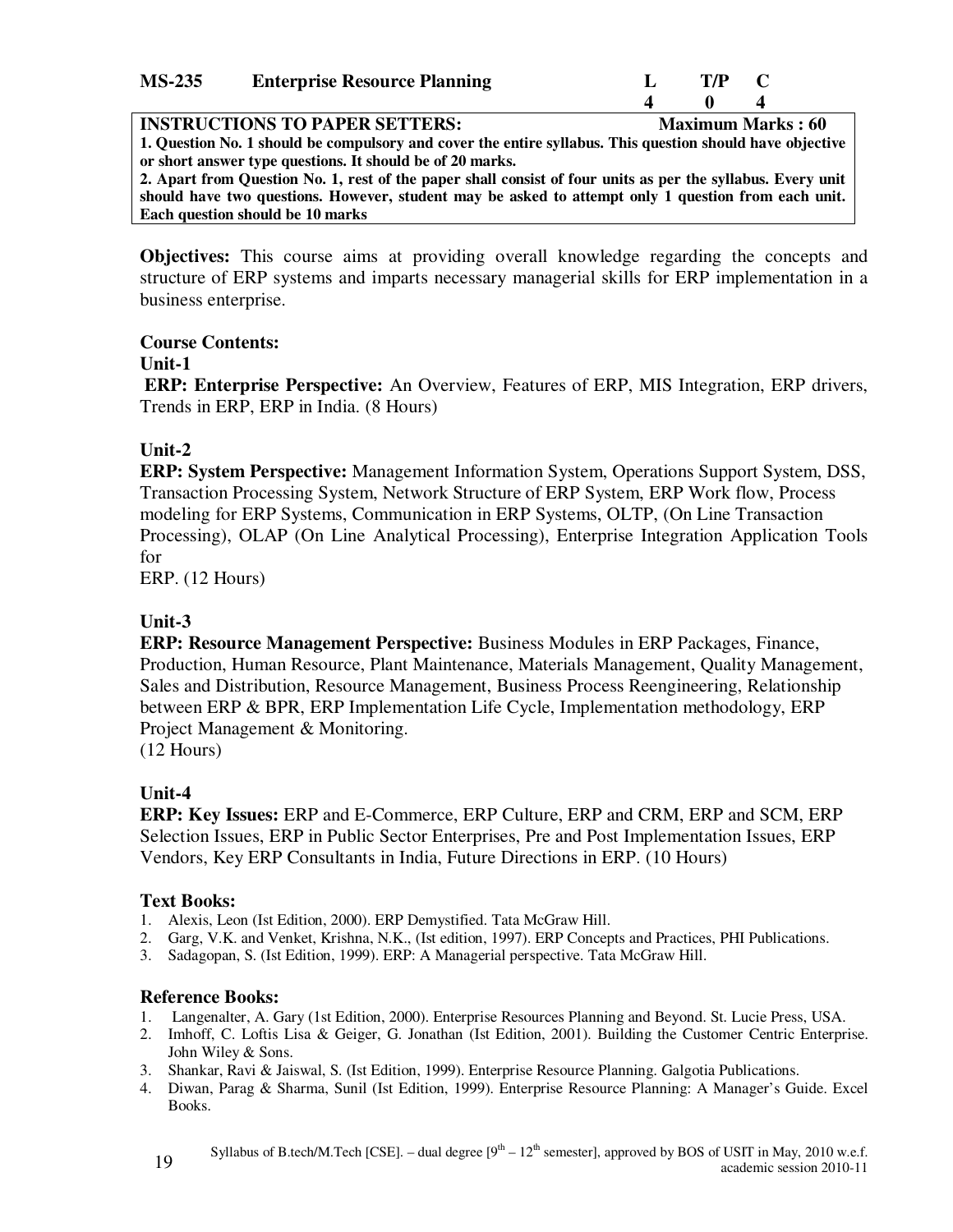#### **INSTRUCTIONS TO PAPER SETTERS:** Maximum Marks : 60

**1. Question No. 1 should be compulsory and cover the entire syllabus. This question should have objective or short answer type questions. It should be of 20 marks.** 

**2. Apart from Question No. 1, rest of the paper shall consist of four units as per the syllabus. Every unit should have two questions. However, student may be asked to attempt only 1 question from each unit. Each question should be 10 marks**

 $\overline{\phantom{a}}$ 

#### **Unit -1**

#### **Section-A**

Introduction of nano science and technology, Scope of nano Science and Technology

#### **Section –B**

Properties Of nano particles: - Optical properties, Magnetic Properties, Heat Capacity etc.

#### **Unit-II**

Synthesis and fabrication of nano particles :Ball milling ,Thermal evaporation, chemical vapor deposition, Biological method

#### **Unit-III**

Characterization Of Nano Particles: X-ray diffraction, Scanning Electron Microscopy, tunneling Electron Microscopy, EDX Analysis

#### **Unit -IV**

Nano Device And modelling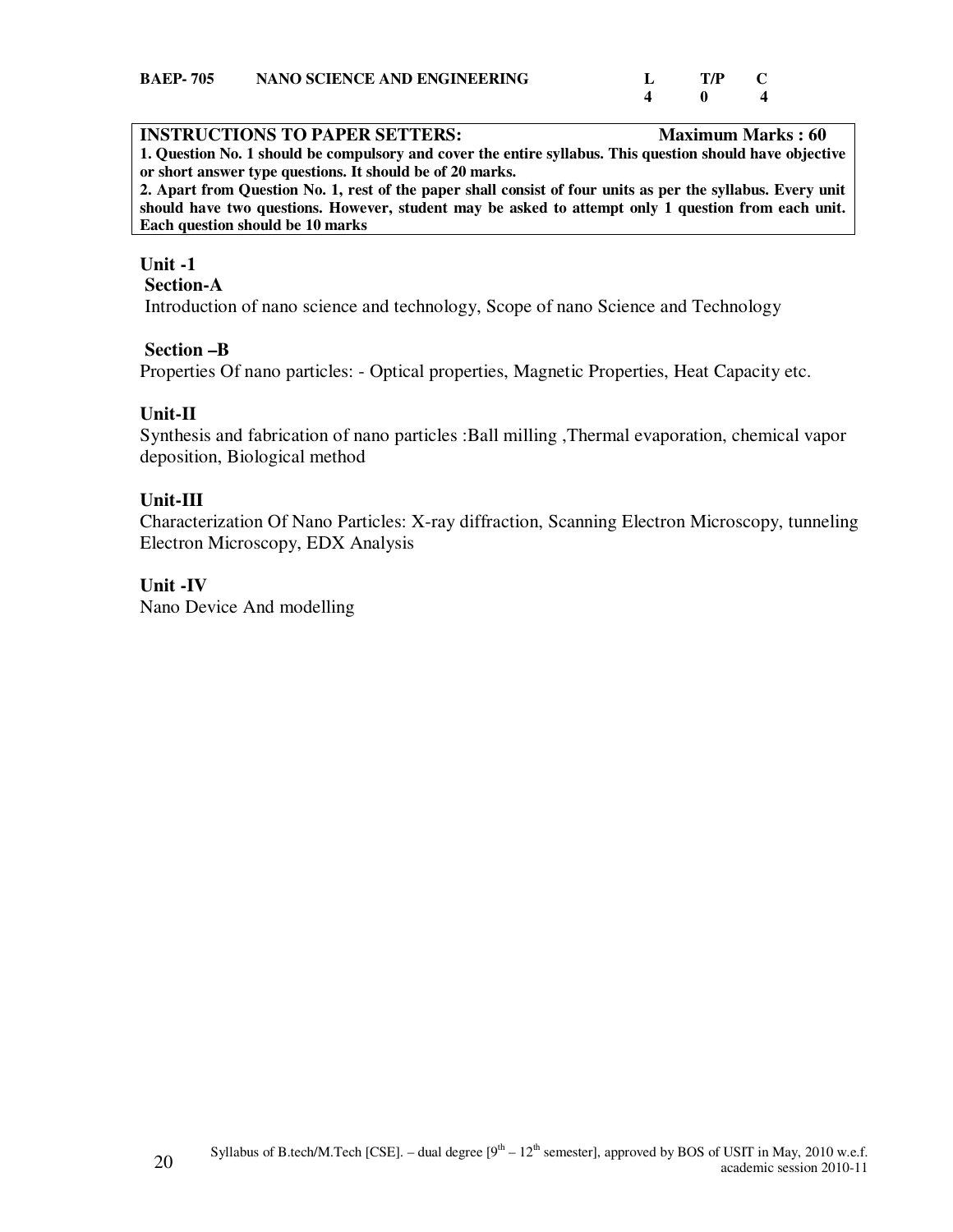# **BAEP- 707 Introductions to Quantum Information and Computation**

|                                                                                                                                                                        |                  | T/P                      | C |  |
|------------------------------------------------------------------------------------------------------------------------------------------------------------------------|------------------|--------------------------|---|--|
|                                                                                                                                                                        | $\boldsymbol{4}$ | 0                        |   |  |
| <b>INSTRUCTIONS TO PAPER SETTERS:</b>                                                                                                                                  |                  | <b>Maximum Marks: 60</b> |   |  |
| 1. Question No. 1 should be compulsory and cover the entire syllabus. This question should have objective<br>or short answer type questions. It should be of 20 marks. |                  |                          |   |  |
| 2. Apart from Question No. 1, rest of the paper shall consist of four units as per the syllabus. Every unit                                                            |                  |                          |   |  |
| should have two questions. However, student may be asked to attempt only 1 question from each unit.                                                                    |                  |                          |   |  |
| Each question should be 10 marks                                                                                                                                       |                  |                          |   |  |
|                                                                                                                                                                        |                  |                          |   |  |

#### **Unit-1**

#### **Introduction**

Computers as physical systems, technological issues, Introduction to Turing machines-classical probabilistic and deterministic Turing machines, Quantum Turing machines; introduction to computability, complexity, classical complexity and quantum complexity classes

#### **Unit-2**

#### **Quantum Physics and Computers**

Review of Quantum Mechanics- state vectors, superpositions, unitary operators, hermitian operators, Schrödinger equation, Hamiltonian evolution, the concept of quantum measurement, the concept of qubits, quantum registers and quantum gates

#### **Unit-3**

#### **Quantum Algorithms**

Introduction to quantum algorithms, Deutsch's algorithm, Shor's algorithm and Grover's search Algorithm, Physical implementation of simple quantum gates.

#### **Unit-4**

#### **Quantum Cryptography and Quantum Teleportation, real physical systems and technological feasibility**

Heisenberg uncertainty principle, polarization states of photons, quantum cryptography using polarized photons, entanglements, introduction to the EPR paradox, BELL's theorem, Bell basis, teleportation of a single qubit, review of some current experiments and candidate physical systems, technological feasibility of a quantum computer and the limitations imposed by noise.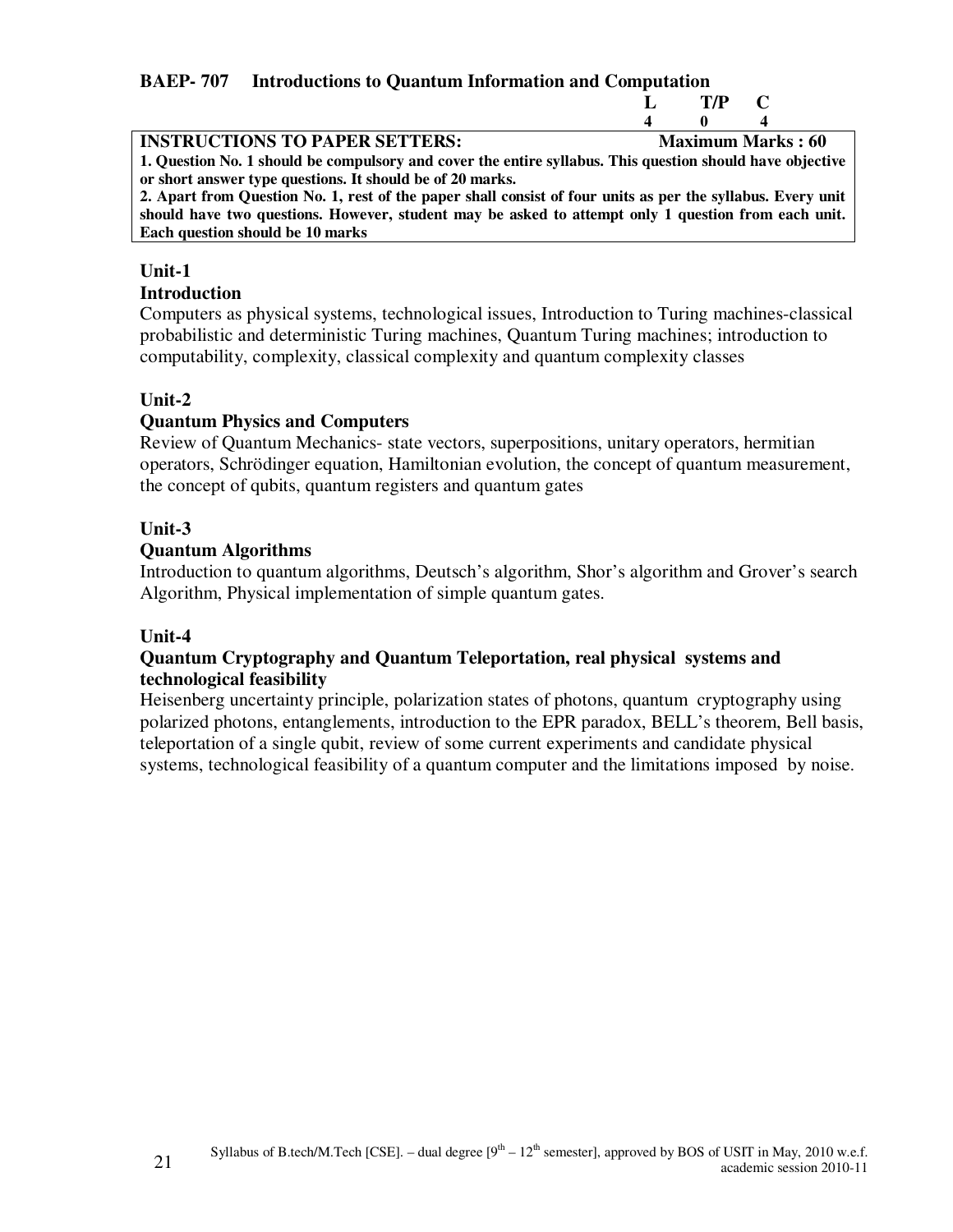| <b>HCS – 607</b> Nonverbal Communication | $L$ T/P C |  |
|------------------------------------------|-----------|--|
|                                          |           |  |

#### **OBJECTIVE:**

This course will teach the students how to read *non verbal* language at all levels. The students will be exposed to importance of body language as a means of effective communication and trained to use body language to (a) increase personal impact over the listeners and build rapport with others (b) read and interpret other people's signals, and (c) help control tension and conflict in interactive/communicative *situations.* 

#### **COURSE CONTENTS:**

- **Unit I:** Introduction: Concept and Scope of Non-Verbal Communication: Definitions and Principals; Domains of Non-Verbal Communication: Body Language, Sign Language (i.e. Traffic signals etc), Cultural Conventions, Customs, Space and Time Conventions etc; Clothing and Personal Appearance; Scope and Significance of Non-Verbal **Communication**
- **Unit II: Body Language:** Concept, Scope and Significance as Communicative Tool; Facial Expressions and Eyes, Gestures, Postures, Gait and Space, Physical Environment.
- **Unit III: Body Language in Inter-Personal Relationships:** Personal Body Language Awareness: Initial Diagnostic of Personal Body Language; Trainer and Group Feedback; Reading and Responding to Signals from Other People's Body Language; Improving Body Language for Effective Communication
- **Unit IV:** Non Verbal Communication & Culture: Socio-Cultural Influence on Body Language: Ritual, Symbols and Taboos; Historical Perspective on Non-Verbal Communication and Socio-Geographical Space

#### **Recommended Reading:**

- 1. Pease, Allan. *Body Language: How to Read other's Thoughts by Their Gestures*. New Delhi: Sudha Publication, 2003
- 2. Ribbens, Geoff and Richard Thompson. *Body Language*. New York: Hodder & Stoughton, 2007
- 3. Morris, Desmond. *The Pocket Guide to Man Watching.* London: Grafton Books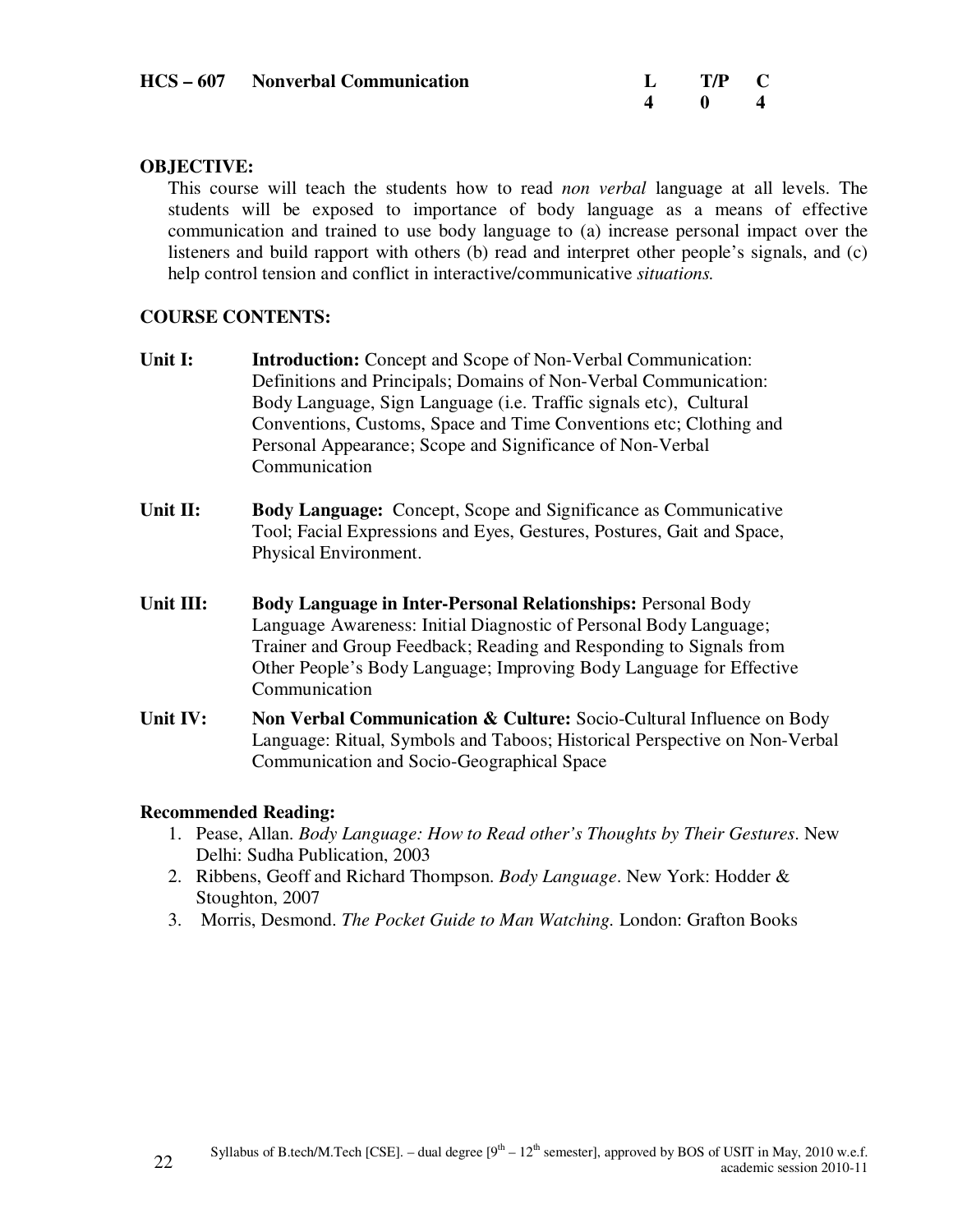

| <b>INSTRUCTIONS TO PAPER SETTERS:</b>                                                                       | <b>Maximum Marks: 60</b> |
|-------------------------------------------------------------------------------------------------------------|--------------------------|
| 1. Question No. 1 should be compulsory and cover the entire syllabus. This question should have objective   |                          |
| or short answer type questions. It should be of 20 marks.                                                   |                          |
| 2. Apart from Question No. 1, rest of the paper shall consist of four units as per the syllabus. Every unit |                          |
| should have two questions. However, student may be asked to attempt only 1 question from each unit.         |                          |
| Each question should be 10 marks                                                                            |                          |

**Object Relational and Extended Relational Databases** : Database design for an ORDBMS , Nested relations and collections , Storage and access methods , Query processing and optimization , An overview of SQL3 , Implementation issues for extended type , Systems comparison of RDBMS , Comparison of OODBMS and ORDBMS

#### **Unit-2**

**Paralled and Distributed Databases and Client–Server Architecture :** Architectures for parallel databases , Parallel query evaluation , Parallelizing individual operations , Sorting Joins , Distributed database concepts , Data fragmentation , Replication and allocation techniques for distributed database design , Query processing in distributed databases , Concurrency control and recovery in distributed databases , An overview of client–server architecture

#### **Unit-3**

#### **Databases on the Web and Semi–Structured Data:** Web interfaces to the web

 Overview of XML , Structure of XML data , Document Schema , Querying XML data , Storage of XML data , XML applications , The semi–structured data model , Implementation issues

#### **Unit-4**

**Enhanced Data Models for Advanced Applications** : Active database concepts , Temporal database concepts , Spatial databases: concept and architecture , Deductive databases and query processing , Mobile databases , Geographic information systems

### **Textbooks**

- 1. Elmsari and Navathe, Fundamentals of Database Systems
- 2. Ramakrishnan and Gehrke, Database Management Systems

#### **References**

- 1. Korth, Silberschatz, Sudarshan, Database System Concepts
- 2. Rob and Coronel, Database Systems: Design, Implementation and Management
- 3. Date C.J Introduction to Database Systems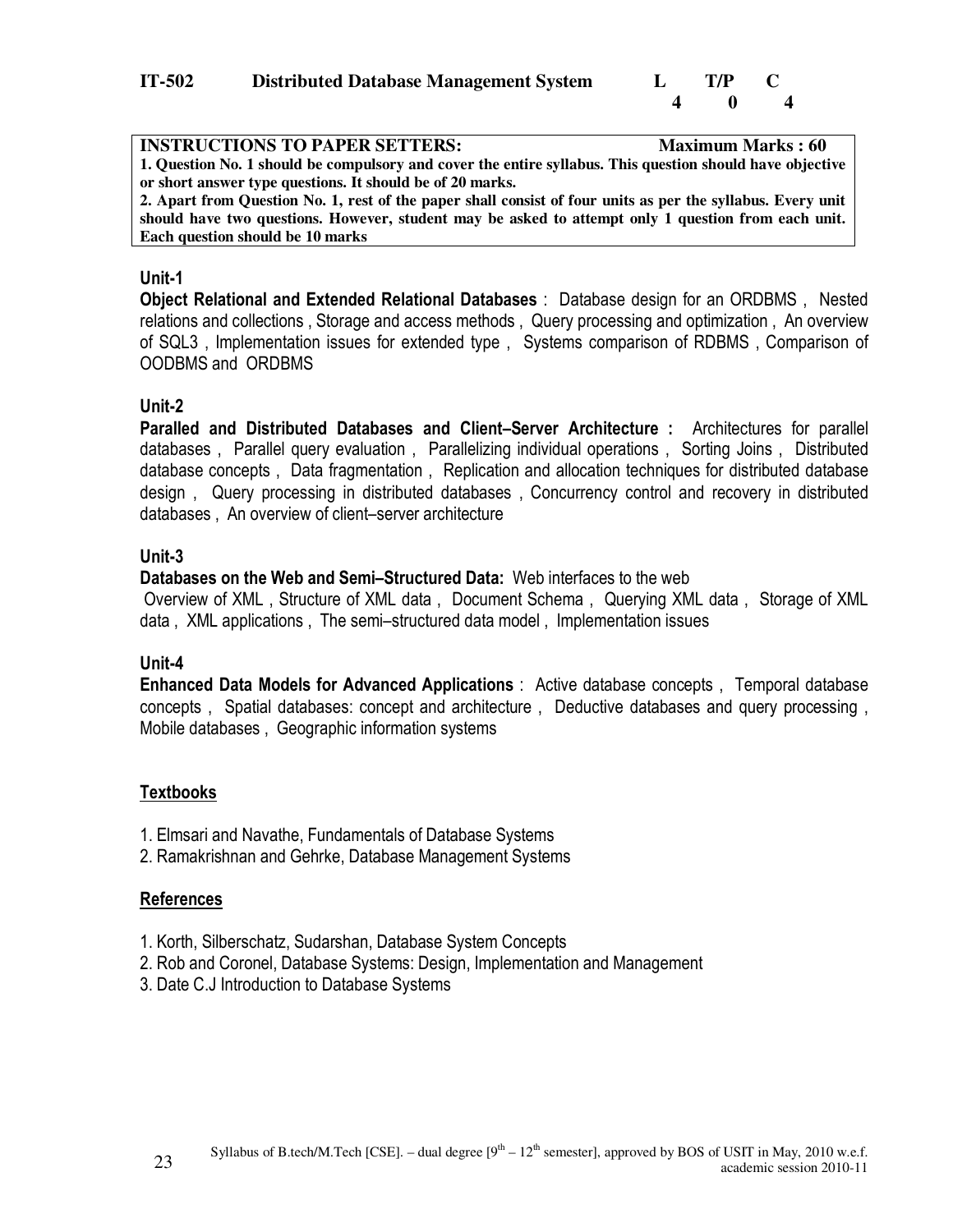| ITR - 630 | <b>Enterprise Computing in JAVA</b> |  | $T/P \quad C$ |  |  |
|-----------|-------------------------------------|--|---------------|--|--|
|-----------|-------------------------------------|--|---------------|--|--|

| <b>INSTRUCTIONS TO PAPER SETTERS:</b>                                                                                                             |  | <b>Maximum Marks: 60</b> |  |
|---------------------------------------------------------------------------------------------------------------------------------------------------|--|--------------------------|--|
| 1. Question No. 1 should be compulsory and cover the entire syllabus. This question should have objective                                         |  |                          |  |
| or short answer type questions. It should be of 20 marks.                                                                                         |  |                          |  |
| $\Lambda$ is a finite $\Lambda$ and $\Lambda$ is the second of the second of $\ell$ in $\Lambda$ is a finite second in $\Lambda$ . Then $\Lambda$ |  |                          |  |

**2. Apart from Question No. 1, rest of the paper shall consist of four units as per the syllabus. Every unit should have two questions. However, student may be asked to attempt only 1 question from each unit. Each question should be 10 marks**

#### **Unit-1**

J2EE: Introduction to J2EE, Building J2EE Applications, JDBC, Servlets and Web Applications, Java Server Pages and Model/View/Controller, J2EE Web Services Overview, Introduction to EJB, Session EJBs, Entity EJBs, JMS and message driven Beans, Transactions and Security, Application Servers (Case Study of any one of IBM Websphere, BEA Weblogic, JBoss)

### **Unit-2**

Hibernate: Principles of Object Relational Mapping, Hibernate configuration, HQL making objects persistent, Hibernate semantics, Session management, flushing, concurrency and Hibernate, Optimistic and Pessimistic Locking, Object mapping Mapping simple properties, Single and multi valued associations, Bi-directional associations, Indexed collections, Using Hibernate Template, Querying, Session management, Transaction integration and demarcation.

#### **Unit-3**

Spring: Introduction of Spring Framework: Spring Architecture, Spring Framework definition, Spring & MVC, Factory Pattern, BeanFactory, Spring Context definition, Inversion of Control (IoC), Spring AOP, Application Context and BeanFactory, Spring ORM, Mapping API for JDO, Hibernate, Hibernate Mapping, JDO Mapping, iBATIS, Spring Abstract Transaction layer, Employing Spring transaction, Using EJB declarative transactions, Integration process, integrating Spring MVC in web application, MVC in web application, MVC Framework.

#### **Unit-4**

Web Services: Introduction to XML, Service-Oriented Architectures SOAP, SOAP message structure, handling errors WSDL, UDDI, Java Web Service implementations JAX-RPC, Web service clients in Java, Introduction to Ajax.

#### **Text Books:**

- 1. Jim Farley, William Crawford, O'Reilly and Associates, "Java Enterprise in a Nutshell", 2005
- 2. Brett McLaughlin, O'Reilly, "Java and XML, 2<sup>nd</sup> Edition, 2001

#### **Reference Books:**

- 3. Elliott Rusty Harold and W. Scott Means, O'Reilly, "XML in a Nutshell", 2001
- 4. James Cooper, "Java Design Pattersn: A Tutorial", Addison Wesley
- 5. Govind Sesadri, "Enterprise java Computing: Application and Architectures", Cambridge University Publications, 1999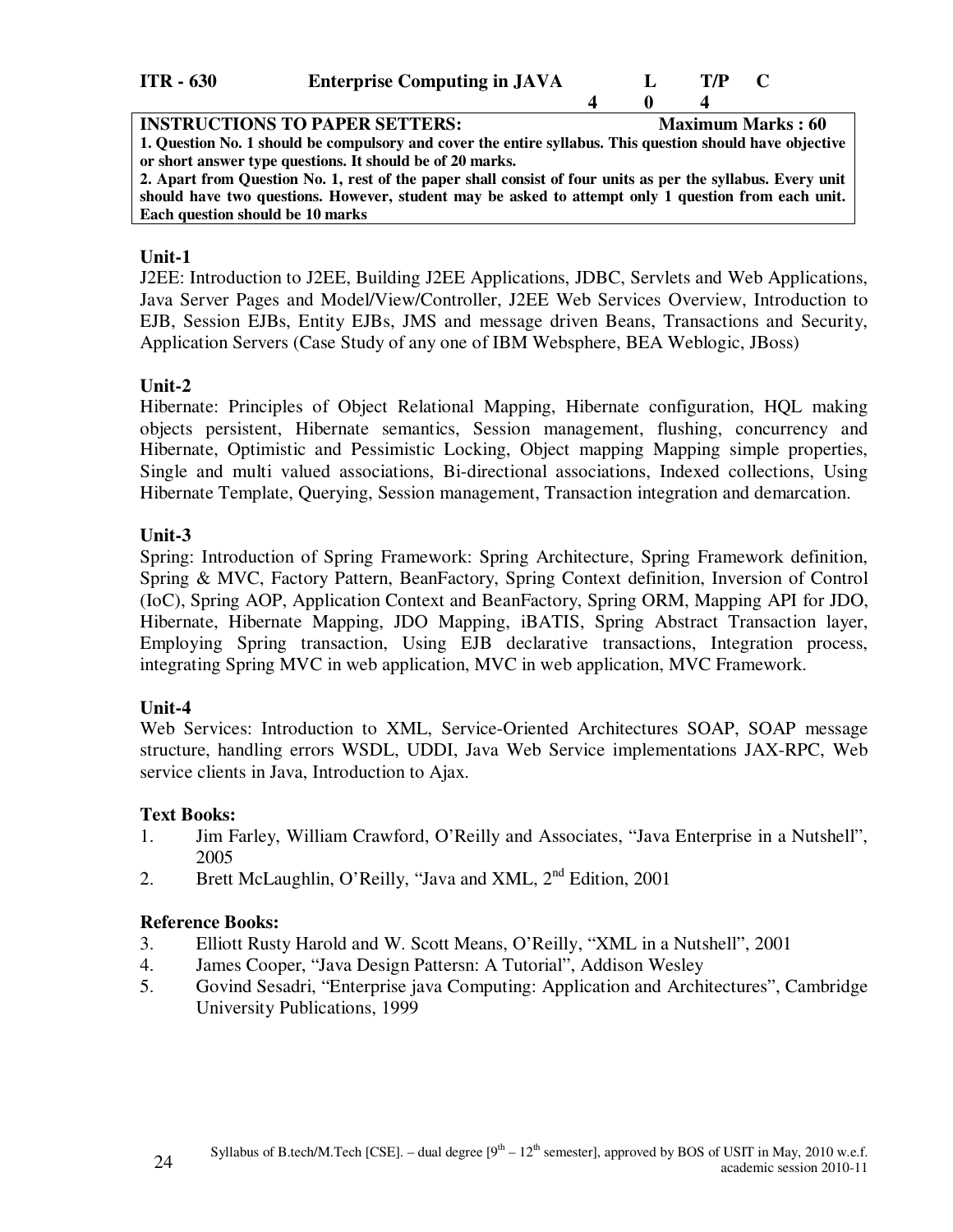| $IT-504$ | <b>Advanced Semantic Web Technology</b> | $\mathbf{L}$ | T/P C |  |
|----------|-----------------------------------------|--------------|-------|--|
|          |                                         |              | 4 0 4 |  |

| <b>INSTRUCTIONS TO PAPER SETTERS:</b>                                                                       | <b>Maximum Marks: 60</b> |
|-------------------------------------------------------------------------------------------------------------|--------------------------|
| 1. Question No. 1 should be compulsory and cover the entire syllabus. This question should have objective   |                          |
| or short answer type questions. It should be of 20 marks.                                                   |                          |
| 2. Apart from Question No. 1, rest of the paper shall consist of four units as per the syllabus. Every unit |                          |
| should have two questions. However, student may be asked to attempt only 1 question from each unit.         |                          |
| Each question should be 10 marks                                                                            |                          |

Semantic Web : Introduction, growth and evolution, goals and vision, need, problems, applications , it's relation with Artificial Intelligence.

Architecture : Ontology, RDF, XML, URI and other components.

### **Unit-2**

Ontologies: Role of Ontology in intelligent information retrieval on web, OWL, Ontologies for different applications.

### **Unit-3**

Semantics : Kinds of semantics , use of semantics

Search Engines : Role of search Engines in intelligent retrieval of information on web.

### **Unit-4**

Semantic web browsers : Role of semantic web browsers Issues in semantic web research and proposed solutions.

### **Text:**

- 1. Tim Berner's Lee, "Weaving the web: The original design and ultimate destiny of www", Harper Business (imprint of Harper Collins) .
- 2. Michael C Daconta, Leo, Kelvin Smith , "The Semantic Web:A guide to the future of XML,Web services, and knowledge management", Wiley.
- 3. Vladimir Geroimenko, Chaommei Chin, "Visualizing the Semantic Web", Springer.
- 4. Jorge Cardoso, "Semantic Web Services, theory tools and application", Information Science Reference.
- 5. Amit Sheth , Miltiadis D. Lytras, "Semantic Web-Based Information Systems: state-ofart Applications", CyberTech Publishing.

6. David Taniar , Johanna Wenny Rahayu, " Web Semantics & Ontology", IGI Publishing **References:**

- 1. Dieter Fensel, James Hendler, Henry Lieberman, Tim Berner's Lee "Spinning the Semantic Web", MIT press
- 2. Grigoris Antonion, Frank Van Harmalen,"Semantic Web primer", MIT press Thomas B Passin, "Explorer's guide to Semantic Web", Hanning
- 3. A.F. Salam , Jason Stevens, " Semantic Web Technologies and E-Business: Towards the Integrated Virtual Organization and Business Process Automation", IGI Publishing.
- 4. Dan Zambonini ," The 7 (f)laws of the Semantic Web", O'Reilly XML Blog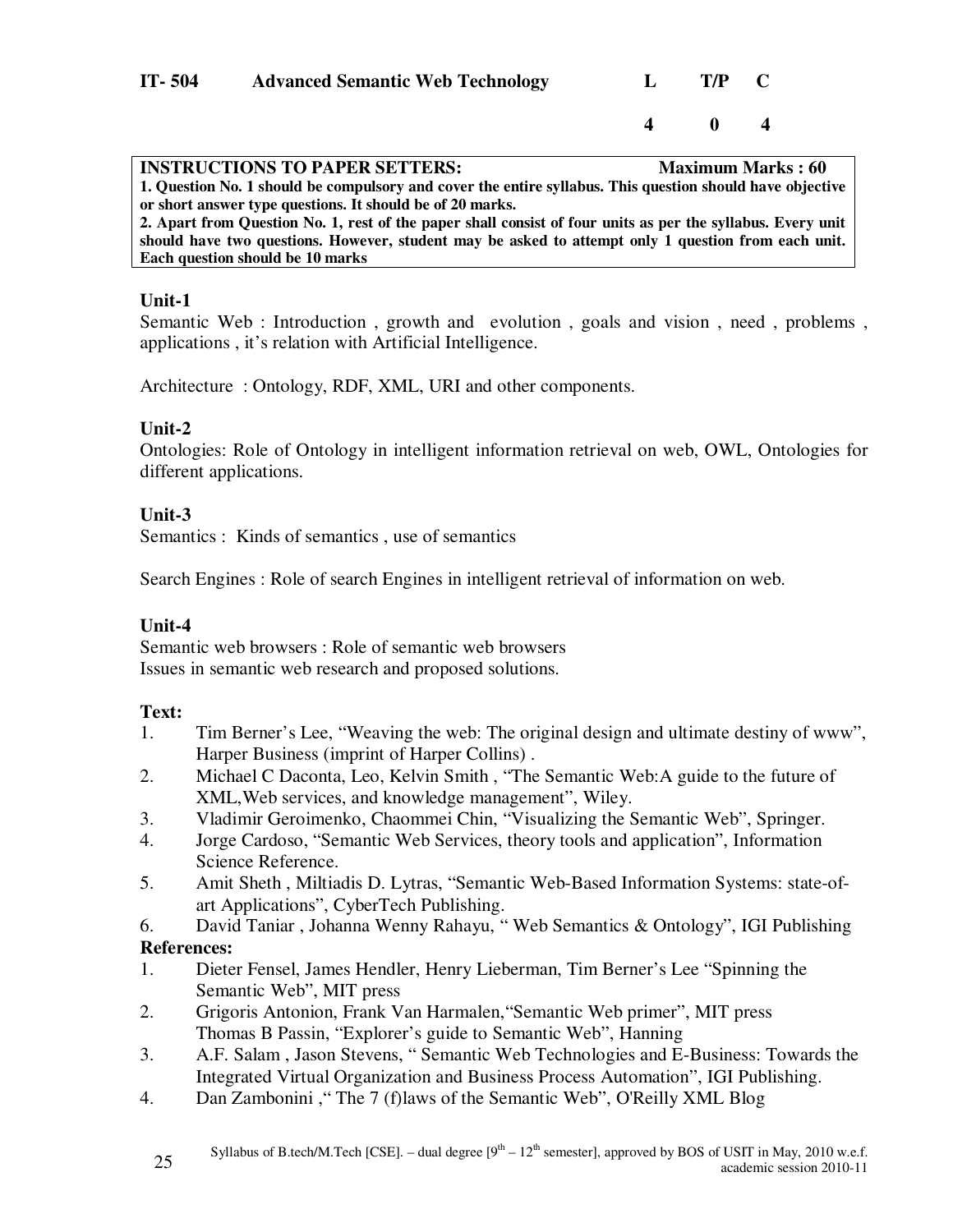| IT-506 | <b>Service Oriented Computing</b> | $L$ T/P C |  |
|--------|-----------------------------------|-----------|--|
|        |                                   |           |  |

| <b>INSTRUCTIONS TO PAPER SETTERS:</b>                                                                       | <b>Maximum Marks: 60</b> |
|-------------------------------------------------------------------------------------------------------------|--------------------------|
| 1. Question No. 1 should be compulsory and cover the entire syllabus. This question should have objective   |                          |
| or short answer type questions. It should be of 20 marks.                                                   |                          |
| 2. Apart from Question No. 1, rest of the paper shall consist of four units as per the syllabus. Every unit |                          |
| should have two questions. However, student may be asked to attempt only 1 question from each unit.         |                          |
| Each question should be 10 marks                                                                            |                          |

Introduction : Computing with Services , Basic Standards for Web Services: XML and XML Schema, SOAP, WSDL, UDDI , Enterprise Architectures , Principles of Service-Oriented Computing

#### **Unit-2**

Modeling and Representation: Ontologies, KR, UML, Resource Description Framework, RDF, RDFS, N-Triples, Web Ontology Language, OWL , Ontology Management, UBL, IEEE SUO, Consensus

#### **Unit-3**

Execution Models, CORBA, P2P, Jini, Transaction Concepts, ACID, Schedules, Serializability, Extensions , Coordination Frameworks for Web Services, WSCL, WSCI, WS-Coordination, BTP , Process Specifications, Workflows, BPEL4WS, BPML, ebXML, PSL , Formal Specification and Enactment

#### **Unit-4**

Semantic Service Selection , Social Service Selection: Reputation and Trust Economic Service Selection: Markets and Auctions , Building SOC Applications Service Management: WSMF, WSDM, Robustness , Security: SAML, WS-Security, WS-Trust, XACML

### **Text Book**

- 1. Munindar P. Singh and Michael N. Huhns, **Service-Oriented Computing**, Wiley & Sons.
- 2. Thomas Erl , **Service-Oriented Architecture (SOA): Concepts, Technology, and Design** , Prentice Hall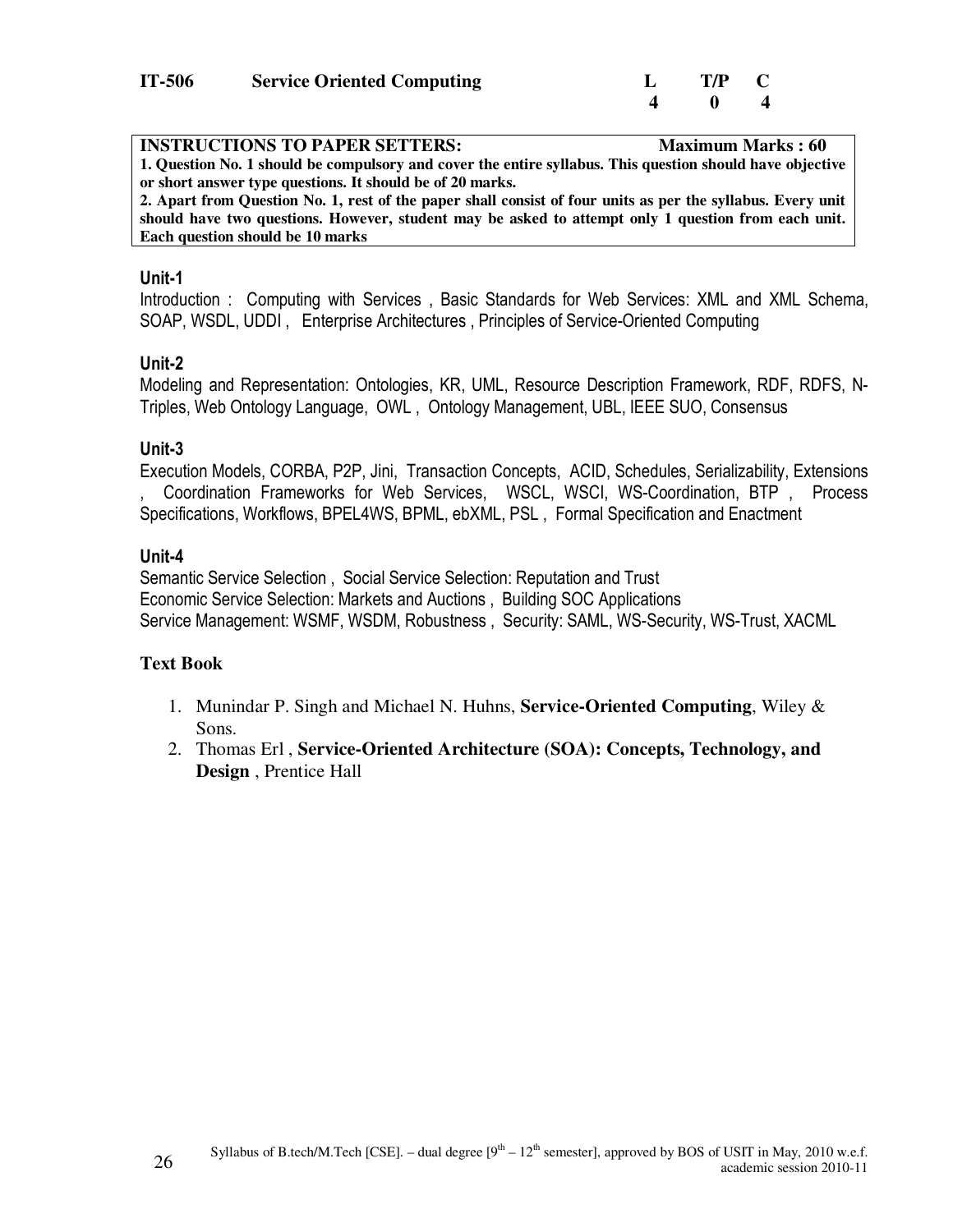| <b>ITR-606</b> | <b>Wireless Mobile Networks</b> | T/P |  |
|----------------|---------------------------------|-----|--|
|                |                                 |     |  |

#### **INSTRUCTIONS TO PAPER SETTERS:** Maximum Marks : 60

**1. Question No. 1 should be compulsory and cover the entire syllabus. This question should have objective or short answer type questions. It should be of 20 marks.** 

**2. Apart from Question No. 1, rest of the paper shall consist of four units as per the syllabus. Every unit should have two questions. However, student may be asked to attempt only 1 question from each unit. Each question should be 10 marks**

#### **Unit - I**

Introduction to Personal Communication Services (PCS): PCS architecture, Mobility management, Networks signaling.

Global system for Mobile Communication (GSM) system overview: GSM Architecture, Mobility Management, Network signaling.

#### **Unit - II**

General Packet Radio Services (GPRS): GPRS architecture, GPRS Network nodes.

Mobile Data Communication: WLANs (Wireless LANs) IEEE 802.11 standard, Mobile IP.

#### **Unit - III**

Wireless Application Protocol (WAP): The Mobile Internet standard, WAP Gateway and Protocols, Wireless Markup Languages (WML)

Third Generation (3G) Mobile Services: Introduction to International Mobile Telecommunications 2000 (IMT 2000) vision, Wideband Code Division Multiple Access (W-CDMA), and CDMA 2000, Quality of services in 3G.

#### **Unit – IV**

Wireless local Loop (WLL): Introduction to WLL architecture, WLL technologies.

Global Mobile Satellite Systems: Case studies of IRIDIUM and GLOBALSTAR systems.

Bluetooth technology and Wi-Max

#### **Text Books:**

- 1. "Wireless and mobile Networks Architecture," by Yi –Bing Lin & Imrich Chlamatac, John Wiley & Sons, 2001.
- 2. "Mobile & Personnel communication Systems and Services", By Raj Pandya, Prentice Hall India, 2001.
- 3. "Wireless Communication- Principles and practices,"  $2<sup>nd</sup>$  Ed., Theodore S. Rappaport, Pearson Education Pvt. Ltd, 2003.
- 4. "Mobile communications," Jochen Schiller, Pearson Education Pvt. Ltd., 2002.
- 5. " The Wireless Application Protocol," Singhal & Bridgman et. al., Pearson Education, 2004.

#### **References:**

- 1. "Principles of Mobile Computing," 2<sup>nd</sup> Ed., Hensmann, Merk, & Stober, Springer International Edition, 2003.
- 2. "Mobile Computing," Talukdar & Yaragal, TMH, 2005.
- 3. "3G Wireless Networks," Smith & Collins, TMH, 2007.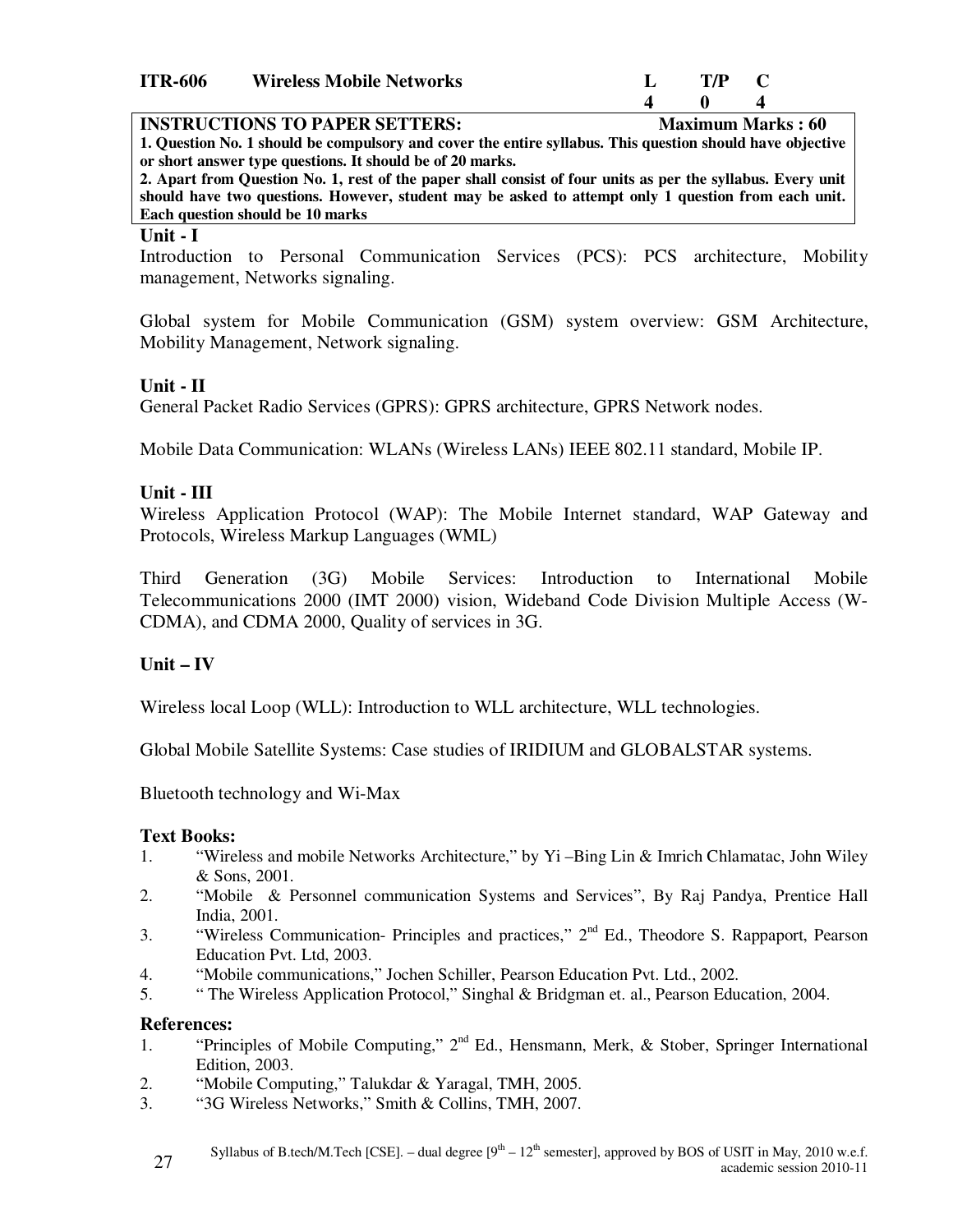| <b>ITR-608</b> | <b>VLSI</b> Design                    |              | $T/P = C$ |                          |
|----------------|---------------------------------------|--------------|-----------|--------------------------|
|                |                                       | $\mathbf{a}$ |           | Д                        |
|                | <b>INSTRUCTIONS TO PAPER SETTERS:</b> |              |           | <b>Maximum Marks: 60</b> |

**1. Question No. 1 should be compulsory and cover the entire syllabus. This question should have objective or short answer type questions. It should be of 20 marks. 2. Apart from Question No. 1, rest of the paper shall consist of four units as per the syllabus. Every unit should have two questions. However, student may be asked to attempt only 1 question from each unit. Each question should be 10 marks**

# **Unit-1**

Introduction to Transistor Theory: BJT, FET, CMOS

Logic Design with MOSFETs: MOSFET as switches, Complex Logic gates in CMOS, Transmission Gate Circuits, Clocking and Dataflow control. Physical Structure of CMOS Integrated circuits, Fabrication Structure of CMOS Integrated Circuits, Elements of Physical Design: Layout of basic structures, Cell concepts, FET sizing and the unit transistor, Physical design of Logic gates.

### **Unit-2**

Electrical Characteristics of MOSFETs: FET RC Model, Modeling of Small MOSFETs, Electronic analysis of CMOS Logic gates: DC characteristics of the CMOS inverter, inverter switching characteristics, power dissipation, dc characteristics: AND and NOR gates, NAND and NOR transient response, Analysis of Complex Logic gates, gate design for transient performance, transmission gates and pass transistors, gate delays, driving large capacitive loads

# **Unit-3**

System-level physical design: Large scale physical design, Interconnect delay modeling, crosstalk, interconnect scaling, Floorplanning and Routing, Input and Output Circuits, Power distribution and consumption.

# **Unit-4**

VLSI Clocking and System Design: Clocked Flip-flops, CMOS clocking styles, pipelined systems, clock generation and distribution and distribution.

# **TEXT BOOKS:**

1. Neil H E Weste and Kamran Esraghian, "Principles of digital VLSI design – A system perspective", Addison Wesley, 2004

### **REFERENCES:**

- 1. Demassa & Ciccone, "Digital Integrated Circuits", Willey Pub.
- 2. Neil H.E. Weste and Kamran Eshraghian, "Principles of CMOS VLSI Design A System Perspective", Addison Wesley Pub
- 3. Wayne Wolf, "Modern VLSI Design: system on silicon", Addison Wesley Longman Publisher
- 4. Douglas A. Pucknell & Kamran Eshranghian, "Basic VLSI Design", PHI
- 5. Jan M. Rabaey, "Digital Integrated Circuits: A Design Perspective", PHI
- 6. Sze, S.M., Wiley, "Semiconductor Devices: Physics And Technology", 1985
- 7. P Antognetti, G Massobrio, "Semiconductor device modeling with SPICE", McGraw-Hill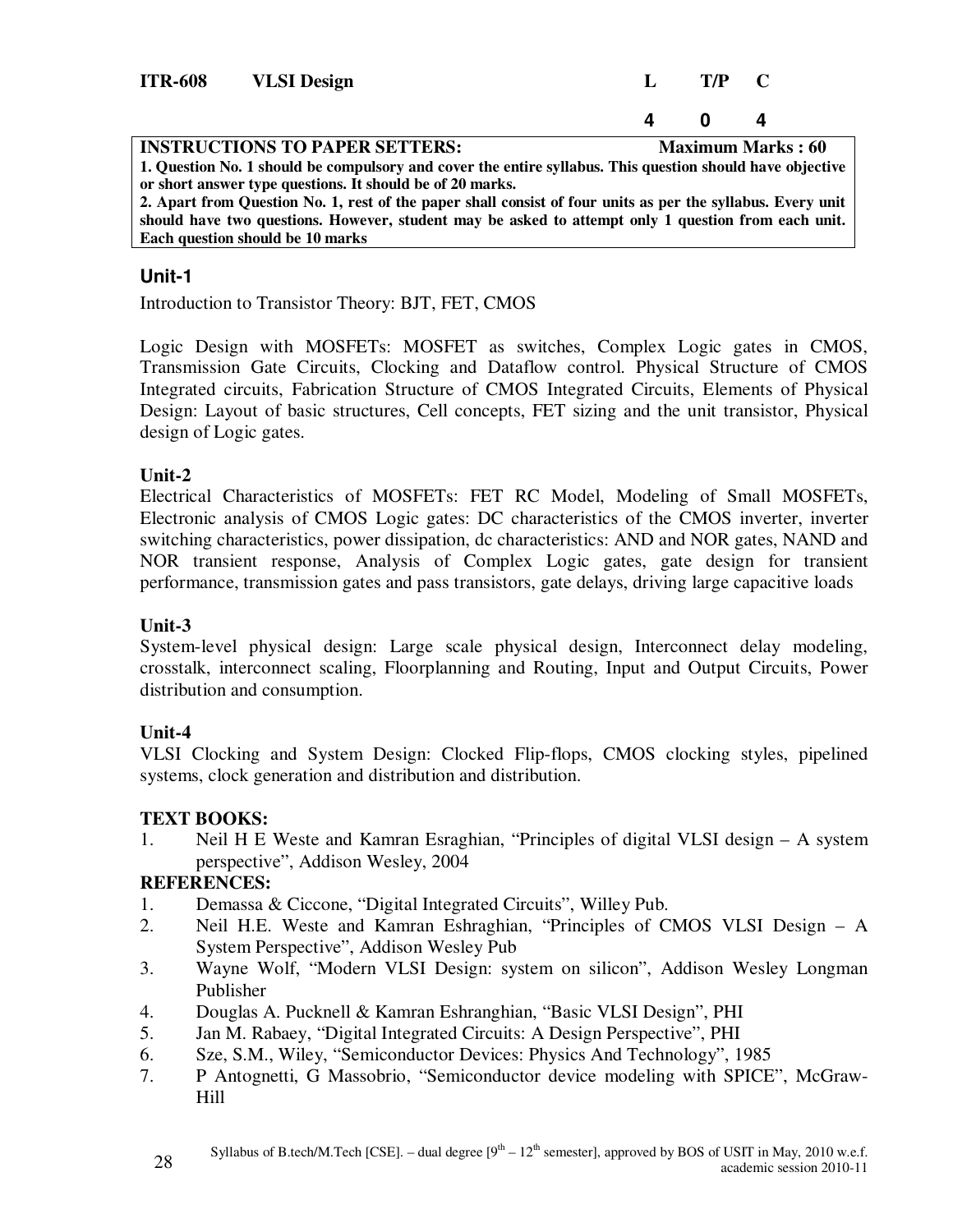**4 0 4** 

| <b>INSTRUCTIONS TO PAPER SETTERS:</b>                                                                       | <b>Maximum Marks: 60</b> |
|-------------------------------------------------------------------------------------------------------------|--------------------------|
| 1. Question No. 1 should be compulsory and cover the entire syllabus. This question should have objective   |                          |
| or short answer type questions. It should be of 20 marks.                                                   |                          |
| 2. Apart from Question No. 1, rest of the paper shall consist of four units as per the syllabus. Every unit |                          |
| should have two questions. However, student may be asked to attempt only 1 question from each unit.         |                          |
| Each question should be 10 marks                                                                            |                          |
|                                                                                                             |                          |
|                                                                                                             |                          |

# **Unit-1**

Real time system: Hard vs Soft, Reference model of RTS, Periodic task model, Resource parameters of Jobs

#### **Unit-2**

Scheduling: clock driven, weighted RR approach, Priority approach, Dynamic vs static, EDF and LST algorithm, Clock Driven scheduling in detail

#### **Unit-3**

Priority driven scheduling of periodic task in detail: RM and DM algorithm, Scheduling aperiodic and sporadic jobs in priority driven systems in detail

#### **Unit-4**

Resource and resource Access Control, Multiprocessor scheduling, Resource access control and synchronization, Real Time Communication, OS

#### **Text Book**:

1. Alan C. Shaw, "Real – Time Systems and software", John Wiley & Sons Inc,2001

#### **References**:

- 1. Jane W. S. Liu, "Real Time Systems", Pearson Education, 2006
- 2. Phillip a. Laplante, "Real-Time systems: Design and analysis" Wiley, 2006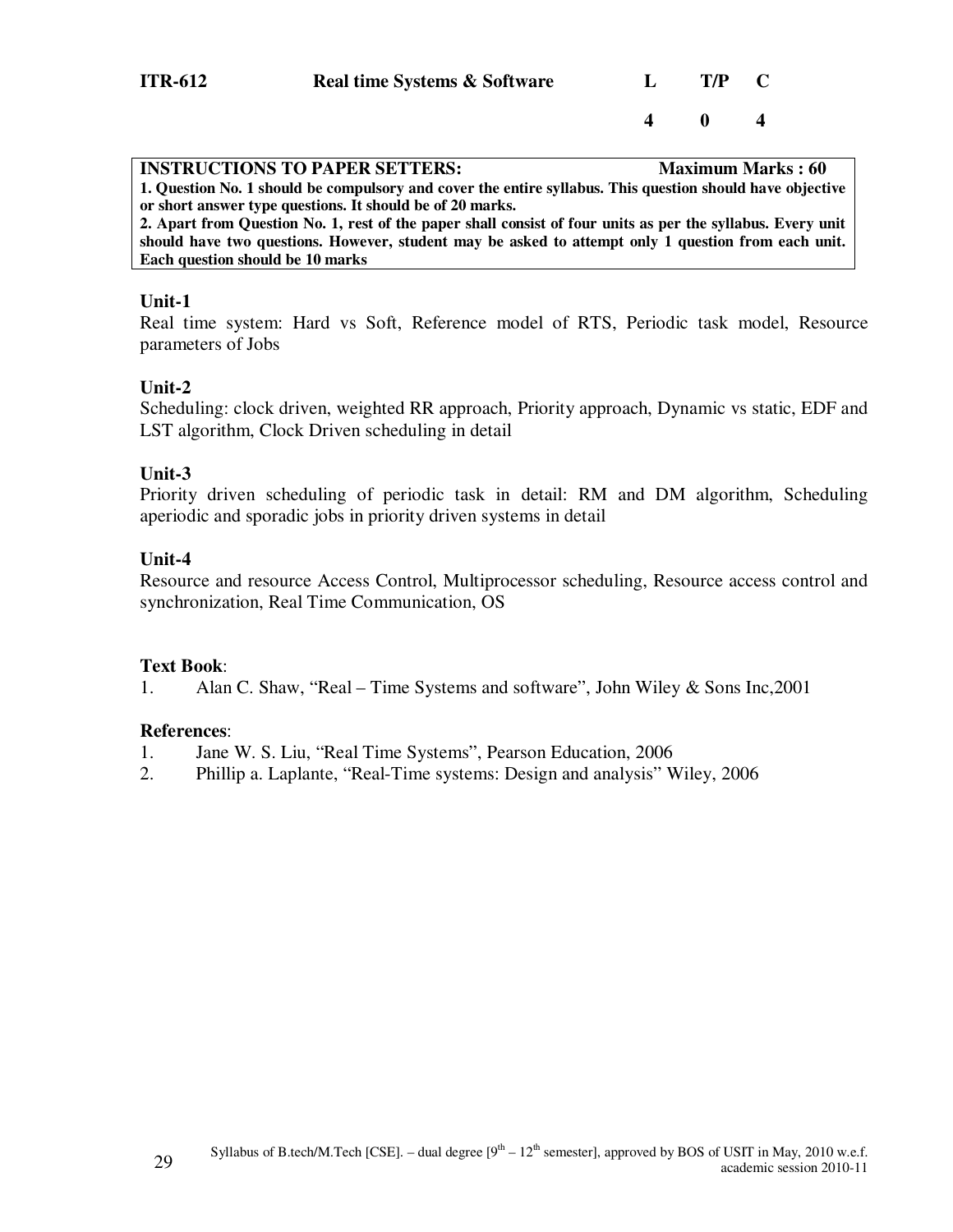| $IT-510$ | <b>Advanced Software Engineering</b> | T/P C |  |
|----------|--------------------------------------|-------|--|
|          |                                      |       |  |

#### **INSTRUCTIONS TO PAPER SETTERS:** Maximum Marks : 60

 **4 0 4**

**1. Question No. 1 should be compulsory and cover the entire syllabus. This question should have objective or short ans wer type questions. It should be of 20 marks.** 

**2. Apart from Question No. 1, rest of the paper shall consist of four units as per the syllabus. Every unit should have two questions. However, student may be asked to attempt only 1 question from each unit. Each question should be 10 marks** 

#### Unit I

The Basics of Measurement: Representational theory, Measurement & Models, Measurement Scales and Scale Types, Meaningfulness in Measurement Measurement in software engineering, scope of software metrics, A Goal Framework for Software Measurement:Classifying software measures, Determining what to measure, Applying the framework.Object Oriented Metrics , Web Metrics

#### Unit II

Concepts and Overview: Concepts of Software Quality, Quality Attributes, Software Quality Control and Software Quality Assurance, Evolution of SQA, Major SQA activities, Major SQA issues, Zero defect Software.

Software Quality Assurance: The Philosophy of Assurance, The Meaning of Quality, The Relationship of Assurance to the Software Life-Cycle, SQA Techniques.

Concepts and Overview: Concepts of Software Quality, Quality Attributes, Software Quality Control and Software Quality Assurance, Evolution of SQA, Major SQA activities, Major SQA issues, Zero defect Software.

Software Quality Assurance: The Philosophy of Assurance, The Meaning of Quality, The Relationship of Assurance to the Software Life-Cycle, SQA Techniques.Error Reporting: Identification of Defect, Analysis of Defect, Correction of Defect, Implementation of Correction, Regression Testing, Categorization of Defect, Relationship of Development Phases.Trend Analysis: Error Quality, Error Frequency, Program Unit Complexity, Compilation Frequency.

#### Unit III

Introduction to Formal Methods, Cleanroom Software Engineering ,Component-Based Software Engineering, Agile Development.

#### Unit IV

Web Engineering , Formulation and Planning for Web Engineering ,Analysis Modeling for Web Applications , Design Modeling for Web Applications ,Testing Web Applications

#### **Text Book:**

- 1. Norman E. Fenton & Shari Lawrence Pfeiffer, "Software Metrics", Thomson Computer Press, 1996.
- 2. Norman E. Fenton, "Software Metrics: A Rigorous and Practical Approach", International Thomson Computer Press, 1996.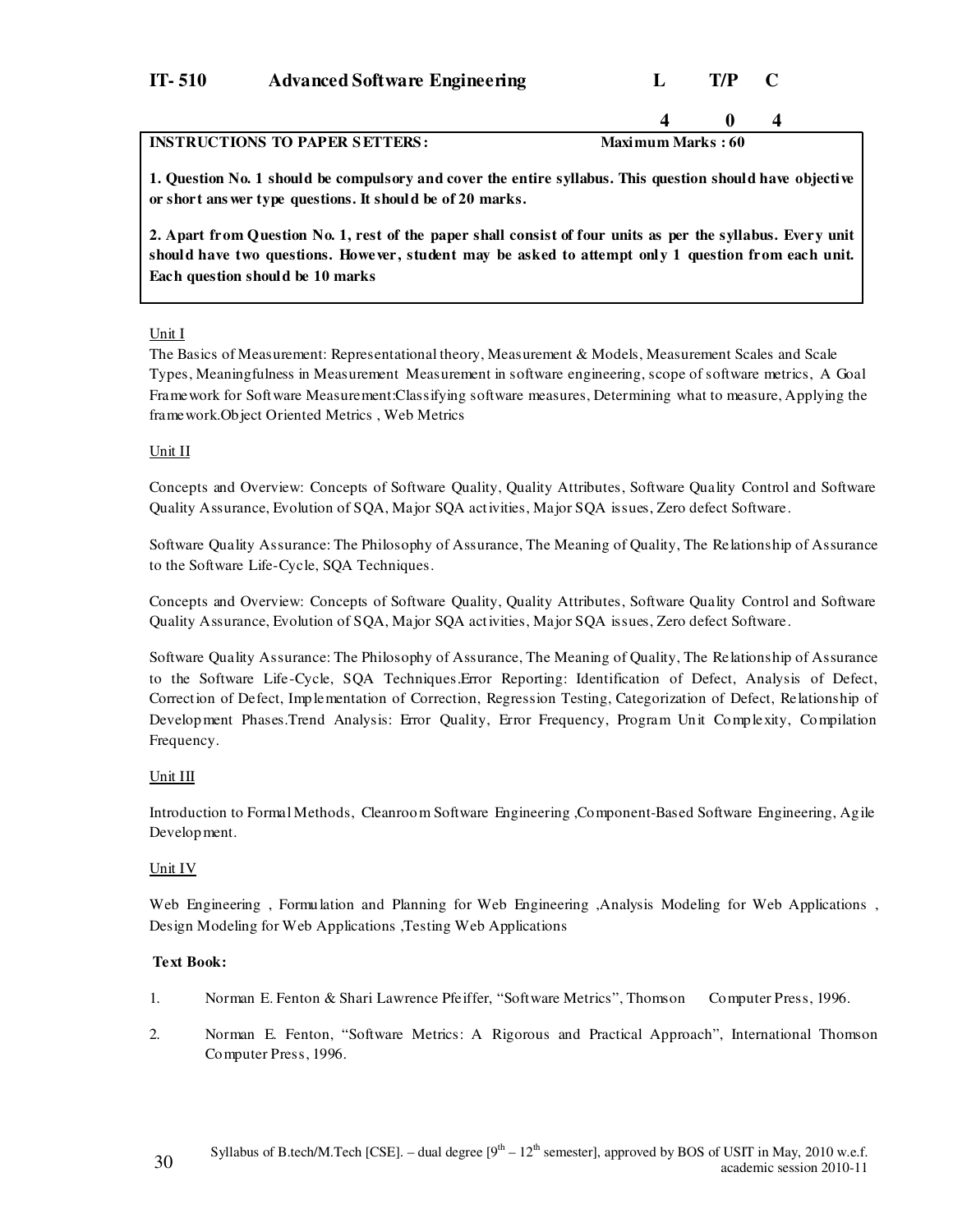| $ITR - 618$ | <b>Software Requirement &amp; Estimation</b> |  | T/P |  |
|-------------|----------------------------------------------|--|-----|--|
|-------------|----------------------------------------------|--|-----|--|

# **4 0 4**

| <b>INSTRUCTIONS TO PAPER SETTERS:</b>                                                                       | <b>Maximum Marks: 60</b> |
|-------------------------------------------------------------------------------------------------------------|--------------------------|
| 1. Question No. 1 should be compulsory and cover the entire syllabus. This question should have objective   |                          |
| or short answer type questions. It should be of 20 marks.                                                   |                          |
| 2. Apart from Question No. 1, rest of the paper shall consist of four units as per the syllabus. Every unit |                          |
| should have two questions. However, student may be asked to attempt only 1 question from each unit.         |                          |
| Each question should be 10 marks                                                                            |                          |
|                                                                                                             |                          |

#### **Unit-1**

Introduction to software life cycle, management activities in a software project

Requirements engineering: Requirements Elicitation, Requirement Elicitation techniques, Requirement Analysis, Requirement Analysis Models, Requirement Documentation, Requirement Management

#### **Unit-2**

Size Estimation: Function Point Analysis, Mask II FPA, LOC estimation, Conversion between size measures

#### **Unit-3**

Effort, schedule & cost estimation: Estimation factors, COCOMO-II, Putnam Estimation Model, Estimation by Analogy, Validating Software Estimates

#### **Unit-4**

Tools: Software Estimation Tools

Industry Resources; IFPUG, UQAM-SEMRL, COSMIC, IEEE, COCOMO

### **Reference Book:**

- 1. Kishore, Swapna, "Software Requirements and Estimation", Tata McGraw Hill, 2001
- 2. Norman E. Fenton, "Software Metrics: A Rigorous and Practical Approach", International Thomson Computer Press, 1996.
- 3. B. Henderson-Sellers, "Object-Oriented Metrics, Measures of Complexity", Prentice Hall, 1996.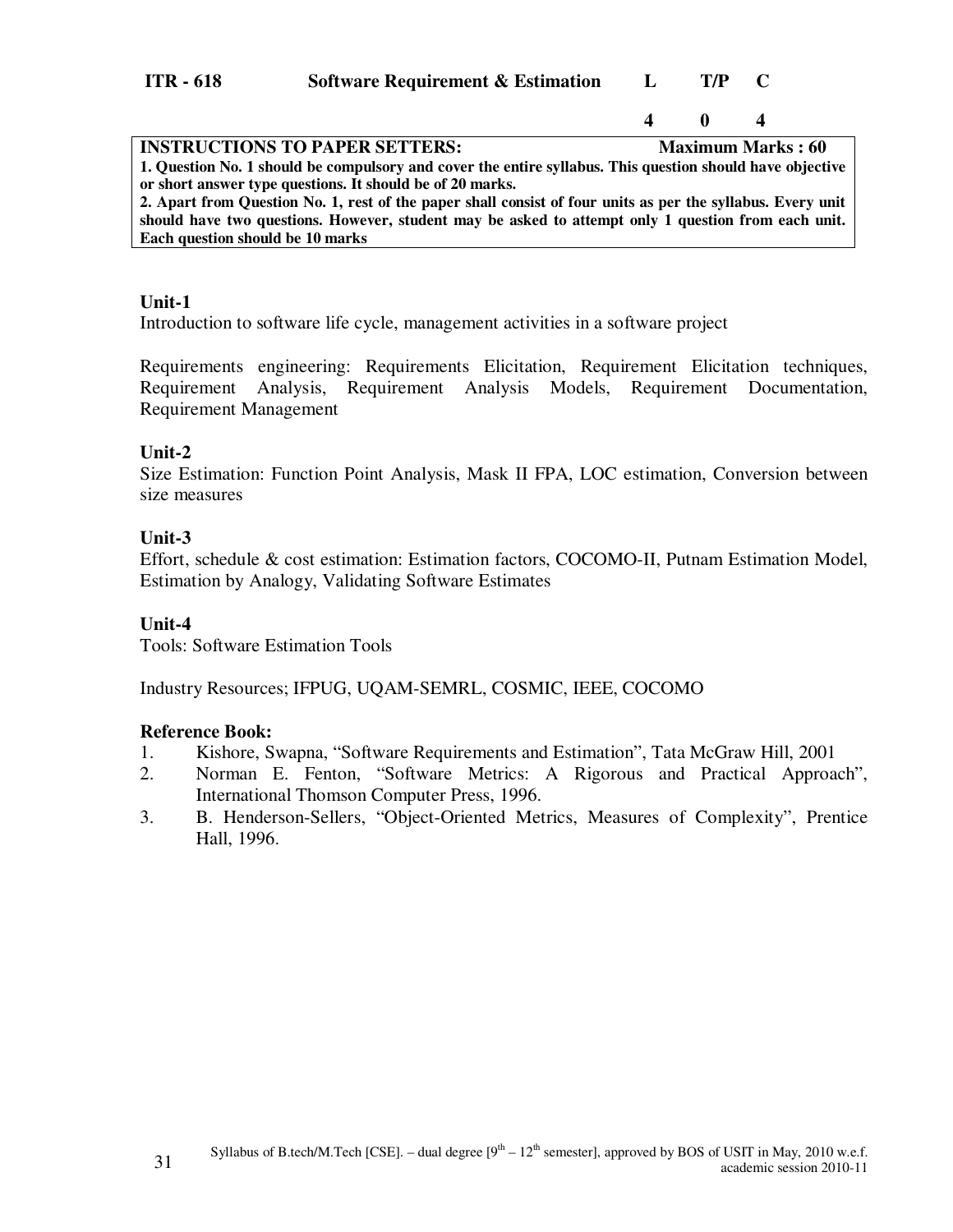| <b>INSTRUCTIONS TO PAPER SETTERS:</b>                                                                       | <b>Maximum Marks: 60</b> |
|-------------------------------------------------------------------------------------------------------------|--------------------------|
| 1. Question No. 1 should be compulsory and cover the entire syllabus. This question should have objective   |                          |
| or short answer type questions. It should be of 20 marks.                                                   |                          |
| 2. Apart from Question No. 1, rest of the paper shall consist of four units as per the syllabus. Every unit |                          |
| should have two questions. However, student may be asked to attempt only 1 question from each unit.         |                          |
| Each question should be 10 marks                                                                            |                          |

Biological analogy, Architecture classification, Neural Models, Learning Paradigm and Rule, single unit mapping and the perception.

#### **Unit-2**

Feed forward networks – Review of optimization methods, back propagation, variation on Backpropagation, FFANN mapping capability, properties of FFANN's Generalization.

### **Unit-3**

PCA, SOM, LVQ, Adaptive Resonance Networks.

### **Unit-4**

Hopfield Networks, Associative Memories, RBF Networks.

Applications of Artificial Neural Networks: Regression, applications to function approximation, Classification, Blind Source Separation.

### **Text Book:**

1. Haykin S., "Neural Networks-A Comprehensive Foundations", Prentice-Hall International, New Jersey, 1999.

### **References:**

- 1. Anderson J.A., "An Introduction to Neural Networks", PHI, 1999.
- 2. Hertz J, Krogh A, R.G. Palmer, "Introduction to the Theory of Neural Computation",
- 3. Addison-Wesley, California, 1991.
- 4. Hertz J, Krogh A, R.G. Palmer, "Introduction to the Theory of Neural Computation", Addison-Wesley, California, 1991.
- 5. Freeman J.A., D.M. Skapura, "Neural Networks: Algorithms, Applications and Programming Techniques", Addison-Wesley, Reading, Mass, (1992).
- 6. Golden R.M., "Mathematical Methods for Neural Network Analysis and Design", MIT Press, Cambridge, MA, 1996.
- 7. Cherkassky V., F. Kulier, "Learning from Data-Concepts, Theory and Methods", John Wiley, New York, 1998.
- 8. Anderson J.A., E. Rosenfield, "Neurocomputing: Foundatiions of Research, MIT Press, Cambridge, MA, 1988.
- 9. Kohonen T., "Self-Organizing Maps",  $2<sup>nd</sup>$  Ed., Springer Verlag, Berlin, 1997.
- 10 Patterson D.W., "Artificial Neural Networks: Theory and Applications", Prentice Hall, Singapore, 1995.
- 11. Vapnik V.N., "Estimation of Dependencies Based on Empirical Data", Springer Verlag, Berlin, 1982.
- 12. Vapnik V.N., "The Nature of Statistical Learning Theory", Springer Verlag, New York, 1995.
- 13. Vapnik V.N., "Statistical Learning Theory: Inference from Small Samples", John Wley, 1998.
- Syllabus of B.tech/M.Tech [CSE]. dual degree  $[9<sup>th</sup> 12<sup>th</sup>$  semester], approved by BOS of USIT in May, 2010 w.e.f. academic session 2010-11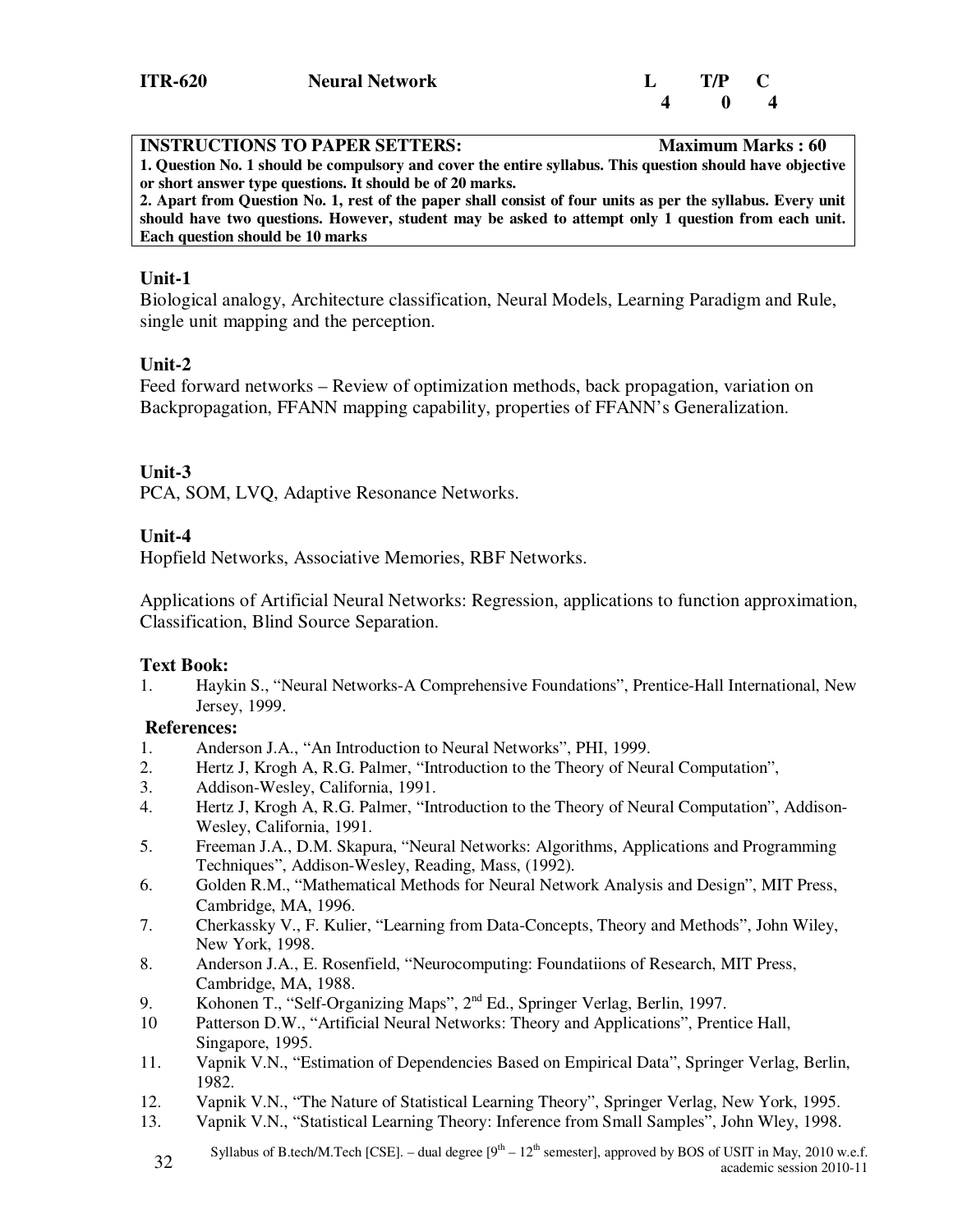| <b>ITR-622</b> Network Programming | $L$ T/P C |  |
|------------------------------------|-----------|--|
|                                    |           |  |

| <b>INSTRUCTIONS TO PAPER SETTERS:</b>                                                                       | <b>Maximum Marks: 60</b> |
|-------------------------------------------------------------------------------------------------------------|--------------------------|
| 1. Question No. 1 should be compulsory and cover the entire syllabus. This question should have objective   |                          |
| or short answer type questions. It should be of 20 marks.                                                   |                          |
| 2. Apart from Question No. 1, rest of the paper shall consist of four units as per the syllabus. Every unit |                          |
| should have two questions. However, student may be asked to attempt only 1 question from each unit.         |                          |
| Each question should be 10 marks                                                                            |                          |

Introduction to Systems Programming: Files, System Files, File Formats, Buffered I/O, Directories, File System, Inodes, links, fcntl, links, locks, Device I/O, Terminal I/O, ioctl(), Files and Devices ,Signals, video I/O ,Multi-Tasking

### **Unit-2**

Processes and Inter-Process Communication: timers, polling vs interrupts, environment, fork, exec, wait, environment, exit and wait, pipe, fifos, message queues, semaphore

#### **Unit-3**

Network Programming: Sockets, Operation, Socket types, Domains Name Binding, Closing Sockets, I/O Multiplexing, Client/Server Models, Connection Based Services, Handling Out of Band Data, Connectionless Services, Design issues of Concurrent and iterative servers, Socket options

### **Unit-4**

XDR and Remote Procedure Calls, Network Programming at the level of Programming Language (can use Java or Python as case study)

#### **Text Book**:

1. Unix Network Programming, W. Richard Stevens, Prentice Hall, 1998

#### **References**:

- 1. Internetworking with TCP/IP, Volume3, Douglas Comer, Prentice Hall, 2000
- 2. Internetworking with TCP/IP, Volume1, Douglas Comer, Prentice Hall, 2000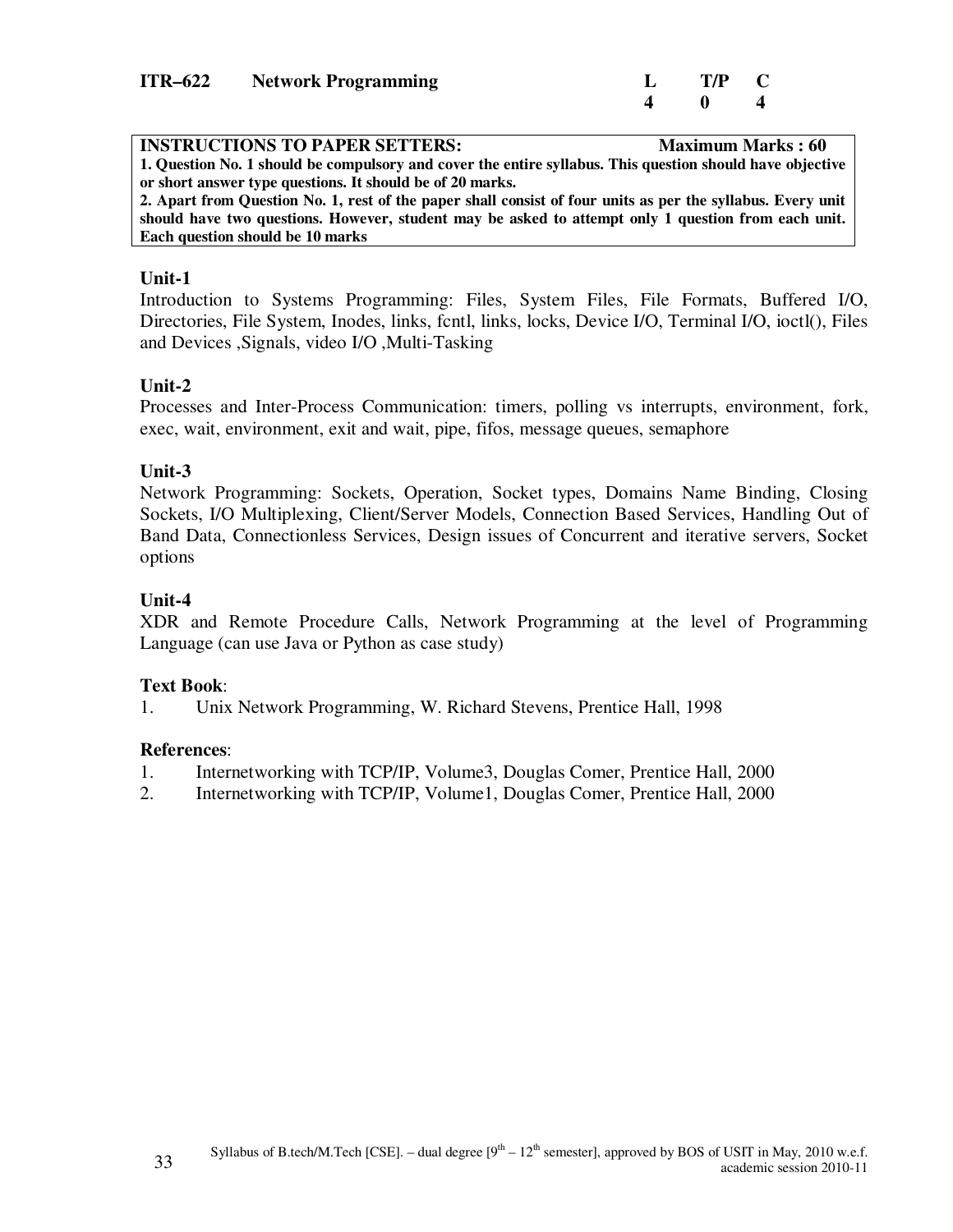| <b>INSTRUCTIONS TO PAPER SETTERS:</b>                                                                       | <b>Maximum Marks: 60</b> |
|-------------------------------------------------------------------------------------------------------------|--------------------------|
| 1. Question No. 1 should be compulsory and cover the entire syllabus. This question should have objective   |                          |
| or short answer type questions. It should be of 20 marks.                                                   |                          |
| 2. Apart from Question No. 1, rest of the paper shall consist of four units as per the syllabus. Every unit |                          |
| should have two questions. However, student may be asked to attempt only 1 question from each unit.         |                          |
| Each question should be 10 marks                                                                            |                          |

Classical and Fuzzy Sets: Overview of Classical Sets, Membership Function, α-cuts, Properties of α-cuts, Decomposition Theorems, Extension Principle.

Operations on Fuzzy Sets: Compliment, Intersections, Unions, Combinations of Operations, Aggregation Operations.

### **Unit-2**

Fuzzy Arithmetic: Fuzzy Numbers, Linguistic Variables, Arithmetic Operations on intervals & Numbers, Lattice of Fuzzy Numbers, Fuzzy Equations.

Fuzzy Relations: Crisp & Fuzzy Relations, Projections & Cylindric Extensions, Binary Fuzzy Relations, Binary Relations on single set, Equivalence, Compatibility & Ordering Relations, Morphisms, Fuzzy Relation Equations.

#### **Unit-3**

Possibility Theory: Fuzzy Measures, Evidence & Possibility Theory, Possibility versus Probability Theory.

Fuzzy Logic: Classical Logic, Multivalued Logics, Fuzzy Propositions, Fuzzy Qualifiers, Linguistic Hedges.

#### **Unit-4**

Uncertainty based Information: Information & Uncertainty, Nonspecificity of Fuzzy & Crisp sets, Fuzziness of Fuzzy Sets.

Applications of Fuzzy Logic:

### **Text Book:**

1. G.J.Klir , Yuan,"Fuzzy Sets and fuzzy logic, Theory and applications", Prentice Hall India, 1995.

#### **Reference Books:**

- 1. John Yen, Reza Langari, "Fuzzy Logic Intelligence, Control and Information", Pearson Education, 2006.
- 2. Ross, "Fuzzy Logic with Engineering Applications",  $2<sup>nd</sup>$  Edition, John Wiley, 2004.
- 3. H. Zimmermann, "Fuzzy Set Theory and its applications",  $2<sup>nd</sup>$  Edition, Allied Publishers, 1996.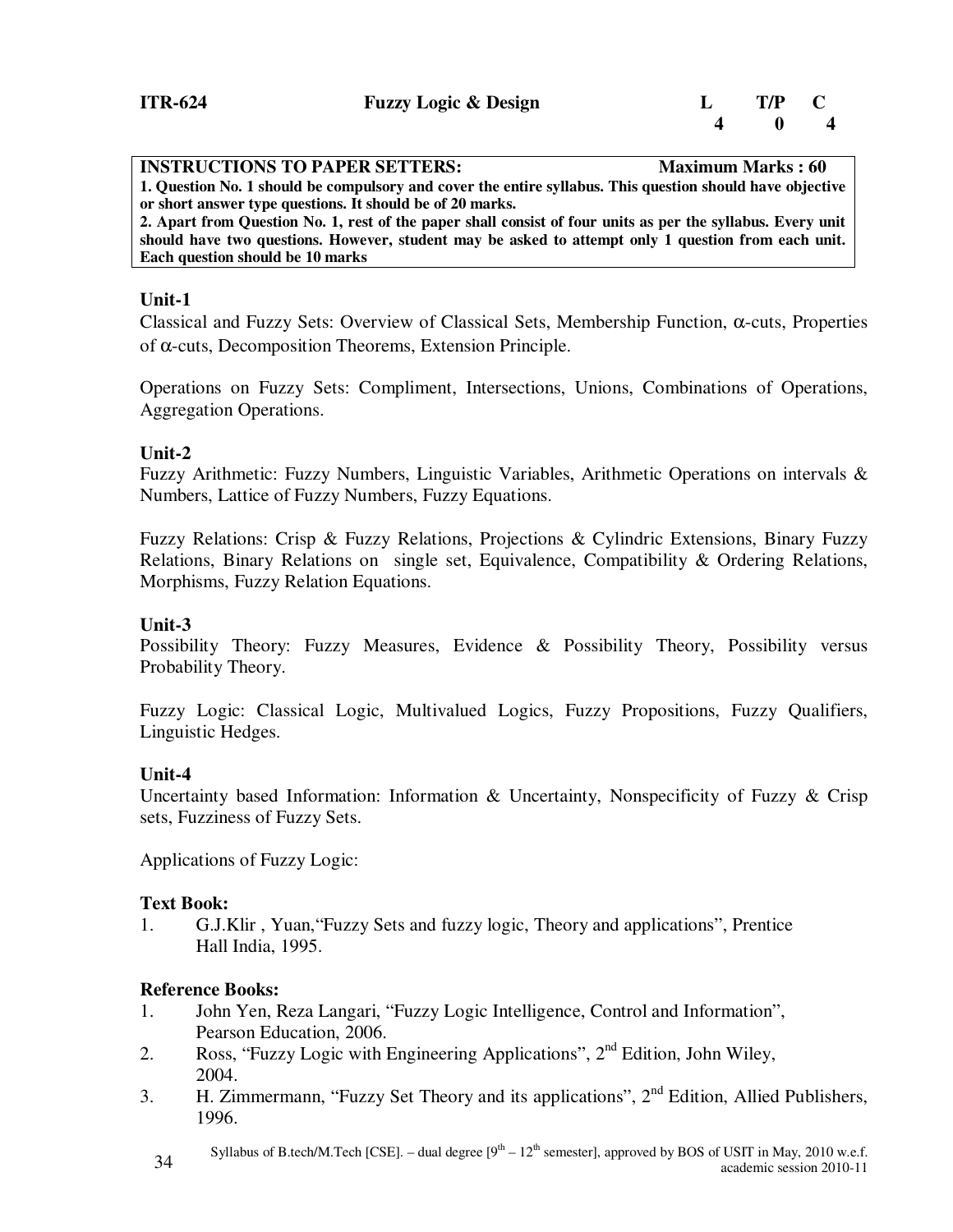| <b>ITR-626</b> | <b>Genetic Algorithms</b> | T/P |  |
|----------------|---------------------------|-----|--|
|                |                           |     |  |

**INSTRUCTIONS TO PAPER SETTERS:** Maximum Marks : 60 **1. Question No. 1 should be compulsory and cover the entire syllabus. This question should have objective or short answer type questions. It should be of 20 marks. 2. Apart from Question No. 1, rest of the paper shall consist of four units as per the syllabus. Every unit** 

**should have two questions. However, student may be asked to attempt only 1 question from each unit. Each question should be 10 marks**

#### **Unit-1**

#### **Introduction**

A brief history of evolutionary computation, Elements of Genetic Algorithms, A simple genetic algorithm, Applications of genetic algorithms

### **Genetic Algorithms in Scientific models**

Evolving computer programs, data analysis & prediction, evolving neural networks, Modeling interaction between learning & evolution, modeling sexual selection, measuring evolutionary activity.

# **Unit-2**

# **Theoretical Foundation of genetic algorithm**

Schemas & Two-Armed and k-armed problem, royal roads, exact mathematical models of simple genetic algorithms, Statistical- Mechanics Approaches.

# **Unit-3**

# **Computer Implementation of Genetic Algorithm**

Data structures, Reproduction, crossover & mutation, mapping objective functions to fitness form, fitness scaling, coding, a multiparameter, mapped, fixed point coding, discretization and constraints.

### **Some applications of genetic algorithms**

The risk of genetic algorithms, De Jong & function optimization, Improvement in basic techniques, current application of genetic algorithms

### **Unit-4**

### **Advanced operators & techniques in genetic search**

Dominance, duplicity,  $\&$  abeyance, inversion  $\&$  other reordering operators. Other micro operators, Niche & speciation, multiobjective optimization, knowledge based techniques, genetic algorithms & parallel processors.

### **Text Book:**

1. David E. Goldberg, "Genetic algorithms in search, optimization & Machine Learning" Pearson Education, 2006

### **Reference Books:**

- 1. Melanle Mitchell, "An introduction to genetic algorithms", Prentice Hall India, 2002.
- 2. Michael D. Vose, "The simple genetic algorithm foundations and theory, Prentice Hall, 1999<br>3. Masatoshi Sakawa, "Genetic Algorithms & Fuzzy Multiobiective Optimization". Kluwer Aca
- 3. Masatoshi Sakawa, "Genetic Algorithms & Fuzzy Multiobjective Optimization", Kluwer Academic Publisher, 2001
- 4. D. Quagliarella, J Periaux, C Poloni & G Winter, "Genetic Algorithms in Engineering & Computer science", John Wiley & Sons, First edition, 1997
- 5. Pinaki Mzumder, Elizabeth M. Raudnick, "Genetic Algorithms for VLSI design, layout and test automation", Pearson Education, 2006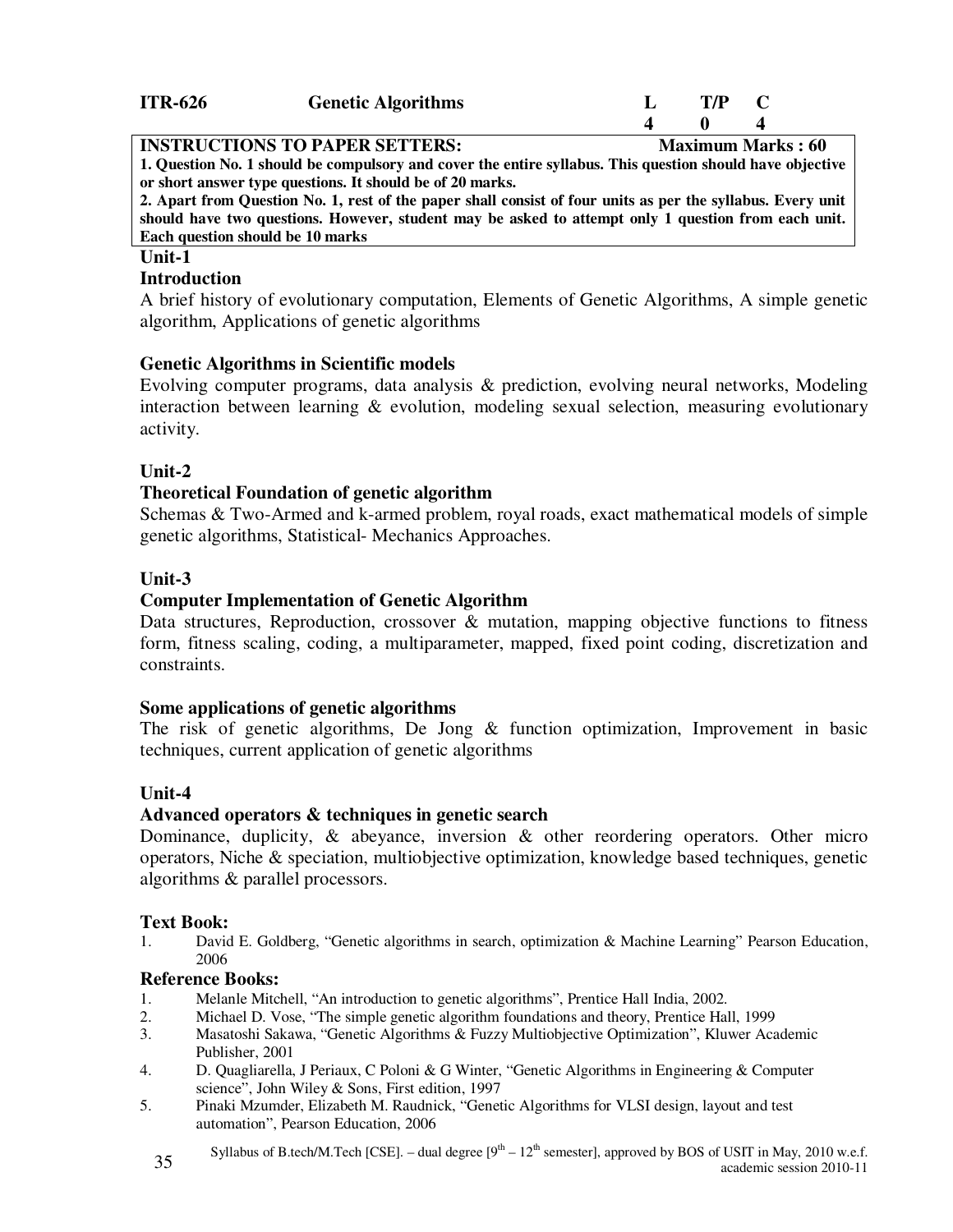| $ITR - 628$ | <b>Information Theory &amp; Coding</b> | T/P C |  |
|-------------|----------------------------------------|-------|--|
|             |                                        |       |  |

| <b>INSTRUCTIONS TO PAPER SETTERS:</b>                                                                       | <b>Maximum Marks: 60</b> |
|-------------------------------------------------------------------------------------------------------------|--------------------------|
| 1. Question No. 1 should be compulsory and cover the entire syllabus. This question should have objective   |                          |
| or short answer type questions. It should be of 20 marks.                                                   |                          |
| 2. Apart from Question No. 1, rest of the paper shall consist of four units as per the syllabus. Every unit |                          |
| should have two questions. However, student may be asked to attempt only 1 question from each unit.         |                          |

**Each question should be 10 marks**

#### **Unit-1**

Information, channel capacity, The concept of amount of information, entropy, Information rate, Conditional and joint entropies.

### **Unit-2**

**Source coding:** Noise less coding, Shannon's first fundamental theorem, Discrete memory less channel, Mutual information, Sources with finite memory, Markov sources, Shannon's second fundamental theorem on coding, Huffman coding, Lempel – Ziv algorithm, Shannon-Fano algorithm.

# **Unit-3**

**Channel coding:** Error detecting codes, Hamming distance, Error correcting codes, Repitition codes, Linear block codes, binary cyclic codes, BCH codes, Reed-Soleman codes, Golay codes.

# **Unit-4**

**Convolution Coding:** Code tree, state diagram, Trellis diagram, Maximum-Likelihood decoding – Viterbi's algorithm, sequential decoding.

Network information theory, introduction to Cryptography

### **Text Books:**

- 1. T M Gover, J M Thomos, "Elements of Information Theory", Wiley , 1991
- 2. S. Haykin, "Digital Communication", Wiley. 2002
- 3. J.G.Proakis,"Digital Communications", Mc Graw Hill, 2002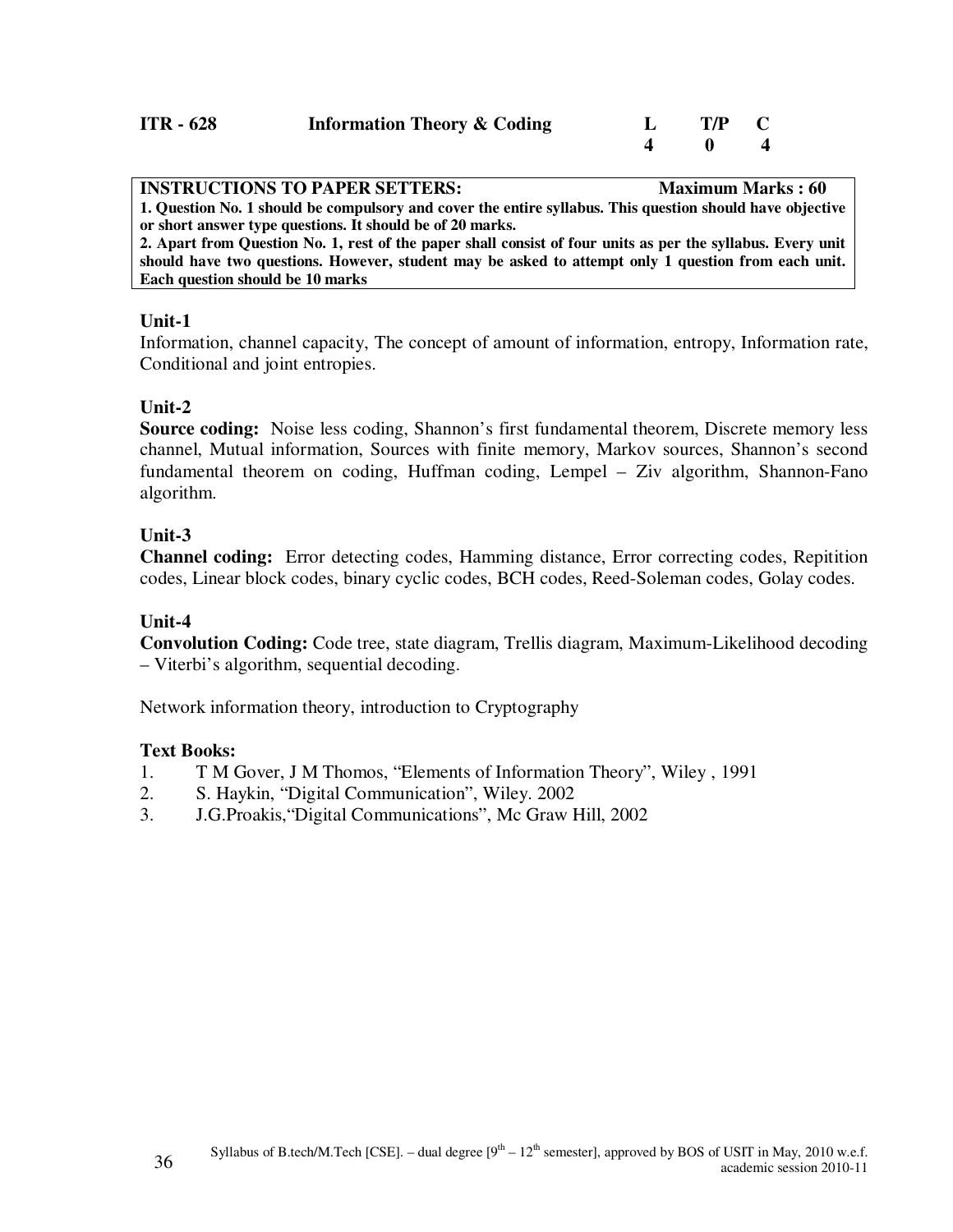| P                       | C |
|-------------------------|---|
| $\overline{\mathbf{4}}$ | 4 |

The student will submit a synopsis at the beginning of the semester for approval to the school project committee in a specified format. The student will have to present the progress of the work through seminars and progress report. A report must be submitted to the school for evaluation purpose at the end of the semester in a specified format.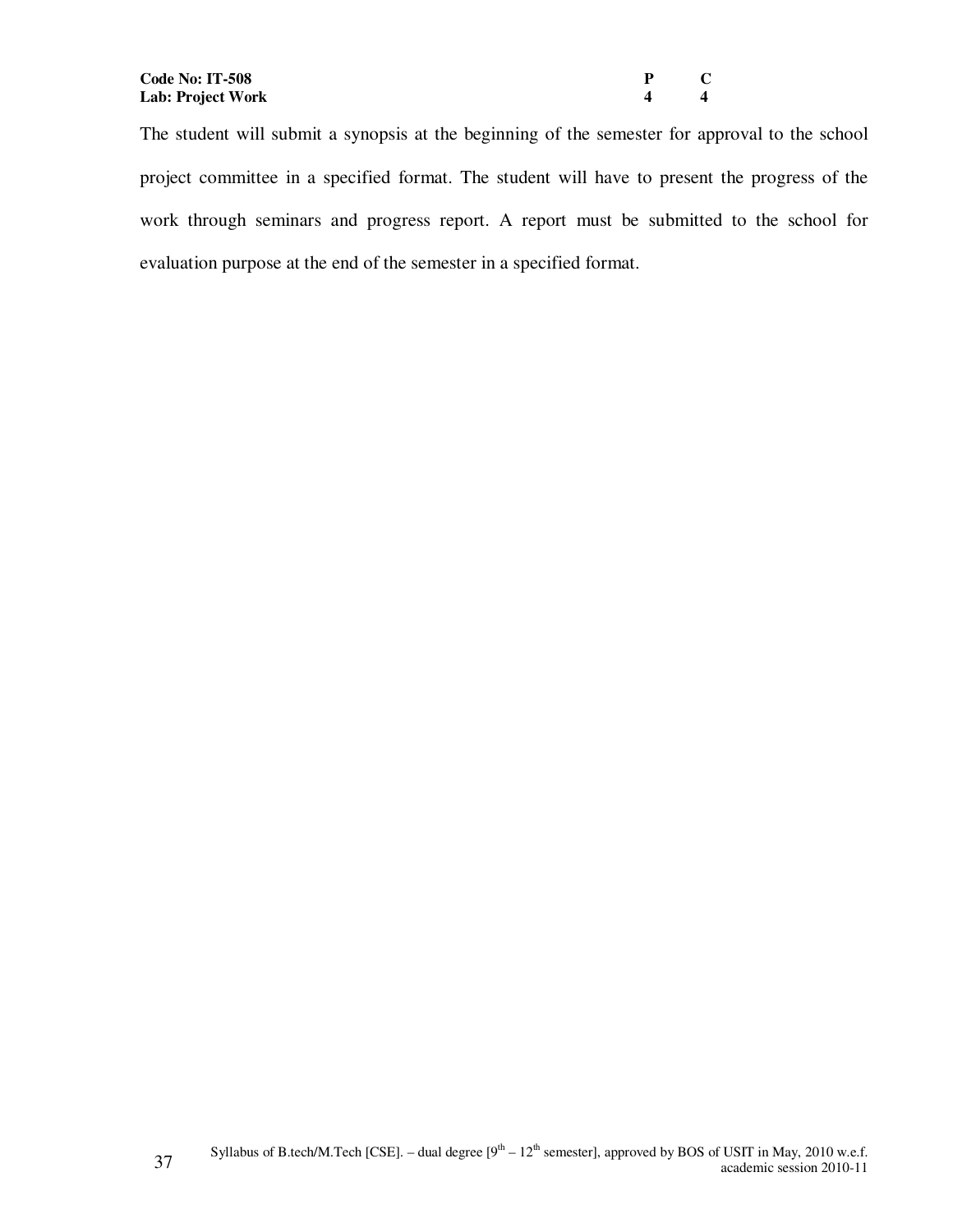| $IT-512$ | <b>High Performance Computing</b> | T/P |  |
|----------|-----------------------------------|-----|--|
|          |                                   |     |  |

**INSTRUCTIONS TO PAPER SETTERS:** Maximum Marks : 60 **1. Question No. 1 should be compulsory and cover the entire syllabus. This question should have objective or short ans wer type questions. It should be of 20 marks.** 

**2. Apart from Question No. 1, rest of the paper shall consist of four units as per the syllabus. Every unit should have two questions. However, student may be asked to attempt only 1 question from each unit. Each question should be 10 marks**

#### **Unit-1**

#### **Introduction**

Introduction to Computer Components: Processors, Memory, Secondary Storage Devices, Interconnection Networks. Cost, timing, and scale (size) models for the above. An overview of Model of Program Execution: Notions of a Process; Virtual Memory; System Calls; Data Segments; Dynamic Memory Allocation.

### **Unit-2**

#### **RISC Architecture**

CPU and memory architecture for RISC microprocessors and their successors. Machine-Level View of a Program: typical RISC processor's instruction set; machine code form of a program .

Performance Issues and Techniques: Cost and Frequency Models for I/O, paging, and caching. Notion of Cacheing; temporal and spatial locality models for instruction and data accesses; Intra-process parallelism and pipelining;

### **Unit-3**

### **Optimizing Compilers**

Typical Compiler Optimizations of Programs; Improving Performance: Identifying program bottlenecks - profiling, tracing; simple high-level-language optimizations locality enhancement, memory disambiguation, moving loop-invariants, etc. Choosing Appropriate Computing Platforms: benchmarking, cost-performance issues, etc.

### **Unit-4**

### **Parallel Computing and Multiprocessing**

Introduction to Parallel Programs and Architectures: Classification of Parallel computers, Parallel programming paradigms, task partitioning and mapping, message passing, and synchronization. programmer's view of shared and distributed memory architecture.

### **TEXT BOOKS:**

- 1. Dowd K, *High Performance Computing*, O'Reilly Series, 1993.
- 2. R.E. Bryant and D. O'Hallaron, *Computer Systems: A Programer's Perspective*, Pearson Education, 2003.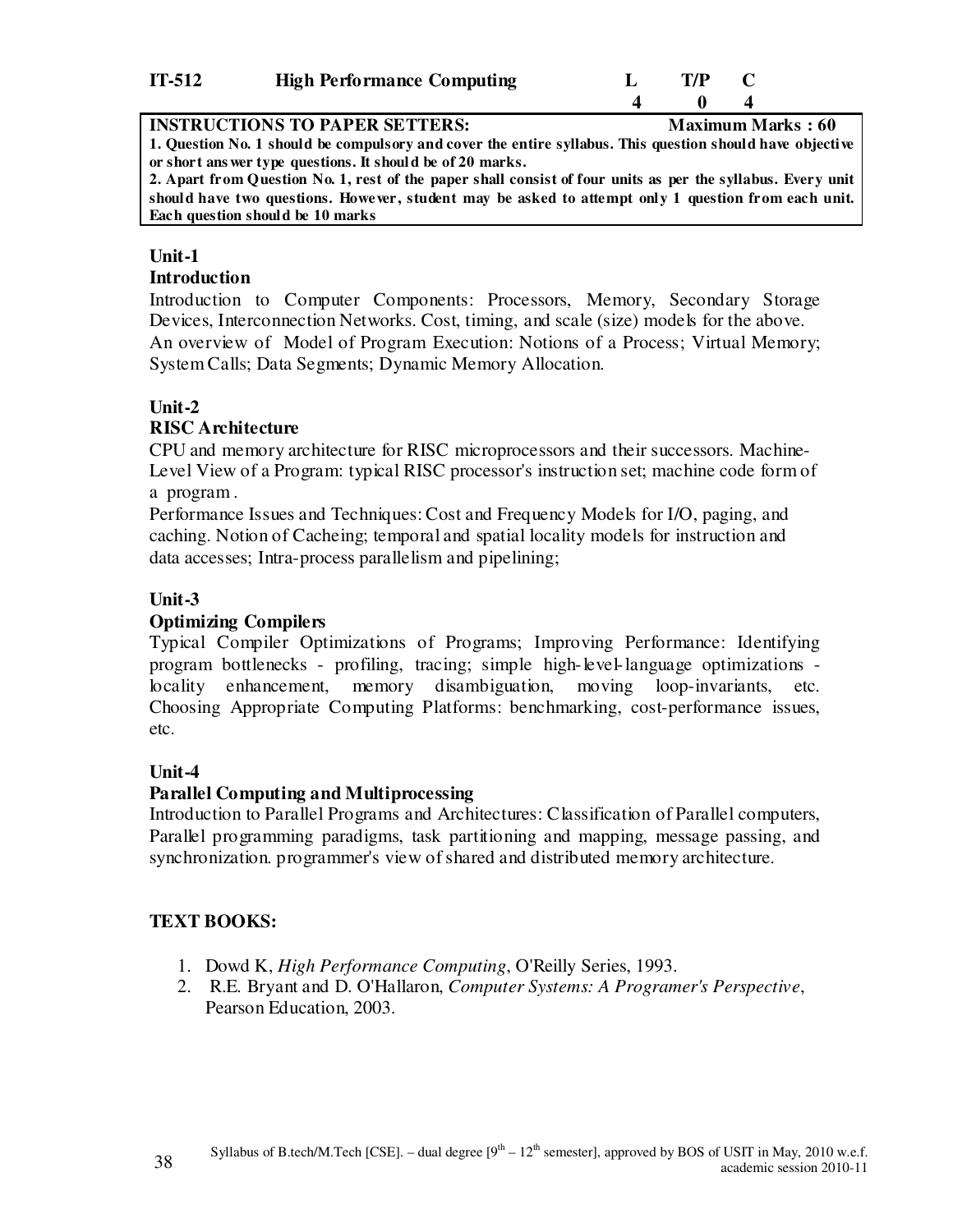| <b>HCS - 606</b> | <b>Interpersonal Communication &amp;</b> | T/P |  |
|------------------|------------------------------------------|-----|--|
|                  | <b>Personality Development</b>           |     |  |

**Objective:** To offer the learner a relevant, systematic for developing self understanding, promoting socially sensitive personal growth, understand and integrate responsibly with the environment and develop commensurate communication skills.

### **UNIT I**

**Interpersonal Effectiveness:** Means of Contact, Dealing with Others (Techniques on how to talk, listen, criticize, compliment, thank and converse effectively), Perception of Self and Others, Barriers in communication, Relationship Management , Conflict Resolution, Ethical and Moral Responsibilities.

### **UNIT II**

**Personality Enhancement**: Self Esteem, Self-Improvement, Positive Attitudes, Communication Channels, Self and Time Management, Standards of Conduct, Negotiating Diversity, Social and Personal Ethics.

#### **UNIT III**

**Communication in Groups:** Understanding Groups, Group Dynamics and Types, Group Formation, Key Factors in Groups, Communicating in Groups, Intra Group Relationships, Problem Solving and Conflict Management, Leadership, Small Group Communication: Presentations on topics/small activities like role play, case study etc.

#### **UNIT IV**

**Literature and Media as Case Studies in Interpersonal Communication & Personality Development:** A detailed study and analysis of the following texts:

- 1. *My Experiments with Truth* by M.K. Gandhi
- 2. Selected tales from *Panchtantra* by Vishnu Sharma
- 3. The movie *Chak-De India*

#### **Recommended Texts**

- 1. Dimbleby, Richard and Graeme Burton. *More than Words: An Introduction to Communication*. London and New York: Routledge, 2001 (rpt, third edition).
- 2. Wallace, Harold R. and L. Ann Masters. *Personal Development for Life and Work.* Singapore: Thompson, 2006.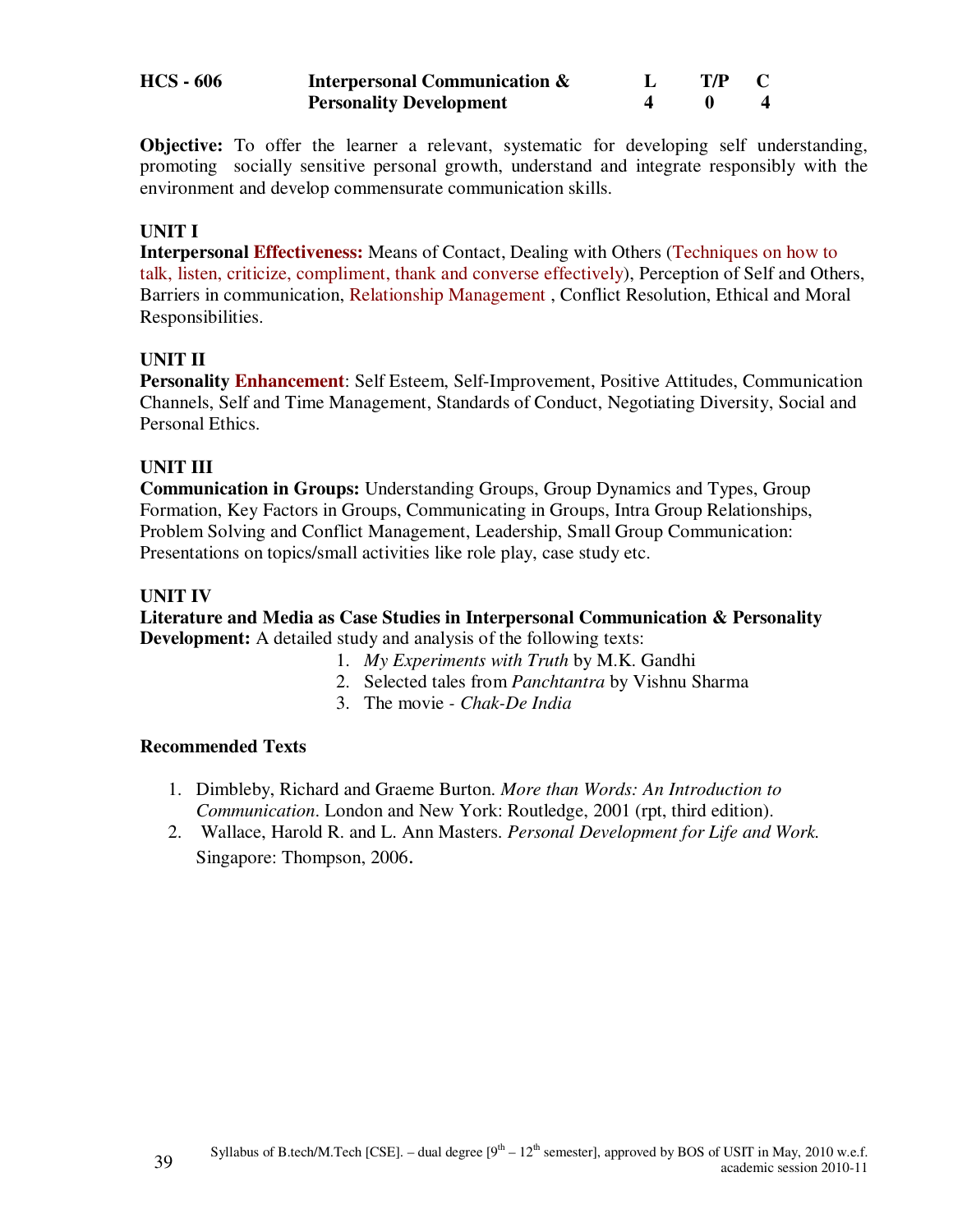| <b>HCS - 702</b> | <b>Research Methodology</b> | L T/P C |                         |
|------------------|-----------------------------|---------|-------------------------|
|                  |                             |         | $\overline{\mathbf{4}}$ |

Detailed syllabus being prepared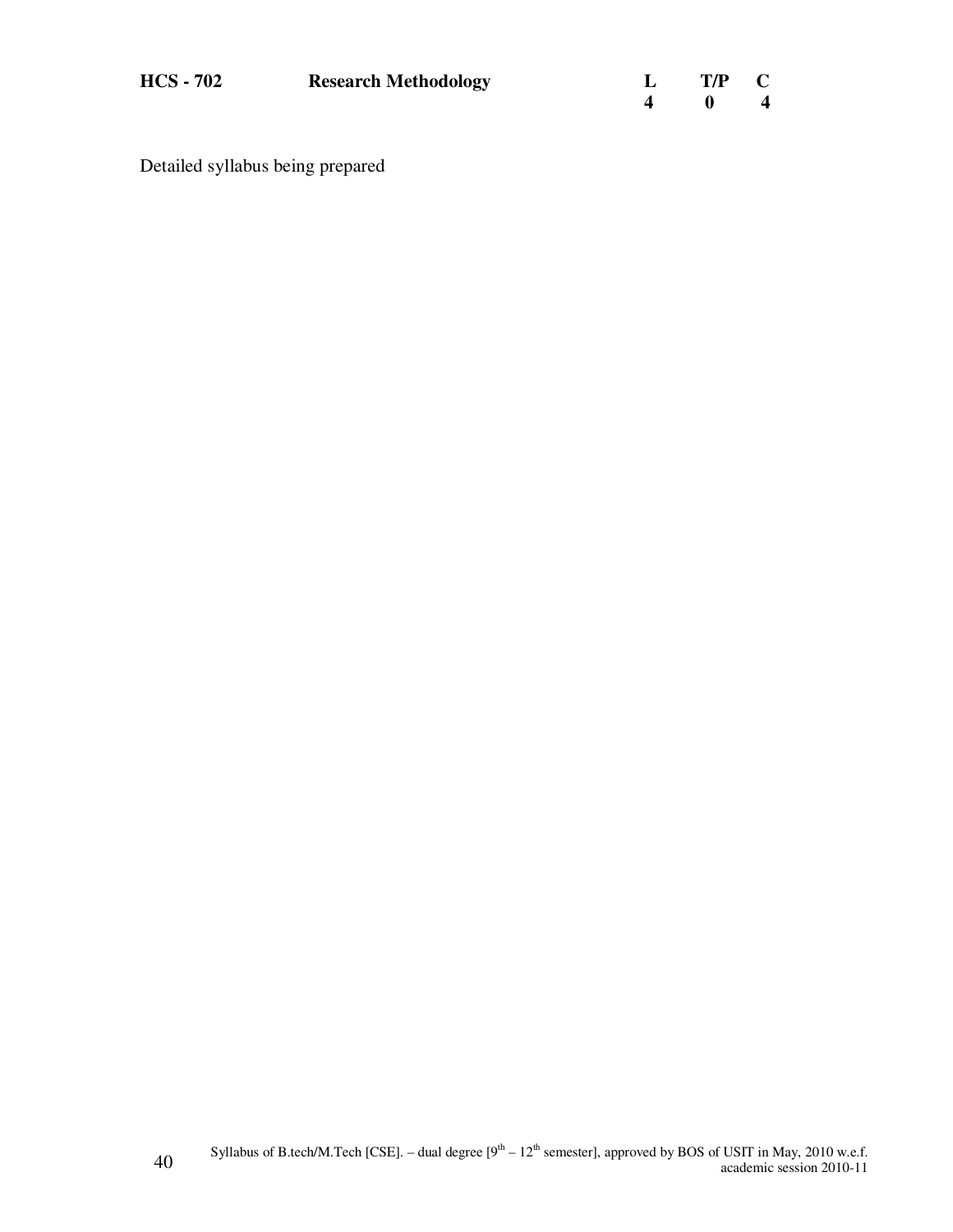#### **Code No: IT-951 C**

#### **Subject: Dissertation work – I (Survey and formulation of the Problem) 20**

The student will submit a synopsis at the beginning of the semester for the approval from the school project committee in a specified format. Synopsis must be submitted within a two weeks. The first defense, for the dissertation work, should be held with in a one month. Dissertation Report must be submitted in a specified format to the school for evaluation purpose.

| <b>Code No: IT-953</b>                        |  |
|-----------------------------------------------|--|
| <b>Subject: Seminar &amp; Progress Report</b> |  |

The student will have to present the progress of the project work through seminars and progress reports at the interval of four weeks.